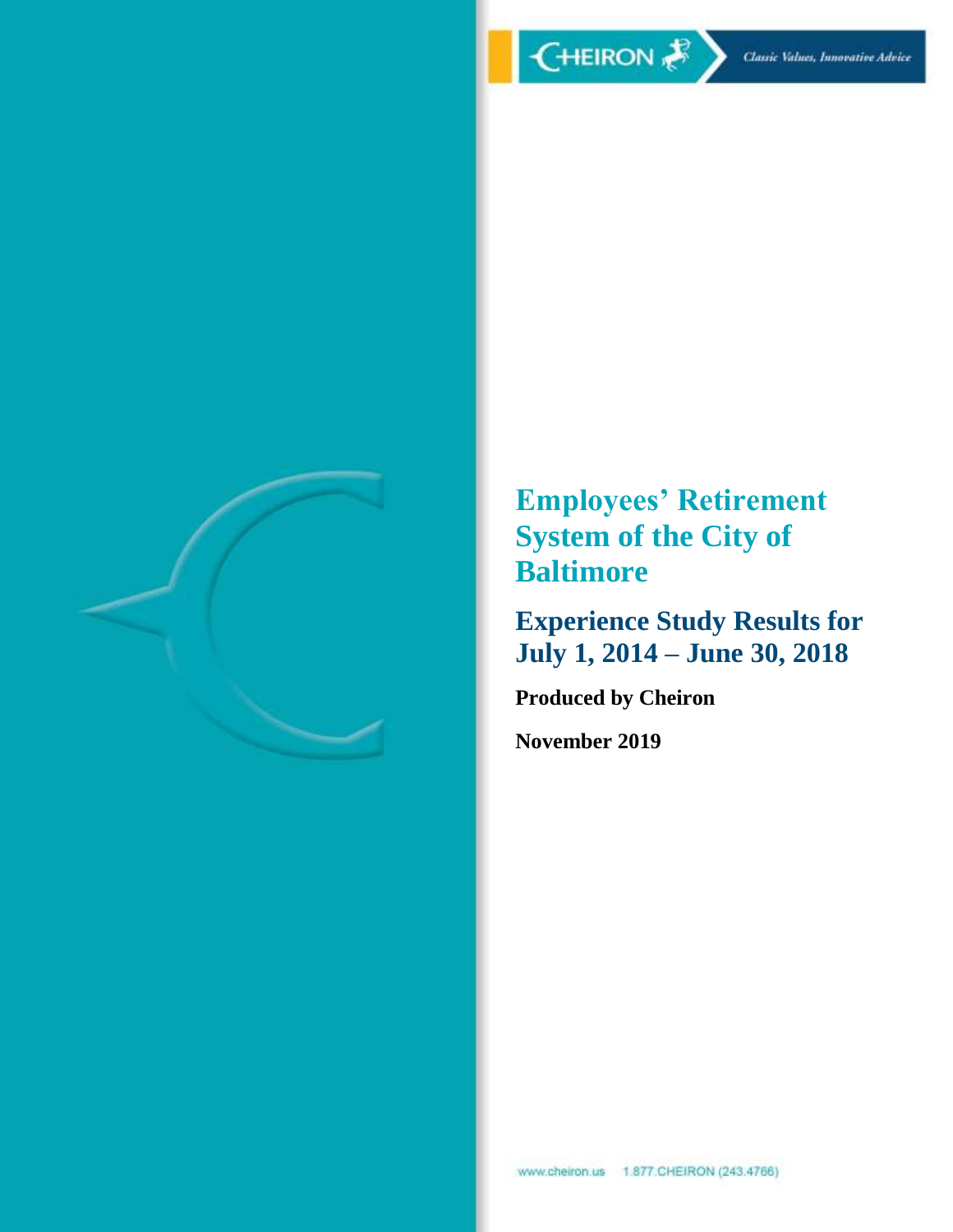# **TABLE OF CONTENTS**

### *Section Page*

# *Appendices*

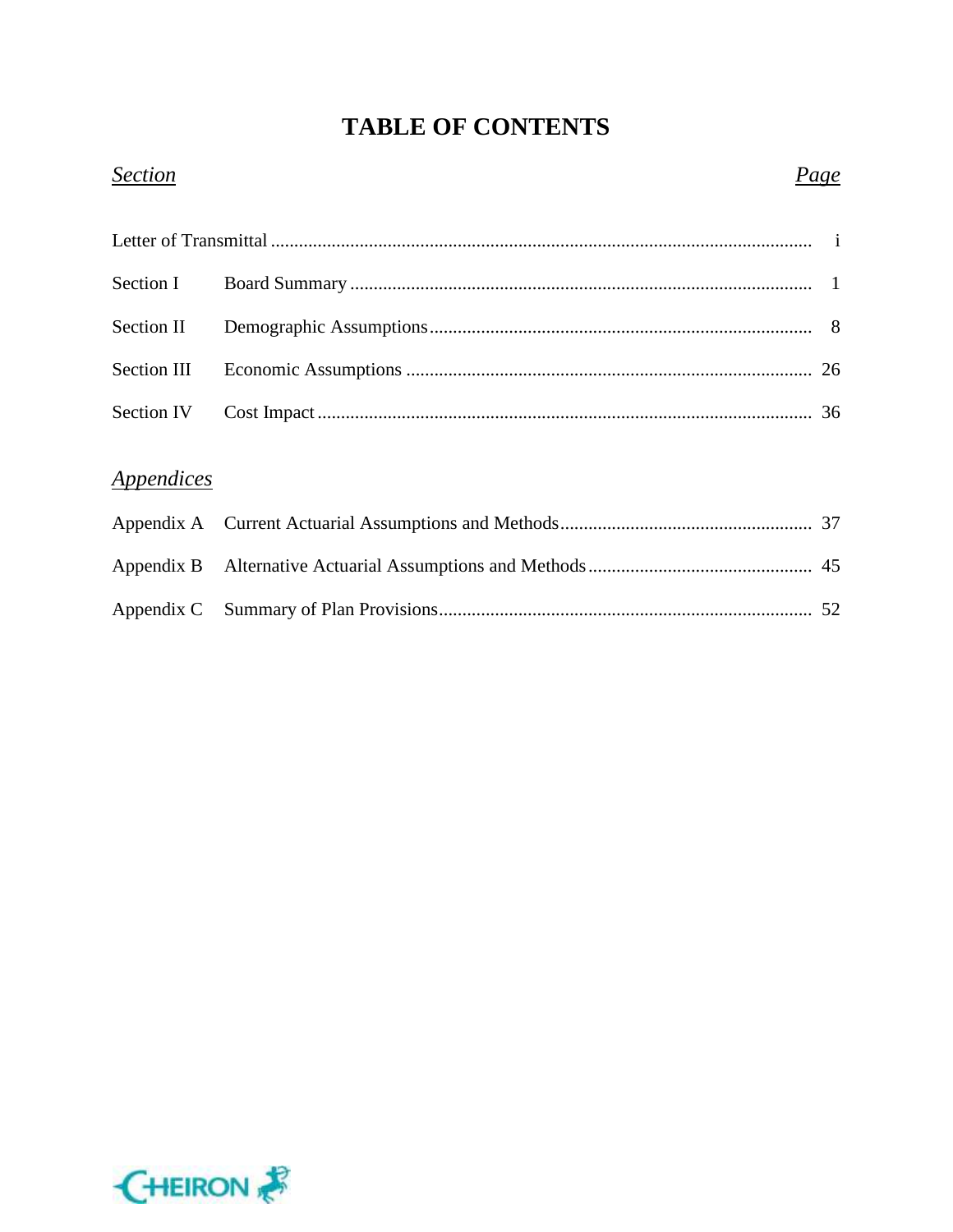#### **LETTER OF TRANSMITTAL**

November 18, 2019

Board of Trustees Employees' Retirement System Of the City of Baltimore 7 East Redwood Street  $12^{th}$  Floor Baltimore, Maryland 21202-3470

Dear Board Members:

At your request, we have completed an experience study of the Employees' Retirement System of the City of Baltimore. Our study compares assumed versus actual experience with respect to all demographic and economic assumptions used in the preparation of the Actuarial Valuations for the four year period from July 1, 2014 through June 30, 2018.

This report presents the results of our study as well as alternative assumptions for consideration for changes to several of the actuarial assumptions to be employed for the June 30, 2019 Actuarial Valuation. It also includes the estimated cost impact of these assumption changes.

In preparing our report, we relied on information (some oral and some written) supplied by the System's staff. This information includes, but is not limited to, plan provisions, employee data, and financial information. We performed an informal examination of the obvious characteristics of the data for reasonableness and consistency in accordance with Actuarial Standard of Practice No. 23.

This experience study report was prepared exclusively for the Employees' Retirement System of the City of Baltimore for the purposes as stated above. Other users of this experience study report are not intended users as defined in the Actuarial Standards of Practice, and Cheiron assumes no duty or liability to such other users.

This report and its contents have been prepared in accordance with generally recognized and accepted actuarial principles and practices and our understanding of the Code of Professional Conduct and applicable Actuarial Standards of Practice as well as applicable laws and regulations. Furthermore, as credentialed actuaries, we meet the Qualification Standards of the American Academy of Actuaries to render the opinion contained in this report. This experience study does not address any contractual or legal issues. We are not attorneys and our firm does not provide any legal services or advice.

Sincerely, Cheiron

 $22206.79$ 

Kenneth Kent, FSA, FCA, MAAA Anu Patel, FSA, MAAA, EA Principal Consulting Actuary Principal Consulting Actuary

Patil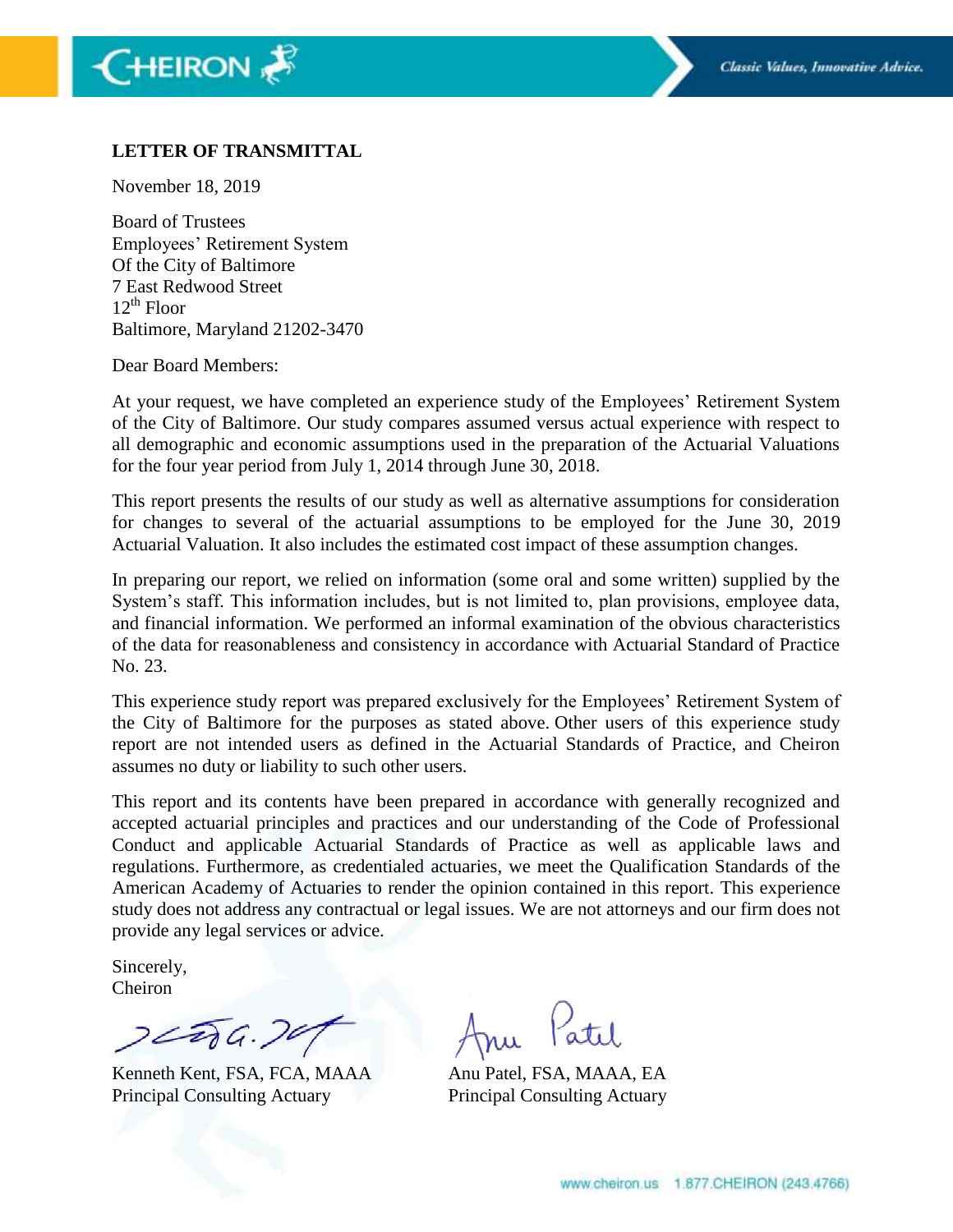#### **SECTION I – BOARD SUMMARY**

Actuarial assumptions (economic and demographic) are intended to be long-term in nature, and should be both individually reasonable and consistent in the aggregate. The purpose of this experience study is to evaluate whether or not the current assumptions adequately reflect the long-term expectations for the Employees' Retirement System of the City of Baltimore (the System), and if not, to provide alternative assumptions for implementation. It is important to note that frequent and significant changes in the actuarial assumptions are not typically recommended, unless there are known fundamental changes in expectations of the economy, or with respect to the System's membership or assets, that would warrant such changes.

We studied the System's experience with respect to both "demographic" and "economic" assumptions. Demographic assumptions deal with expected membership behavior including rates for retirement, termination, disability, and mortality. Economic assumptions deal with the System wide elements such as investment returns, inflation, salary increases due to merit/seniority, payroll growth, and administrative expenses. Salary increases can be considered either demographic (membership oriented) or economic (given the inflation component). For this study, we included salary experience under the economic portion of the study.

Before summarizing the key results of our experience study, we present in the graph below a historical review of the deviation of actual experience against anticipated experience based on the assumptions used in past actuarial valuations. The blue bars in the graph represent annual investment experience gains or losses  $(G/(L))$ , and the gold bars represent the annual liability experience gains or losses  $(G/(L))$ .



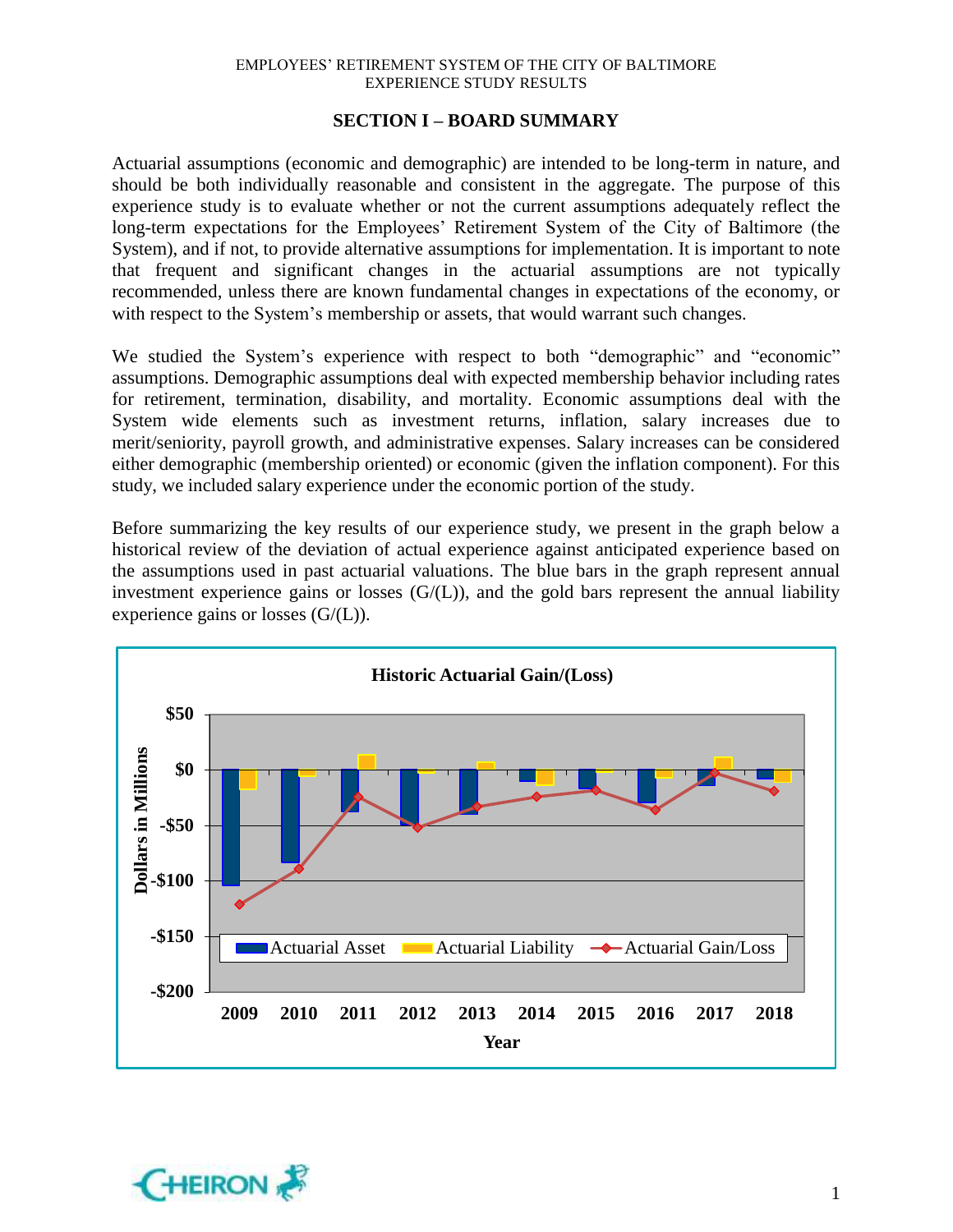#### **SECTION I – BOARD SUMMARY**

In summary, the graph indicates that for seven out of ten years, the assumptions employed in each year's actuarial valuation produced a liability experience loss, which implies the current assumptions may understate liabilities. During the four years of our study the net gain/loss of liabilities relative to our assumptions was approximately \$9.0 million (on average, \$2.2 million per year) in actuarial losses. While this level of loss may be considered immaterial relative to the total System liabilities, the consistency suggests more conservative assumptions are appropriate.

On the investment side, the graph indicates that investment performance, based on the smoothed actuarial value of assets, was less than the assumed rate of return for all ten years. The average annual investment loss over the ten-year period was \$39.3 million or 2.8% of the average annual market value of assets of \$1.4 billion over this ten-year period. These losses are primarily due to the market downturn in 2009 and slower than expected market recovery. The investment assumption was lowered from 7.75% to 7.50% effective for the June 30, 2016 valuation and will be lowered from 7.50% to 7.00% for the upcoming June 30, 2019 valuation. The data supports this policy as well as continual review and reduction of the long-term investment/discount rate assumption.

The alternative assumptions presented are supported by the aggregate experience gains and losses that occurred during the four year period shown in the following table, which demonstrates losses on the asset side and gains and losses on the liability side for each of the past four years with net losses in the aggregate for each of the years covered in the study.

| <b>Year End</b><br><b>June 30</b> | <b>Liability</b><br>Gain/(Loss)<br>$($$ millions $)$ |            | <b>Asset</b><br>Gain/(Loss)<br>(\$ millions) | <b>Aggregate</b><br>Gain/(Loss)<br>(\$ millions) |        |
|-----------------------------------|------------------------------------------------------|------------|----------------------------------------------|--------------------------------------------------|--------|
| 2015                              | \$                                                   | $(2.1)$ \$ | $(16.5)$ \$                                  | (18.6)                                           |        |
| 2016                              |                                                      | (6.9)      | (29.2)                                       | (36.1)                                           |        |
| 2017                              |                                                      | 11.3       | (14.2)                                       |                                                  | (2.9)  |
| 2018                              |                                                      | (11.3)     | (7.9)                                        | (19.2)                                           |        |
| Total                             |                                                      | 9.J        | (67.8                                        |                                                  | (76.8) |

| e |     |
|---|-----|
|   |     |
|   | anı |

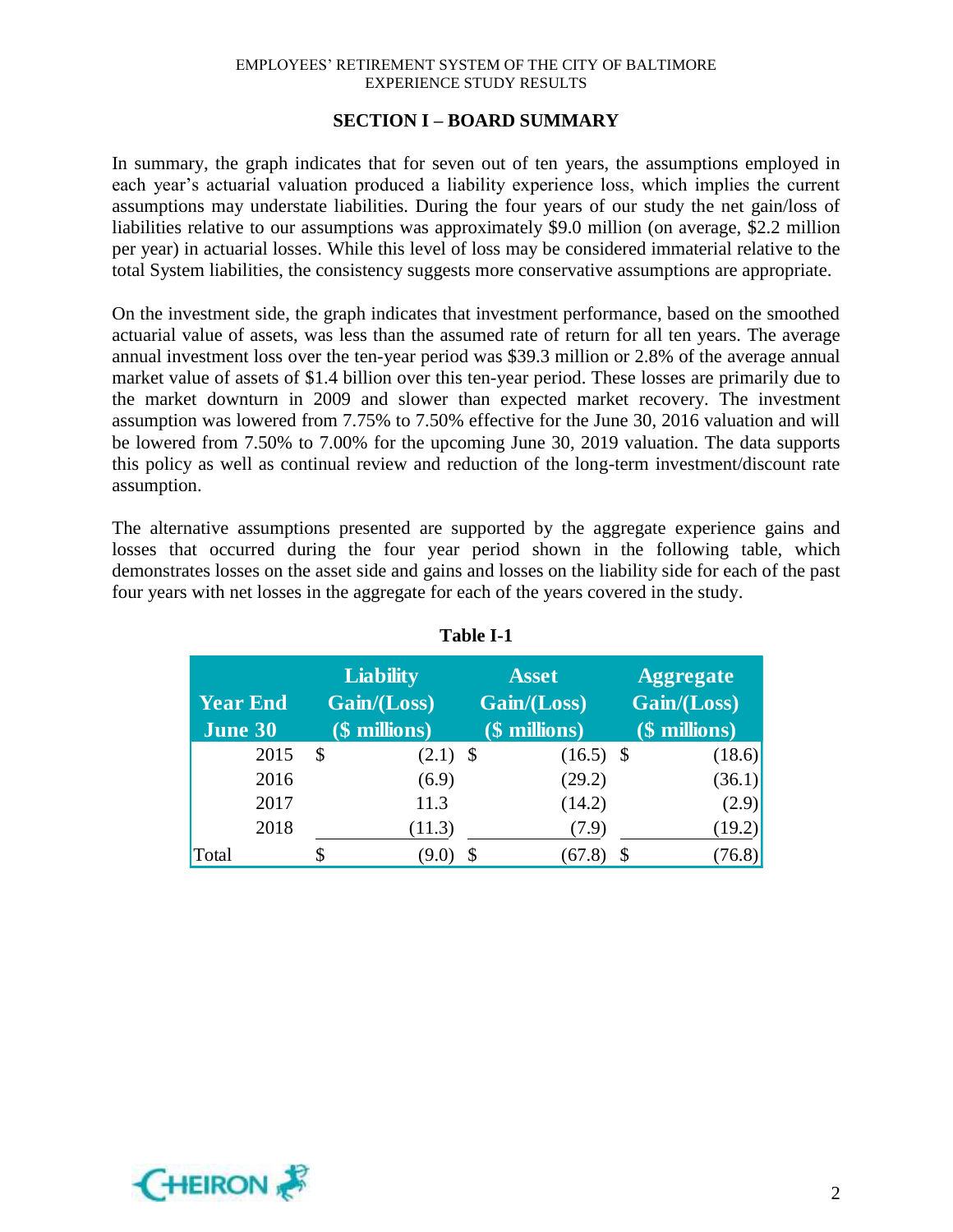### **SECTION I – BOARD SUMMARY**

#### **Demographic Assumptions**

The following table and graph show the liabilities losses by source as presented in the respective valuation reports. **Table I-2**

| <b>Liability Gain/(Loss)</b>     | 2015                   | 2016             | 2017             | 2018              | <b>Total</b>   |
|----------------------------------|------------------------|------------------|------------------|-------------------|----------------|
| Age and Service Retirements      | \$<br>4,260,272<br>S   | $(9,845,827)$ \$ | $(4,022,386)$ \$ | $(3,075,729)$ \$  | (12,683,670)   |
| Disability Retirements           | (2,782,359)            | (5,382,947)      | (2,408,817)      | (3,661,969)       | (14,236,092)   |
| Death in Service Benefits        | (3,654,698)            | (3,438,876)      | (3,744,473)      | (3,749,303)       | (14, 587, 350) |
| Withdrawal from Employment       | (8,104,173)            | 3,387,836        | 2,028,808        | 795,204           | (1,892,325)    |
| <b>Pay Increases</b>             | 1,844,095              | 6,146,641        | 13,676,041       | (7,289,225)       | 14,377,552     |
| Death after Retirement           | (5,274,408)            | (5,540,615)      | (11,221,059)     | (9,078,182)       | (31, 114, 264) |
| New Entrants                     | (2,953,695)            | (1,623,091)      | 1,499,733        | 959,967           | (2,117,086)    |
| Survivor Data                    | 12,895,685             | 9,800,000        | 9,322,705        | 9,906,075         | 41,924,465     |
| Other                            | 1,716,904              | (393,094)        | 6,199,008        | 3,845,384         | 11,368,202     |
| <b>Total Actuarial Liability</b> | \$<br>$(2,052,377)$ \$ | $(6,889,973)$ \$ | 11,329,560<br>S  | $(11,347,778)$ \$ | (8,960,568)    |



During the four years of the study, the net gain/loss on liabilities relative to our assumptions was approximately \$8.96. If we examine gains/losses by assumption, there are specific assumptions which produce fairly consistent gains or losses. For example, there have been consistent losses on disability retirements which means more participants are retiring due to disability than anticipated under our assumptions each year. Similarly, we see gains on salary increases in three of the four years which means members are receiving a smaller increase than anticipated under our assumptions each year. The Death in Service and Death after Retirements are both showing

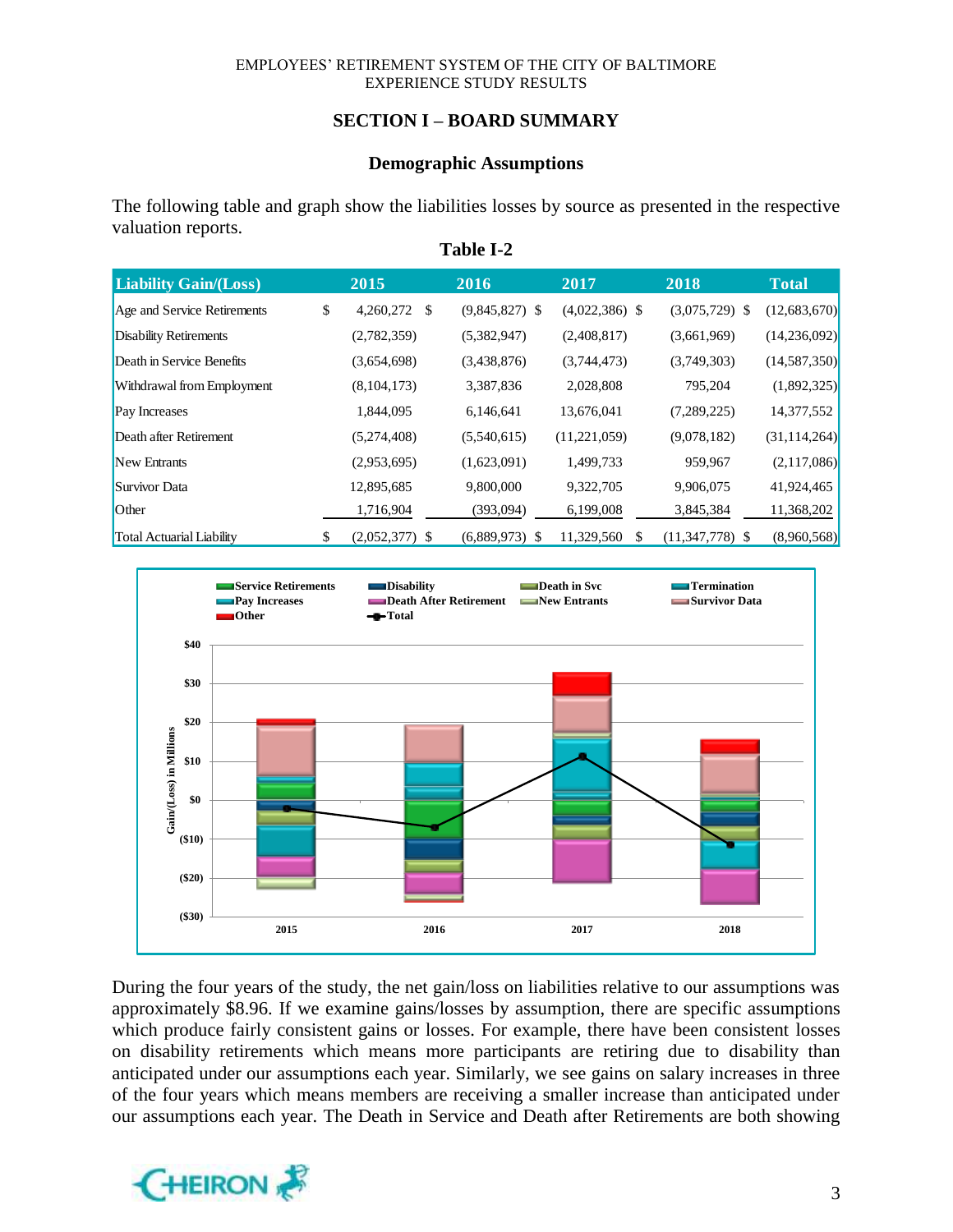#### **SECTION I – BOARD SUMMARY**

consistent losses each year. While in aggregate the annual gains and losses from the demographic assumptions are reasonable, we believe adjustments to these assumptions could be made to reduce the consistent gains and losses on the individual sources.

#### **Summary of principal experience study results and alternatives on demographic assumptions:**

1. **Retirement –** Rates of retirement were lower than expected for all tiers. There could be a number of factors impacting members' behavior including the current economic environment, the trend for employees to work longer and beyond traditional retirement ages. It is expected that anticipated future experience is likely to reflect recent experience.

The changes in retirement assumptions are supported when analyzing the total actual retirements versus expected number of retirements based upon the current assumptions over the four-year testing period. The ratio of actual divided by expected number of retirements during this period demonstrates how well the current assumptions meet the actual experience of the plan. Ideally, this ratio should be about 100% to show that the expected retirements approximately match the actual retirements. However, this ratio analysis must be balanced with the experience graphs (presented within the body of this report) and the data used to determine this ratio, because outlier age groups may skew this ratio accuracy.

The alternative retirement tables suggested in this report decrease the retirement assumptions for all tiers.

2. **Termination –** Termination rates were higher than expected. The last experience study saw greater than expected terminations for the first seven years of service and smaller than expected for greater than seven years. The current study saw greater than expected terminations for the first fourteen years of service and smaller than expected for greater than 15 years. This trend in higher termination rates continues and at this time could be expected to continue.

The alternative termination tables suggested in this report increase the termination assumptions for less than 15 years of service and slight decrease for 15 years or more of service.

3. **Disability** – We continued to combine the males and females for the analysis of the disability decrement. The actual rates of disability are higher than the expected rates of disability.

Based on this information, we are providing alternative tables that increase the expected disability rates for all active participants.

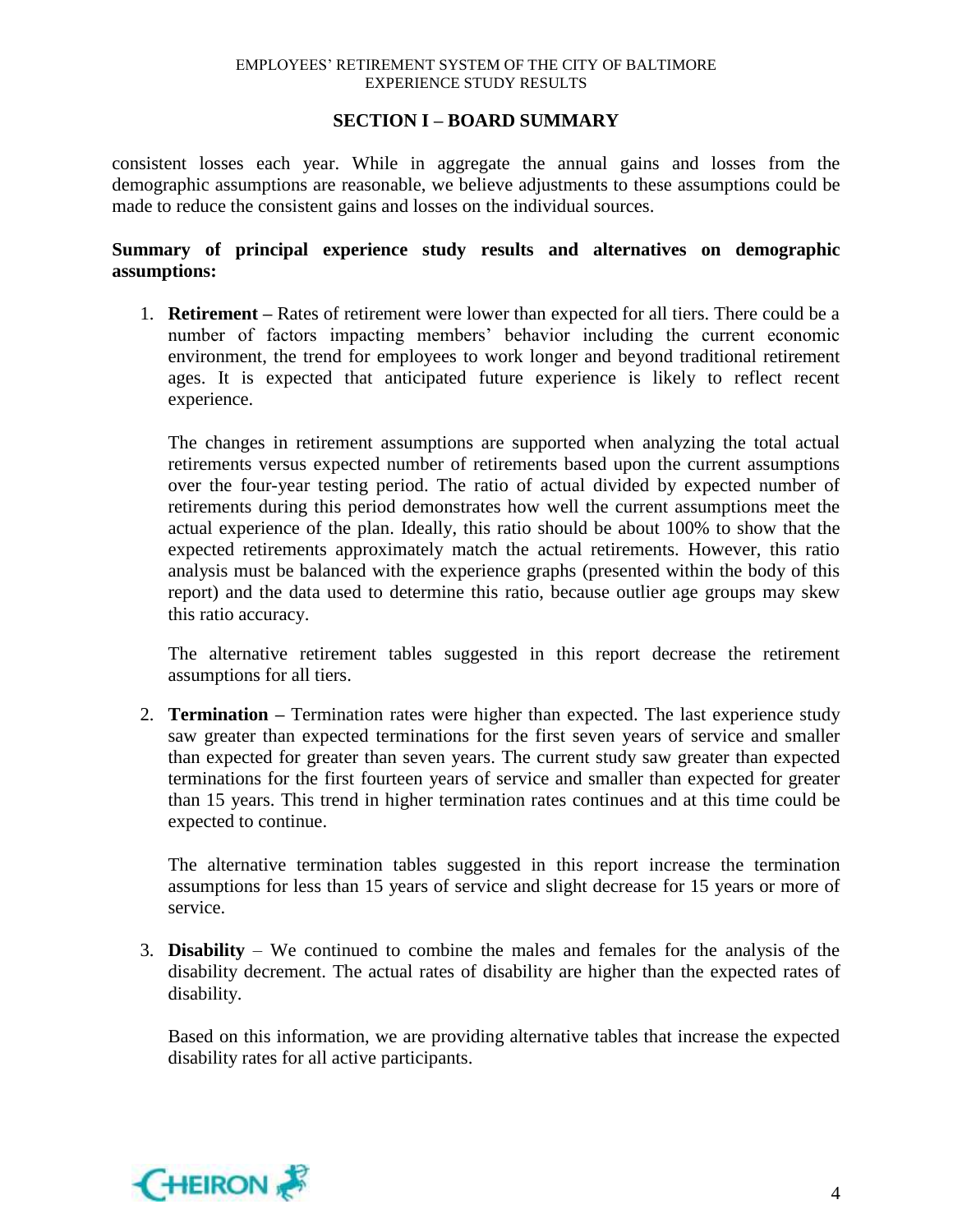#### **SECTION I – BOARD SUMMARY**

4. **Mortality** – Post-retirement mortality assumptions are typically developed separately by gender for both healthy annuitants and disabled annuitants. Pre-retirement mortality assumptions are also developed separately for males and females. Unlike most of the other demographic assumptions that rely exclusively on the experience of the plan, for mortality, standard mortality tables and projection scales serve as the foundation for the assumption which is then modified to better reflect the Systems experience.

The Society of Actuaries (SOA) recently completed an extensive mortality study of public pension plan experience and issued a set of mortality tables named the Pub-2010 mortality tables which provide new insights into the composition of gender-specific pension mortality by factors such as job category (e.g.,General employees, Teachers, Public Safety), salary/benefit amount, health status (i.e.,healthy or disabled), geographic region and duration since event.

In addition, there has been a long history of mortality improvement among pensioners in the U.S., and there is an expectation that mortality rates will continue to improve in the future. The recently completed project by the SOA concluded that mortality improvement in the U.S over the recent past "differed quite noticeably" from the prior standard projection scale (Scale AA). As a result, the MP-2018 scale is the most recent mortality improvement projection scale which has replaced Scale AA.

The steps in our analysis of the mortality assumptions are as follows:

- 1. Select a standard mortality table that is based on experience most closely matching the anticipated experience of the System.
- 2. Compare actual experience of the System to what would have been predicted by the selected standard table for the period of the experience study.
- 3. Adjust the standard table either fully or partially depending on the level of credibility for the System's experience. This adjusted table is called the base table.
- 4. Select an appropriate standard mortality improvement projection scale and apply it to the base table.

Similar to the methodology used to develop the Pub-2010 tables, when actual experience of the System is compared to that of the standard table, the experience is weighted based on the amount of benefit being paid for post-retirement mortality. Mortality studies in the U.S. have consistently shown that individuals with higher pension benefit have longer life expectancies than individual with lower pension benefit. It is important for a pension plan to use assumptions that are weighted to reflect the impact on liability.

The alternative mortality tables suggested in this report are based on the steps followed above for the appropriate Pub-2010 mortality tables and the MP-2018 mortality improvement projection scale through 2022 until the next experience study is to be performed in response to the Retirement System experience.

The current and alternative assumptions can be found in Appendices A and B.

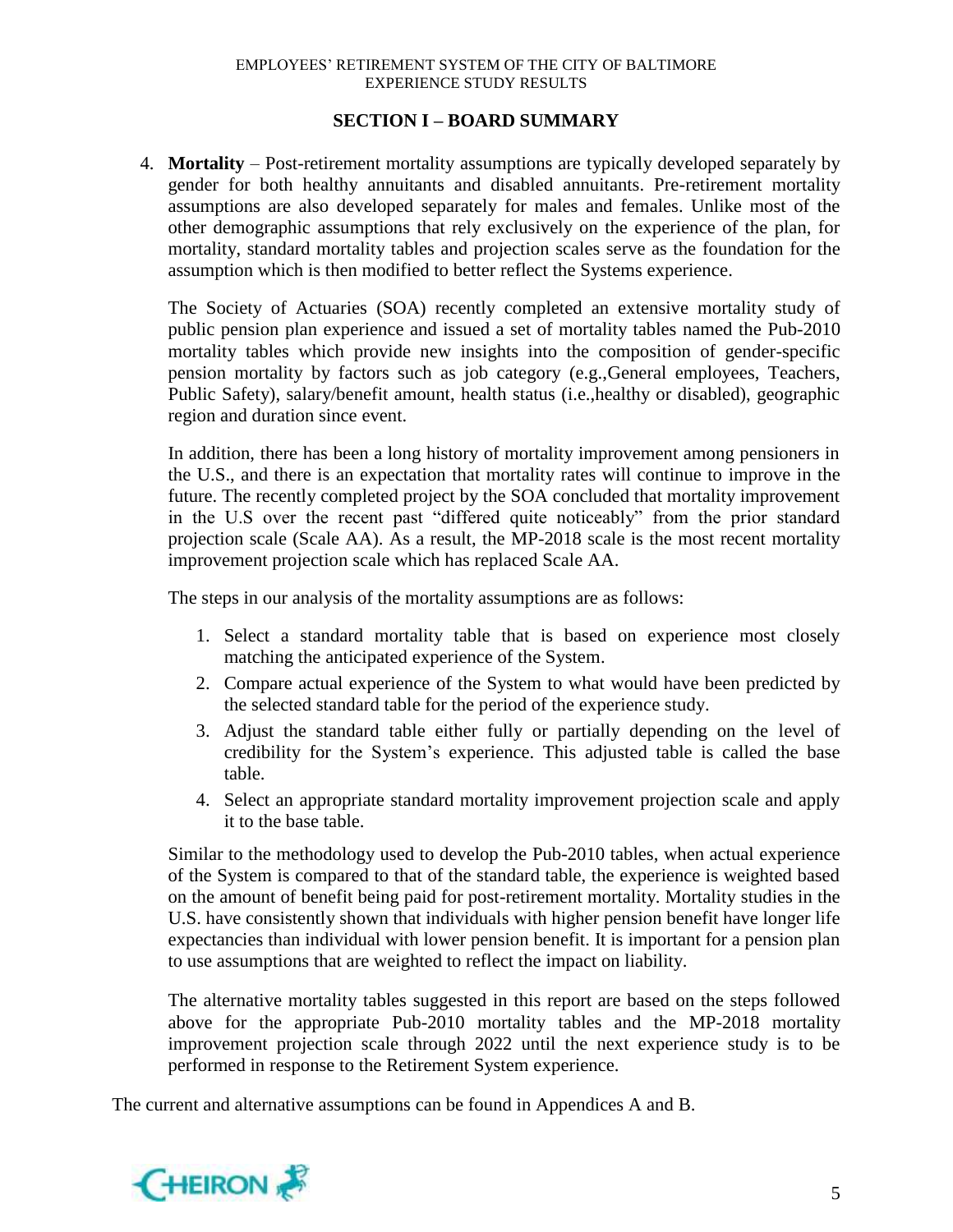#### **SECTION I – BOARD SUMMARY**

**5. Survivor Data Dropoffs –** over at least the past four years we have seen material gains resulting from reporting on survivors. Each year, when retiree deaths are reported, for those members who have a joint and survivor form of payment we would expect there to be corresponding survivor records added. However, upon death not all retirees with a joint and survivor form of payment have matching survivor records presented resulting in gains compared to expected liabilities. To some degree some of this could be a function of delayed reporting of status changes. In any event the net result is this information seems to mask the experience for post-retirement mortality losses during this study period. To ignore these factors would result in overstating the expected experience losses going forward. Based on these factors, as long as the experience continues to exhibit this source of gains we propose adding a negative load to the actuarial liabilities for participants in pay status. The average gain over the last three years from this source is \$9.7 million per year. We propose reducing the retiree liabilities by -5.0% to represent the present value of the average gains from this source.

We suggest continuing to apply this discount as long as this experience source is demonstrated in the actuarial valuations to be material. If the gain source no longer is a factor because of changes in the way processed data is presented for valuation purpose, than the discount on liabilities should be removed without waiting for the next experience study.

#### **Economic Assumptions**

Since the last experience study, the markets continue to demonstrate a heightened degree of volatility with interest rates and inflation rates continuing to be at historic lows. The underlying alternative inflation assumption of 2.55% discussed below influences the direction of a number of different assumptions and benefit provisions. These include the salary growth rate or salary scale, and the long-term investment assumptions and discount rate.

1. **Investment Return Assumption/Discount Rate** - The discount rate assumption is generally the most significant of all the assumptions employed in actuarial valuations. The discount rate is based on the long-term expected return on plan investments. In the short-term, a higher discount rate results in lower expected contributions. But, over the long term, actual contributions will depend on actual investment returns and not the discount rate (or expected investment returns). If actual investment returns are lower than expected, contribution rates will increase in the future. It is important to set a realistic discount rate so that projections of future contributions for budgeting purposes will not be biased, particularly to be too low.

The current investment return assumption is 7.50% net of expenses. The current liability weighted discount rate is 7.50% applied to measuring on active and terminated vested liabilities and 6.50% applied to measuring retiree participant liabilities. The discount rate is expected to decrease further to 7.00%/6.50% effective with the June 30. 2019 valuation.

This assumption is defined by City Code based on the definition of *Regular Interest*, which has been amended from time based on advice of the actuary and investment consultant and recommendation by the Board of Trustees.

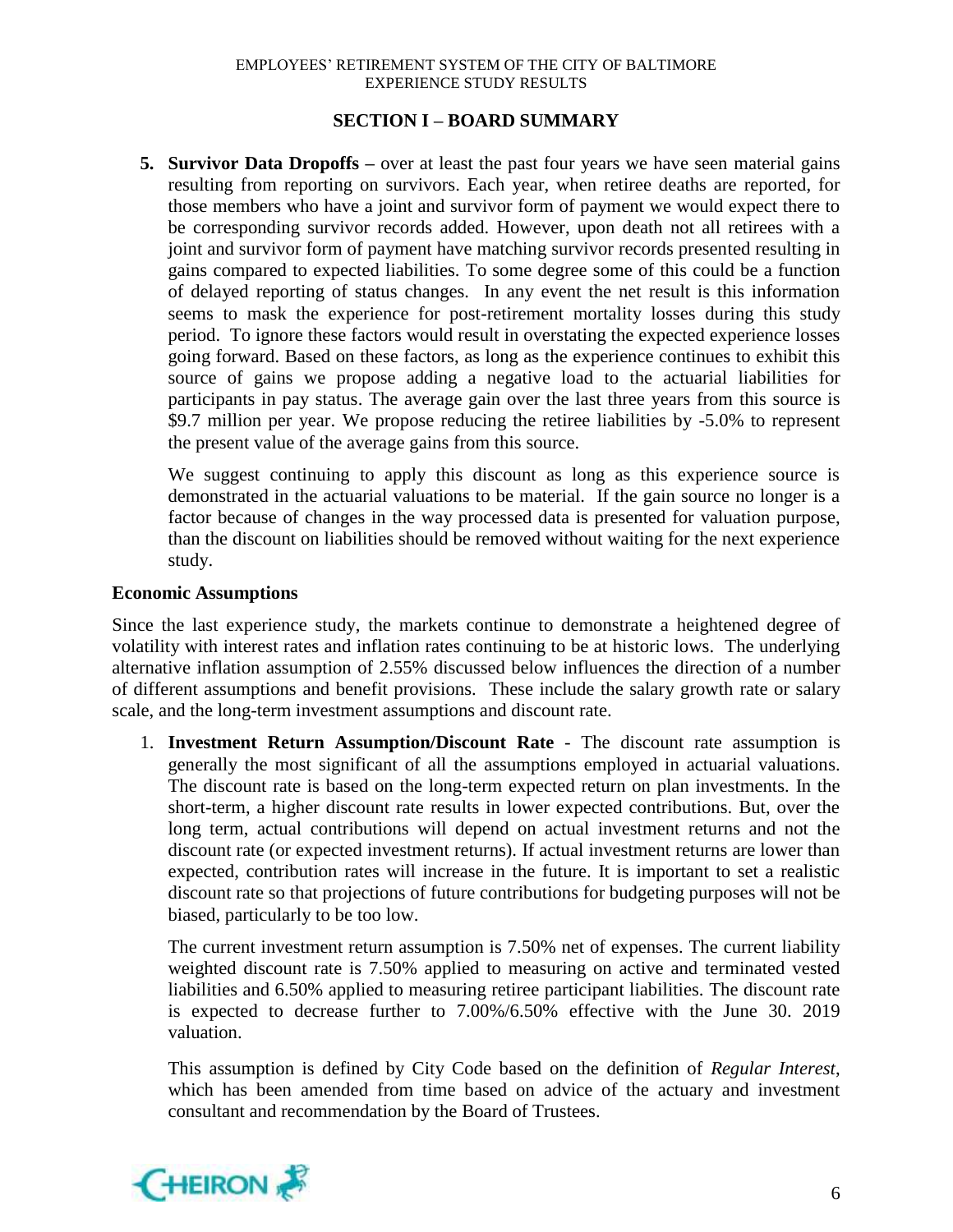#### **SECTION I – BOARD SUMMARY**

- 2. **Inflation Assumption**  While this assumption does not have a direct impact on the valuation it is an underlying building block of the investment assumption and needs to be reviewed within this study. The current rate of 2.65%. Because inflation has remained low and long-term bond rates are relatively flat signaling the market expectation that inflation may stay low, we suggest the Board consider the implications of a 0.10% reduction in inflation by reducing the rate to 2.55%. This is still within the generally accepted range used by other public plans.
- 3. **Salary Increase** The salary increase rate represents the year over year increase in pay of continuing actives. The current assumption is an annual increase based on the participants' age. Based upon the data, we provide an alternative assumption with lower salary increase.

**Description Current Assumption Alternative Assumption** Inflation 2.65% 2.55% Regular Interest Rate Pre Retirement 7.50% 7.00% Regular Interest Rate Post Retirement 6.50% 6.50% Salary Increase Rate 3.50% 3.40%

Listed below are a summary of the assumptions that would be impacted.

**Table I-3**

### **Cost Impact of Assumption Changes**

The alternative assumptions that will ultimately be selected by the Retirement Board are anticipated to be measured for their financial impact and considered for implementation with the July 1, 2019 actuarial valuation which determines the June 30, 2021 fiscal year-end contribution.

In aggregate the changes in demographic and economic assumptions would result in an increase of the System costs from 21.55% to 22.59% as a percent of pay, an increase of 1.03%. If applied to the 2018 valuation results, there is an increase in actuarial liabilities resulting in a decrease of the funded status from 74.1% to 72.8%, a decrease of 1.2%.

The balance of this report presents the rationale for these alternative assumptions. In Section II, we present comments and exhibits supporting the alternative assumptions with respect to the demographic assumptions.

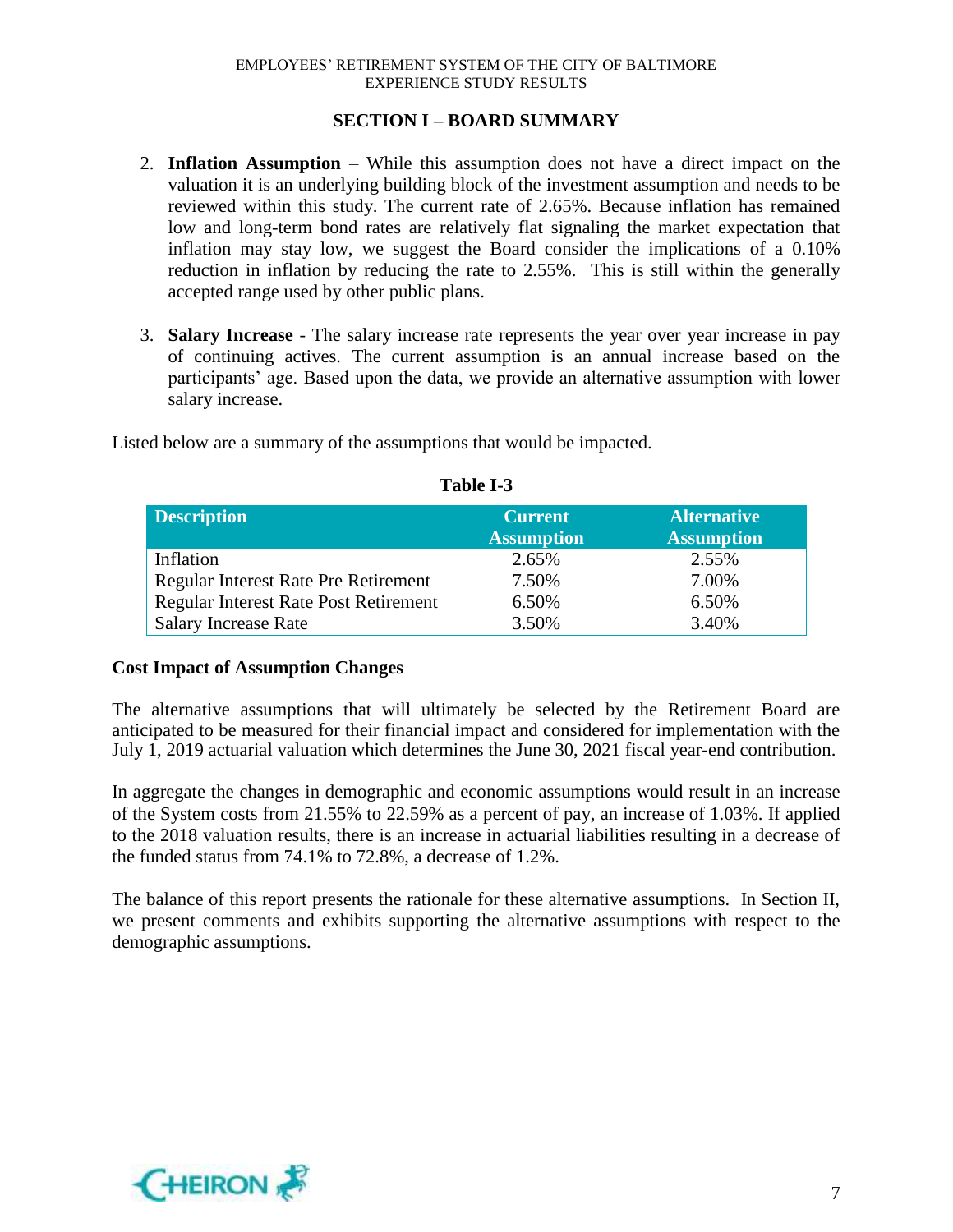#### **SECTION II – DEMOGRAPHIC ASSUMPTIONS**

Part of our analysis is dependent on whether there is sufficient data to represent a true trend in participant behavior. We call this credibility, determining whether there are enough participants exposed to an event like mortality or disability to reflect a real distinction from say national statistics over just the exposures within the System. To determine this we perform statistical analysis and create a "confidence level" around the data. If this confidence level is relatively high we can say the data reflects a real trend.

We calculate the 90 percent confidence interval, which represents the range within which the true decrement rate during the experience study period falls 90% of the time. (If there is insufficient data to calculate a confidence interval, the confidence interval is shown as the entire range of the graph.) We generally propose assumption changes when the current assumption is outside the 90 percent confidence interval of the observed experience. However, adjustments are made to account for differences between future expectations and historical experience, to account for the past experience represented by the current assumption, and to maintain a neutral to slight conservative bias in the selection of the assumption. For mortality rates, we compare the System's experience to that of a standard table and adjust the standard table to the extent the System's experience is large enough to be credible.

We also calculate an r-squared statistic for each assumption. R-squared measures how well the pattern of the assumption fits the pattern of the actual data and can be thought of as the percentage of the variation in actual data explained by the assumption. Ideally, r-squared would equal 100% although this is never the case. Generally, alternative assumption changes should increase the r-squared compared to the current assumption making it closer to 100%.

Also, we aggregate participants for the demographic assumption review when there is insufficient data at individual ages to provide credible information. For example, for the retirement assumption review for, participants 70+ are aggregated because analyzing the retirement trends for active participants 70 and older at each age would not provide enough occurrences of deaths to be considered credible data. By aggregating the data at 70+, there are more participants in this group which reflects a higher level of confidence around the experience – demonstrated by a smaller confidence interval within which the true value is expected.

Typically, we would like the assumptions to fall within the confidence interval, especially if this confidence interval is narrow. At the same time, it is important not to change an assumption too much from the previous assumption because anomalies in the data that occurred for one or two years could skew the results. Suggested alternative assumptions are updated by reviewing the prior assumptions and the current confidence intervals as well as participant behavior that is believed to be inconsistent with the past and future behavior.

When applying the assumptions to the data at the end points (for example, age 70+ retirement assumption review), the current assumptions and alternative assumptions will often fall outside the confidence interval. This is to be expected due to the aggregation of the data at these points and is the one exception to the general goal of choosing assumptions that will be within the confidence interval.

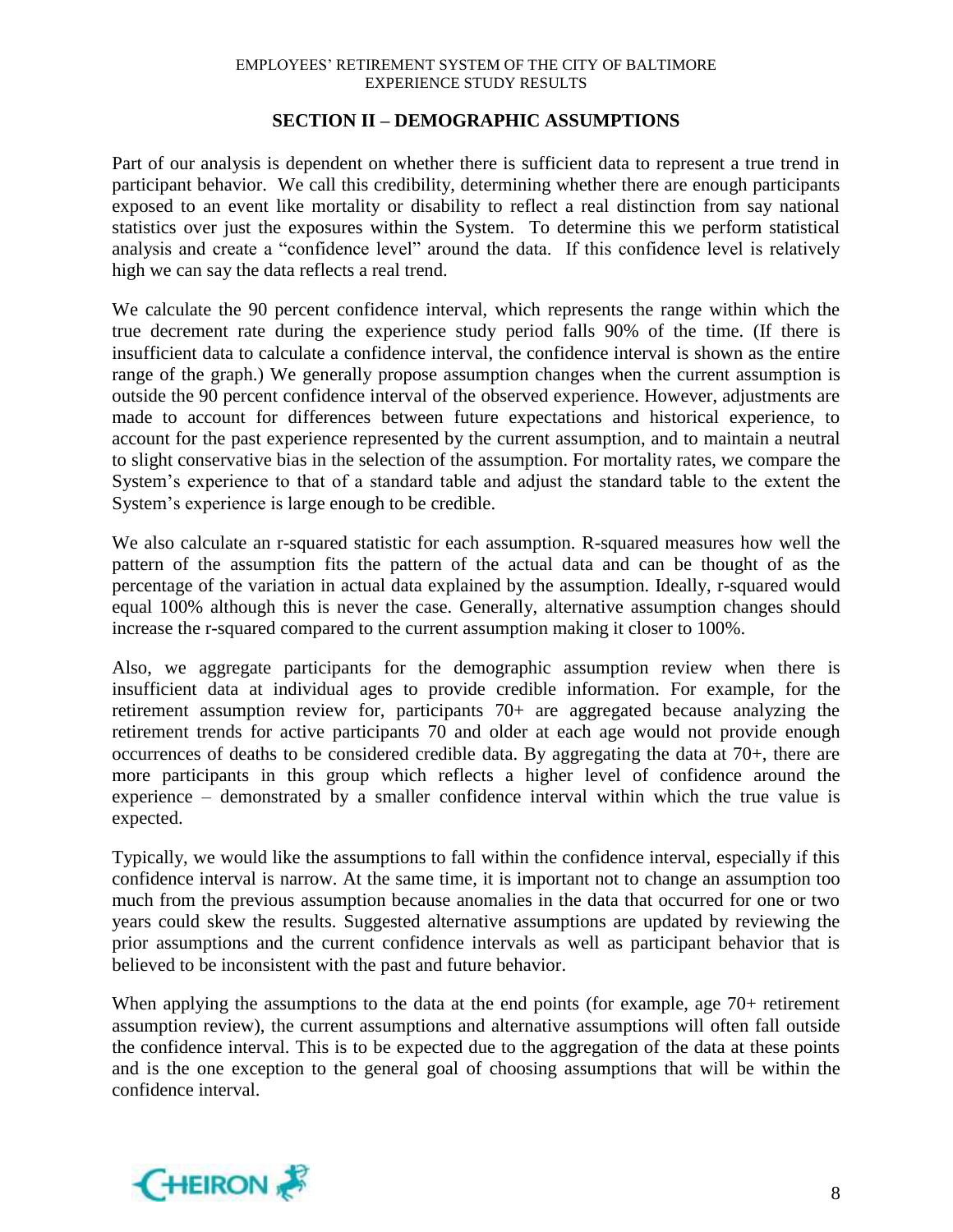### **SECTION II – DEMOGRAPHIC ASSUMPTIONS**

#### **1. Retirement Rates**

#### A. Current Assumptions

Normal Retirement assumptions for the System start at the later of age 60 and eligibility for Normal Retirement (earlier of age 65 with five years of service or 30 years of service).

The Early Retirement assumptions are defined for retirement prior to age 60 provided a participant meets one of the two Normal Retirement eligibility requirements (earlier of age 65 with five years of service or 30 years of service).

Once a member reaches age 70, we assume 100% probability of retirement.

#### B. Experience

The current assumptions vary based on age and service. Overall, the actual retirements during the study period were lower than expected (see the Results section outlined in item D below). The experience shows lower ratios of actual to expected retirements at most ages regardless of service.

#### C. Alternative

We propose modifying the rates for certain ages. The alternative retirement rates are provided in the next section.

#### D. Results

The following tables and graphs compare three items; the number of people eligible for retirement, the number of people expected to retire based on the current assumptions, and the number of people expected to retire based on the alternative assumptions. They also illustrate how decreasing the retirement assumptions for all participants the assumptions are more inline with the confidence intervals. For participant retirements above or below 30 years of service, the confidence intervals are relatively narrow at most ages.

The current assumption is separated into those who have less than 30 years of service, those with 30 years of service and those with more than 30 years of service.

In general, retirements over the period of the study have been less than anticipated. We recommend a reduction in some of the retirement rate assumptions to better match expected experience with what has been observed.

In addition, there is a provision for job removal programs which provide for immediate retirement on an unreduced basis prior to age 55. Because these retirements cannot be assumed based on eligibility, we suggest continuing to assume a load of 1.75% on the active retirement liability.

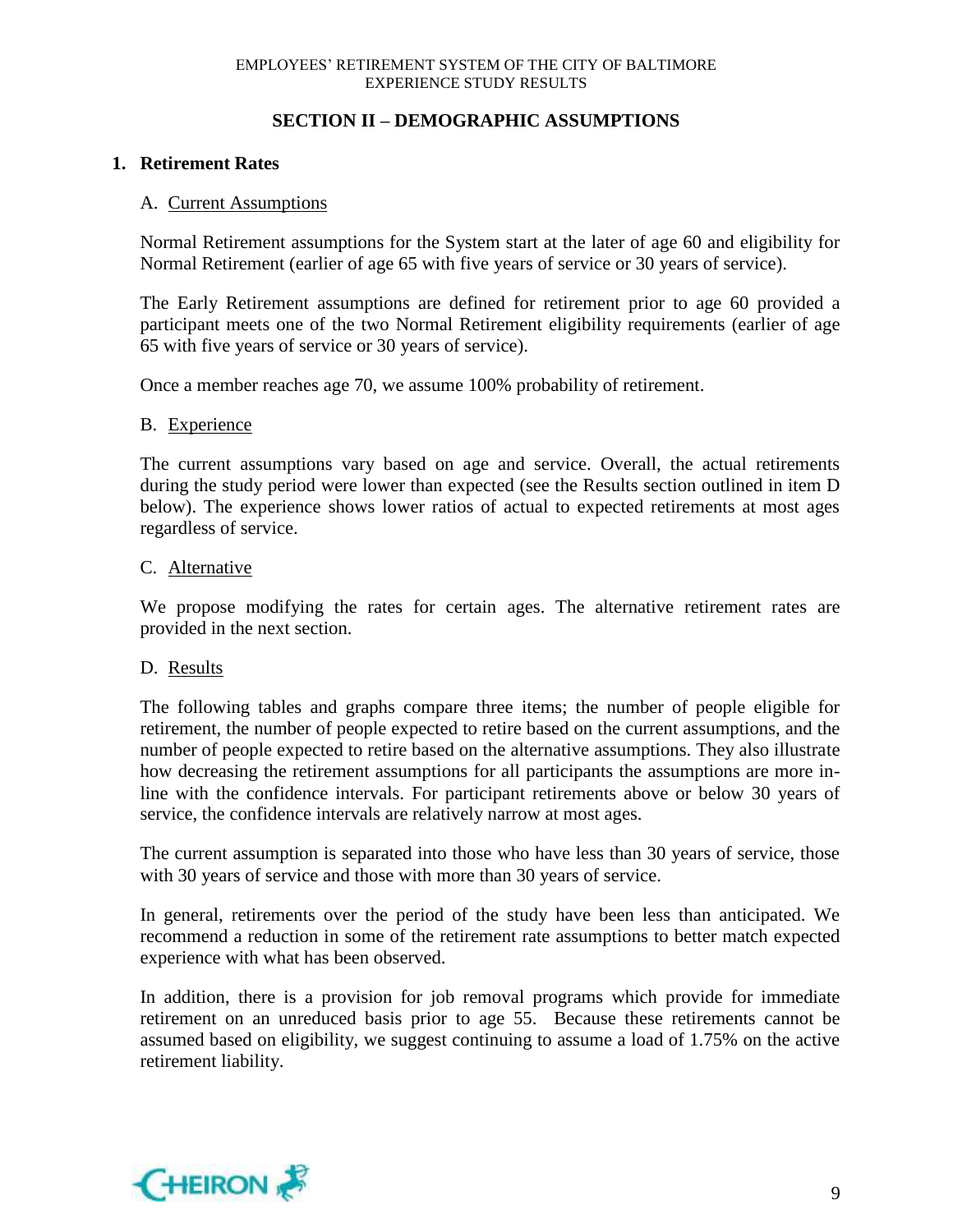| <b>Retirement Rates - &lt; 30 Years of Service</b> |                                                        |               |                |                    |                |                    |  |
|----------------------------------------------------|--------------------------------------------------------|---------------|----------------|--------------------|----------------|--------------------|--|
|                                                    | <b>Actual to Expected Ratios</b><br><b>Retirements</b> |               |                |                    |                |                    |  |
| Age                                                | <b>Exposures</b>                                       | <b>Actual</b> | <b>Current</b> | <b>Alternative</b> | <b>Current</b> | <b>Alternative</b> |  |
| <=54                                               | 8                                                      | 1             |                |                    | 0%             | 0%                 |  |
| 55                                                 | 436                                                    | 18            | 13             | 22                 | 138%           | 83%                |  |
| 56                                                 | 919                                                    | 32            | 37             | 46                 | 87%            | 70%                |  |
| 57                                                 | 932                                                    | 41            | 37             | 47                 | 110%           | 88%                |  |
| 58                                                 | 900                                                    | 19            | 45             | 45                 | 42%            | 42%                |  |
| 59                                                 | 845                                                    | 26            | 42             | 42                 | 62%            | 62%                |  |
| 60                                                 | 772                                                    | 33            | 39             | 39                 | 85%            | 85%                |  |
| 61                                                 | 695                                                    | 46            | 49             | 49                 | 95%            | 95%                |  |
| 62                                                 | 616                                                    | 72            | 92             | 92                 | 78%            | 78%                |  |
| 63                                                 | 537                                                    | 44            | 59             | 54                 | 74%            | 82%                |  |
| 64                                                 | 475                                                    | 48            | 67             | 48                 | 72%            | 101%               |  |
| 65                                                 | 418                                                    | 79            | 84             | 84                 | 94%            | 94%                |  |
| 66                                                 | 331                                                    | 76            | 66             | 83                 | 115%           | 92%                |  |
| 67                                                 | 229                                                    | 40            | 39             | 46                 | 103%           | 87%                |  |
| 68                                                 | 184                                                    | 29            | 28             | 28                 | 105%           | 105%               |  |
| 69                                                 | 146                                                    | 28            | 29             | 29                 | 96%            | 96%                |  |
| 70                                                 | 560                                                    | 102           | 560            | 560                | 18%            | 18%                |  |
| Total                                              | 4,963                                                  | 597           | 1,111          | 1,110              | 54%            | 54%                |  |
| R-squared                                          |                                                        |               | 0.8147         | 0.9471             |                |                    |  |

#### **Table II-R1**

### **Chart II-R1**



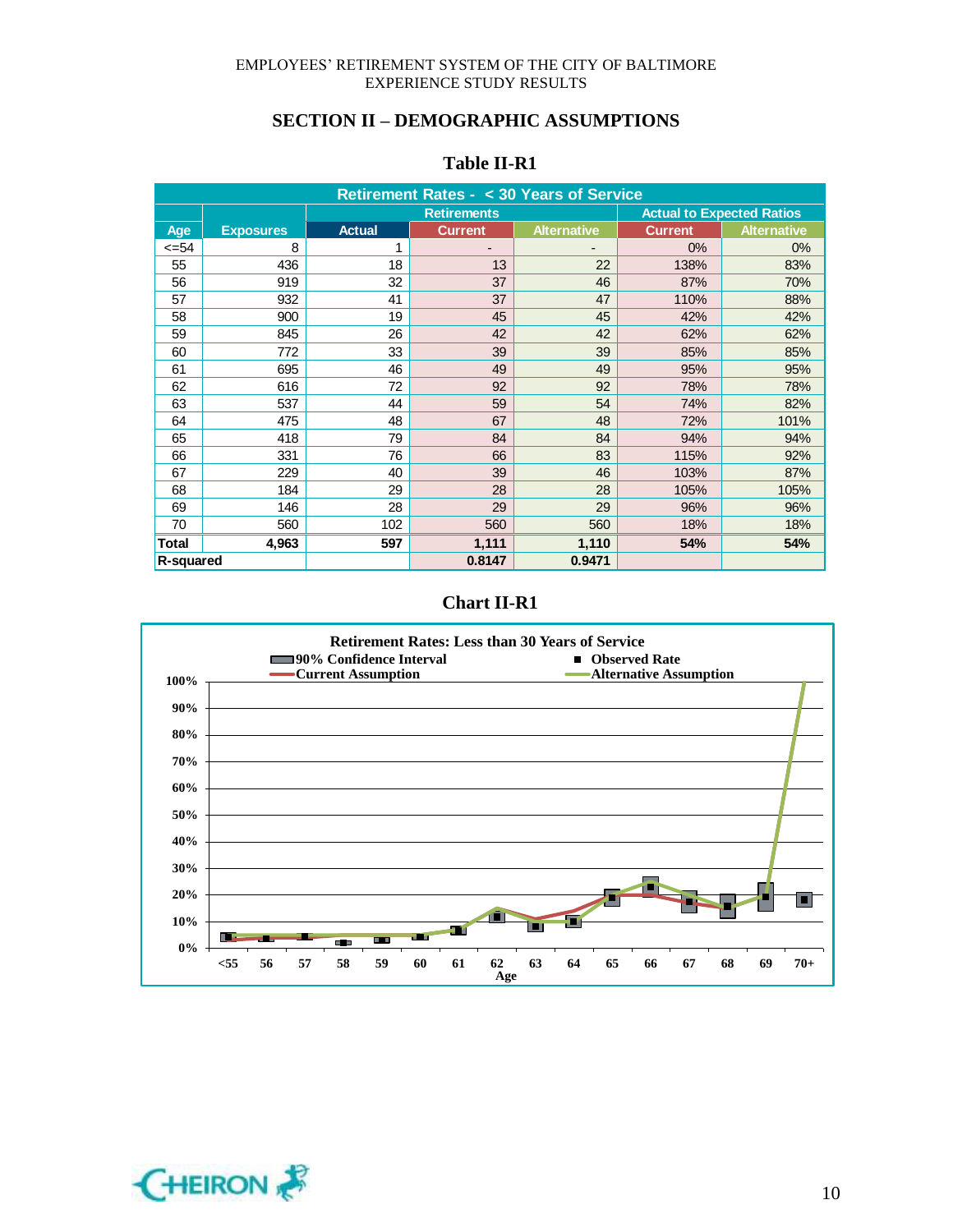| <b>Table II-R2</b> |  |
|--------------------|--|
|                    |  |

| <b>Retirement Rates - 30 Years of Service</b> |                  |                |                    |                    |                                  |                    |  |
|-----------------------------------------------|------------------|----------------|--------------------|--------------------|----------------------------------|--------------------|--|
|                                               |                  |                | <b>Retirements</b> |                    | <b>Actual to Expected Ratios</b> |                    |  |
| Age                                           | <b>Exposures</b> | <b>Actual</b>  | <b>Current</b>     | <b>Alternative</b> | <b>Current</b>                   | <b>Alternative</b> |  |
| 50                                            | 6                | $\Omega$       | 1                  | 1                  | 0%                               | 0%                 |  |
| 51                                            | 8                | 0              |                    | 1                  | 0%                               | 0%                 |  |
| 52                                            | 13               | 0              |                    | $\mathbf{1}$       | 0%                               | 0%                 |  |
| 53                                            | 14               | 1              | $\mathbf{1}$       | $\mathbf{1}$       | 71%                              | 71%                |  |
| 54                                            | 16               | $\overline{2}$ | $\overline{2}$     | $\overline{2}$     | 125%                             | 125%               |  |
| 55                                            | 17               | $\mathbf 0$    | $\overline{2}$     | $\overline{2}$     | 0%                               | 0%                 |  |
| 56                                            | 35               | 4              | $\overline{4}$     | $\overline{4}$     | 114%                             | 114%               |  |
| 57                                            | 37               | $\overline{2}$ | $\overline{4}$     | $\overline{4}$     | 54%                              | 54%                |  |
| 58                                            | 31               | 3              | 3                  | 3                  | 97%                              | 97%                |  |
| 59                                            | 44               | $\overline{2}$ | $\overline{4}$     | $\overline{4}$     | 45%                              | 45%                |  |
| 60                                            | 32               | 1              | 3                  | 3                  | 31%                              | 31%                |  |
| 61                                            | 36               | 5              | $\overline{7}$     | 5                  | 69%                              | 93%                |  |
| 62                                            | 20               | 3              | $\overline{4}$     | 3                  | 75%                              | 100%               |  |
| 63                                            | 12               | $\Omega$       | $\overline{2}$     | $\overline{2}$     | 0%                               | 0%                 |  |
| 64                                            | 26               | $\overline{4}$ | 5                  | $\overline{4}$     | 77%                              | 103%               |  |
| 65                                            | 9                | 1              | 3                  | $\mathbf{1}$       | 37%                              | 74%                |  |
| 66                                            | $\overline{4}$   | $\overline{2}$ | 1                  | $\mathbf{1}$       | 250%                             | 250%               |  |
| 67                                            | 11               | $\overline{2}$ | $\overline{2}$     | $\overline{2}$     | 91%                              | 91%                |  |
| 68                                            | $\overline{2}$   | 1              | $\mathbf{0}$       | $\overline{0}$     | 250%                             | 250%               |  |
| 69                                            | 5                | $\overline{2}$ | $\mathbf{1}$       | $\mathbf{1}$       | 200%                             | 200%               |  |
| 70                                            | 17               | $\overline{4}$ | 17                 | 17                 | 24%                              | 24%                |  |
| <b>Total</b>                                  | 354              | 38             | 64                 | 58                 | 59%                              | 65%                |  |
| R-squared                                     |                  |                | 0.4777             | 0.4438             |                                  |                    |  |





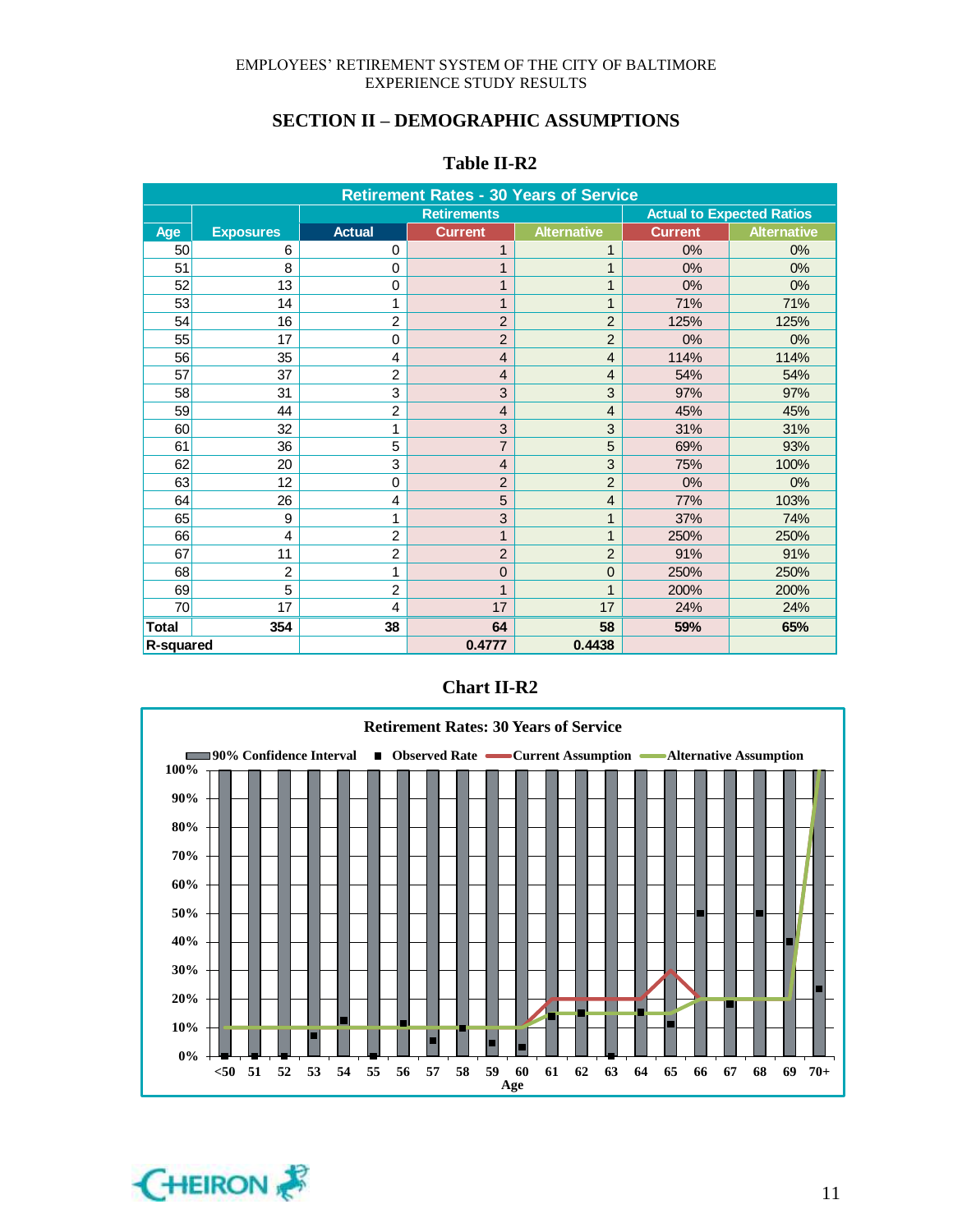| <b>Table II-R3</b> |
|--------------------|
|--------------------|

| <b>Retirement Rates - 30+ Years of Service</b> |                  |               |                |                                  |                |                    |  |
|------------------------------------------------|------------------|---------------|----------------|----------------------------------|----------------|--------------------|--|
|                                                |                  |               |                | <b>Actual to Expected Ratios</b> |                |                    |  |
| Age                                            | <b>Exposures</b> | <b>Actual</b> | <b>Current</b> | <b>Alternative</b>               | <b>Current</b> | <b>Alternative</b> |  |
| 50                                             | 4                | 0             | $\Omega$       | $\mathbf 0$                      | 0%             | 0%                 |  |
| 51                                             | 17               | 1             | 1              | 1                                | 118%           | 118%               |  |
| 52                                             | 39               | 3             | $\overline{2}$ | $\overline{c}$                   | 154%           | 154%               |  |
| 53                                             | 57               | $\mathbf 0$   | 3              | 3                                | 0%             | 0%                 |  |
| 54                                             | 89               | $\mathbf 0$   | $\overline{4}$ | $\overline{4}$                   | 0%             | 0%                 |  |
| 55                                             | 110              | 6             | $6\phantom{1}$ | $6\phantom{1}6$                  | 109%           | 109%               |  |
| 56                                             | 144              | 12            | $\overline{7}$ | $\overline{7}$                   | 167%           | 167%               |  |
| 57                                             | 167              | 8             | 8              | 8                                | 96%            | 96%                |  |
| 58                                             | 204              | 13            | 10             | 10                               | 127%           | 127%               |  |
| 59                                             | 231              | 18            | 23             | 16                               | 78%            | 111%               |  |
| 60                                             | 252              | 19            | 25             | 18                               | 75%            | 108%               |  |
| 61                                             | 243              | 38            | 36             | 36                               | 104%           | 104%               |  |
| 62                                             | 232              | 55            | 58             | 58                               | 95%            | 95%                |  |
| 63                                             | 191              | 31            | 38             | 29                               | 81%            | 108%               |  |
| 64                                             | 171              | 23            | 29             | 26                               | 79%            | 90%                |  |
| 65                                             | 165              | 36            | 41             | 41                               | 87%            | 87%                |  |
| 66                                             | 128              | 41            | 32             | 32                               | 128%           | 128%               |  |
| 67                                             | 86               | 16            | 17             | 13                               | 93%            | 124%               |  |
| 68                                             | 69               | 12            | 14             | 10                               | 87%            | 116%               |  |
| 69                                             | 58               | 8             | 12             | 9                                | 69%            | 92%                |  |
| 70                                             | 229              | 32            | 229            | 229                              | 14%            | 14%                |  |
| <b>Total</b>                                   | 2,886            | 372           | 596            | 558                              | 62%            | 67%                |  |
| R-squared                                      |                  |               | 0.9379         | 0.9569                           |                |                    |  |

#### **Chart II-R3**



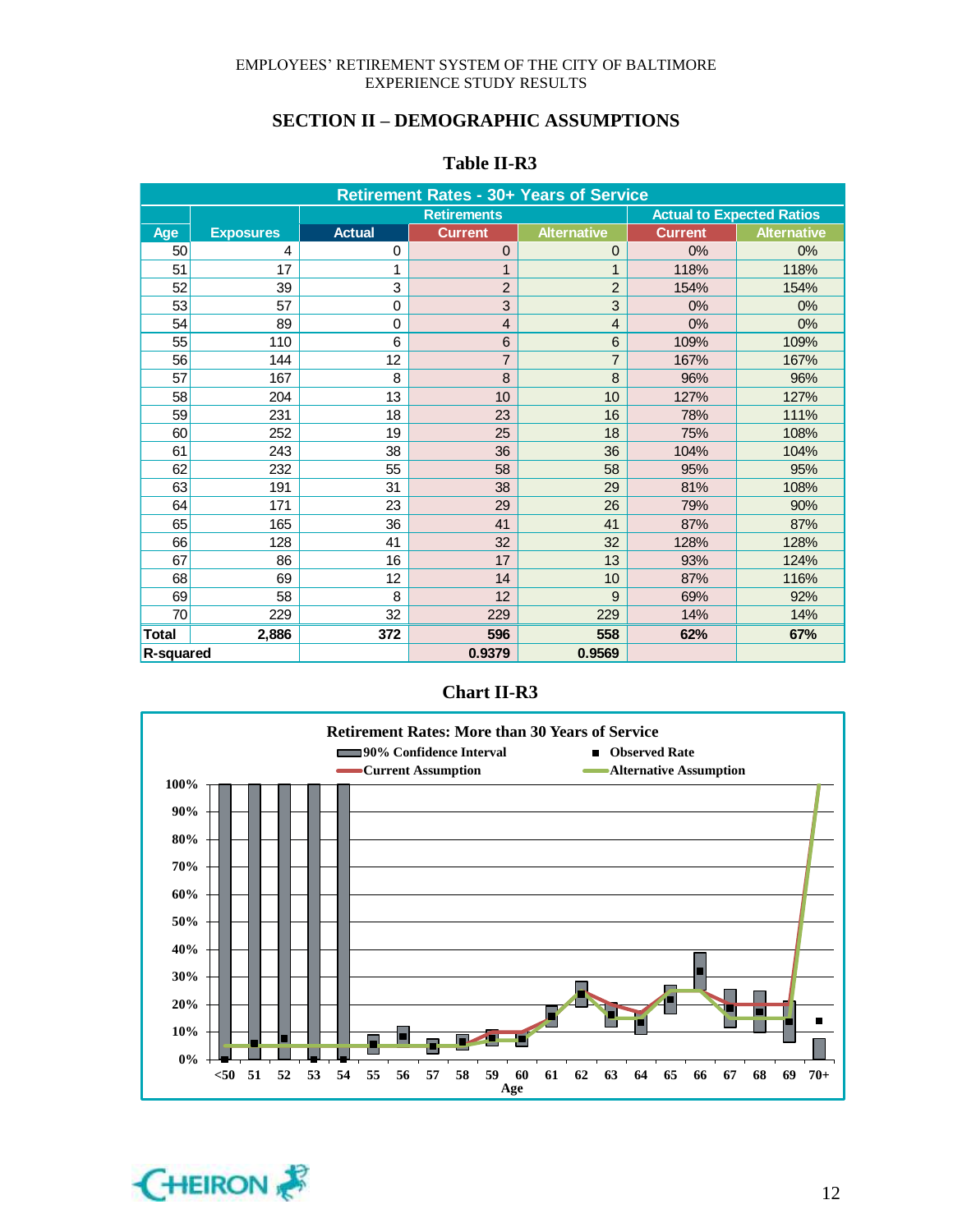#### **SECTION II – DEMOGRAPHIC ASSUMPTIONS**

The current and alternative assumptions are summarized in Appendix A and B, respectively.

#### **2. Rates of Termination of Employment**

#### A. Current Assumptions

The current termination assumptions are based on service with lower rates of turnover the longer a participant has been employed with the City.

#### B. Experience

Overall, the actual terminations appear higher than expected for participants for all years of service.

#### C. Alternative

We propose slight modifications to the rates. The alternative termination rates are provided in the next section.

#### D. Results

The following tables and graphs compare three items; the number of people eligible for the termination decrement, the number of people expected to terminate based on the current assumptions, and the number of people expected to terminate based on the alternative assumptions.

The alternative assumptions bring the rates either within the confidence intervals or closer to the confidence intervals on the graph.

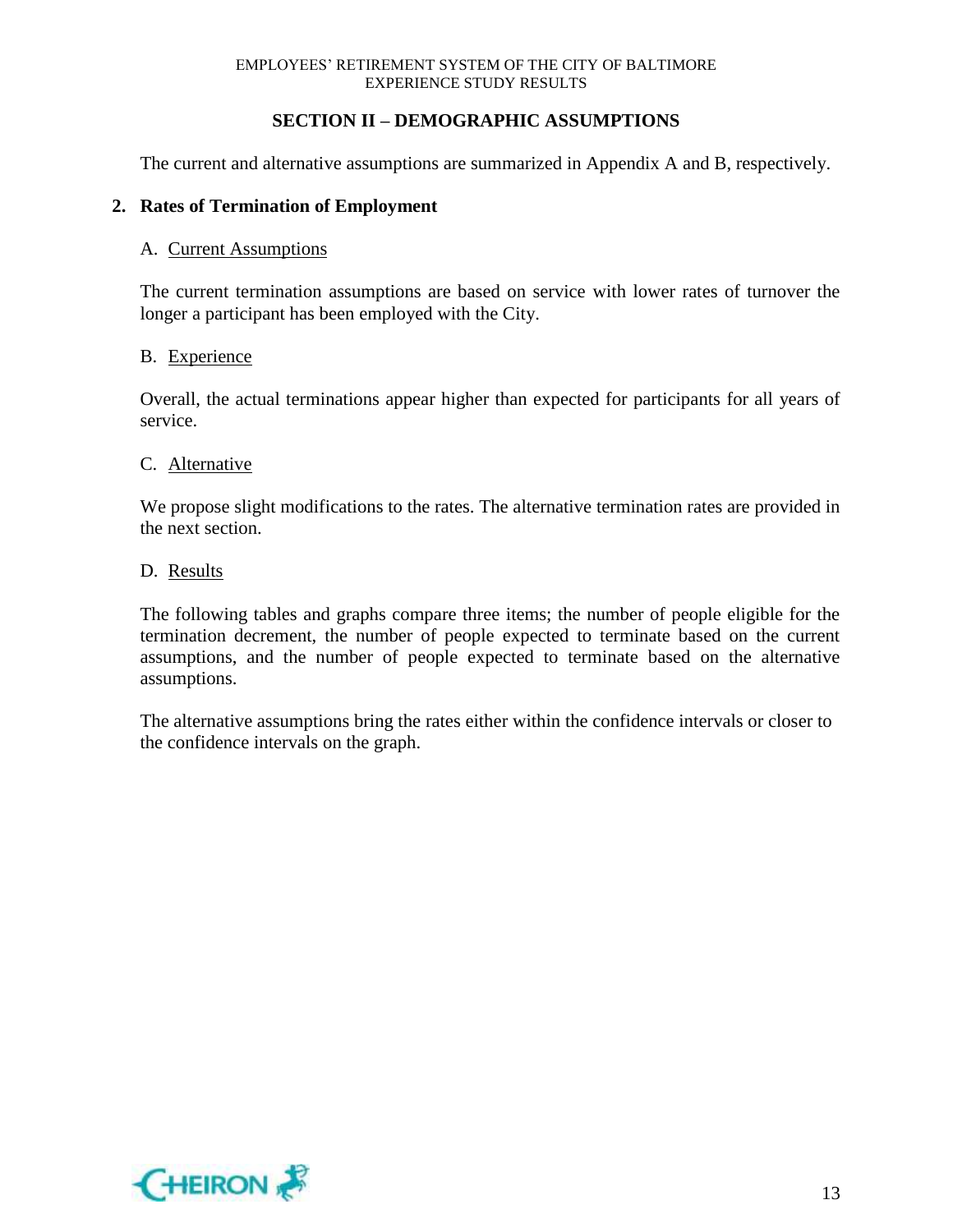| <b>Termination Rates - All Years of Service</b> |                  |               |                     |                    |                |                                  |  |
|-------------------------------------------------|------------------|---------------|---------------------|--------------------|----------------|----------------------------------|--|
|                                                 |                  |               | <b>Terminations</b> |                    |                | <b>Actual to Expected Ratios</b> |  |
| <b>Svc</b>                                      | <b>Exposures</b> | <b>Actual</b> | <b>Current</b>      | <b>Alternative</b> | <b>Current</b> | <b>Alternative</b>               |  |
| 0                                               | 930              | 158           | 135                 | 158                | 117%           | 100%                             |  |
| 1                                               | 1,882            | 295           | 254                 | 292                | 116%           | 101%                             |  |
| 2                                               | 1,690            | 242           | 194                 | 245                | 125%           | 99%                              |  |
| 3                                               | 1,450            | 158           | 131                 | 156                | 121%           | 101%                             |  |
| 4                                               | 1,312            | 140           | 105                 | 138                | 133%           | 102%                             |  |
| 5                                               | 1,134            | 104           | 91                  | 102                | 115%           | 102%                             |  |
| 6                                               | 1,138            | 89            | 80                  | 91                 | 112%           | 98%                              |  |
| 7                                               | 1,230            | 77            | 74                  | 80                 | 104%           | 96%                              |  |
| 8                                               | 1,226            | 79            | 49                  | 80                 | 161%           | 99%                              |  |
| 9                                               | 1,072            | 69            | 43                  | 70                 | 161%           | 99%                              |  |
| 10                                              | 923              | 40            | 37                  | 37                 | 108%           | 108%                             |  |
| 11                                              | 830              | 37            | 33                  | 33                 | 111%           | 111%                             |  |
| 12                                              | 769              | 35            | 31                  | 31                 | 114%           | 114%                             |  |
| 13                                              | 716              | 26            | 21                  | 29                 | 121%           | 91%                              |  |
| 14                                              | 624              | 27            | 19                  | 25                 | 144%           | 108%                             |  |
| $15+$                                           | 4,683            | 112           | 140                 | 117                | 80%            | 96%                              |  |
| Total                                           | 21,609           | 1,688         | 1,436               | 1,682              | 118%           | 100%                             |  |
| R-squared                                       |                  |               | 0.9788              | 0.9994             |                |                                  |  |

#### **Table II-T1**

#### **Chart II-T1**



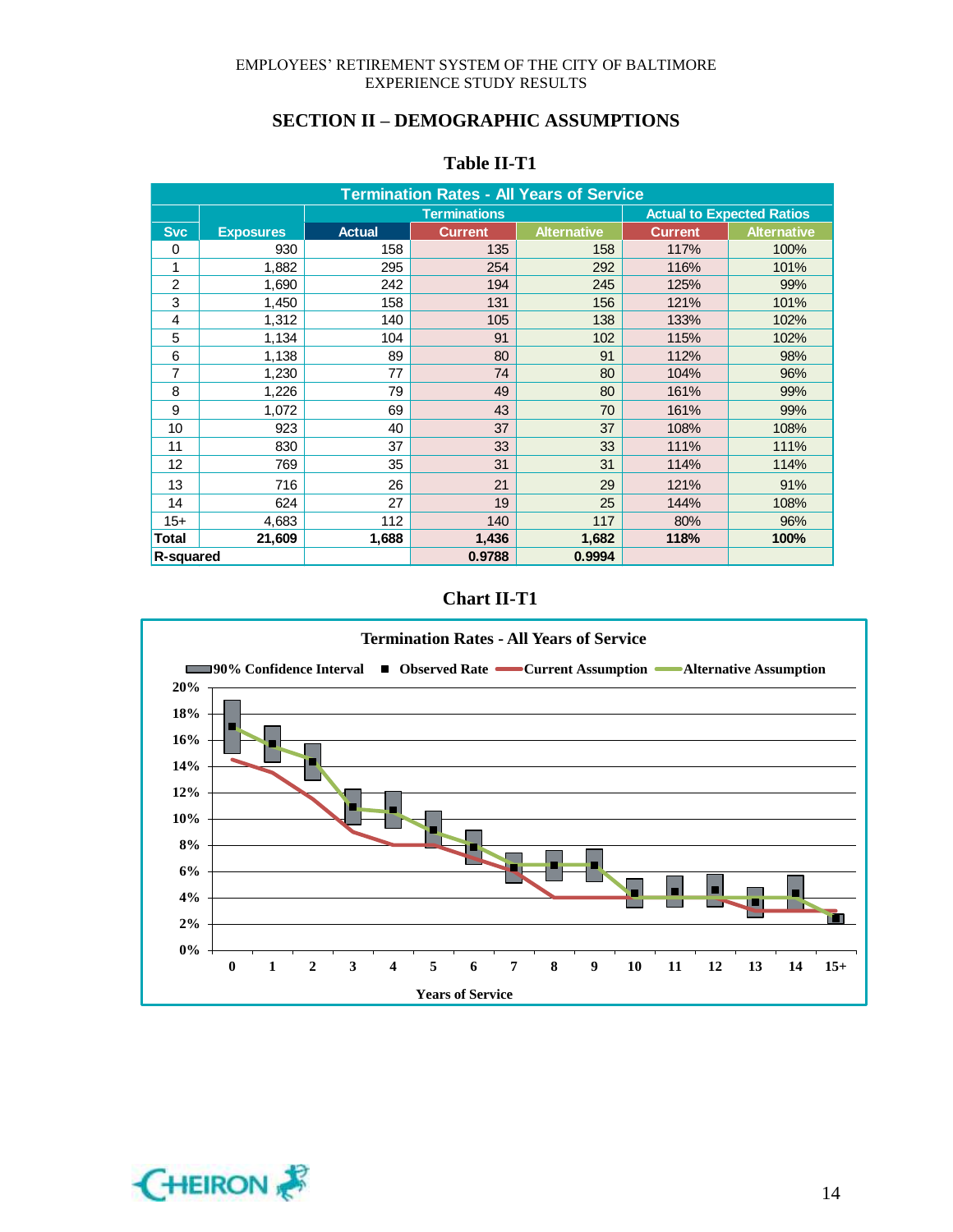#### **SECTION II – DEMOGRAPHIC ASSUMPTIONS**

#### **3. Disability Rates**

#### A. Current Assumptions

The current disability assumptions vary by age with higher expected incidence of disability the older the participant.

#### B. Experience

Overall, the actual number of participants becoming disabled was higher than expected.

#### C. Alternative

We propose increasing the rates from ages 40 to 64.

#### D. Results

The following tables and graphs compare three items; the number of people eligible to become disabled, the number of people expected to become disabled based on the current assumptions, and the number of people expected to become disabled based on the alternative assumptions. The alternative assumptions bring the ratios closer to one, which implies the number of people we expect to become disabled is closer to the actual number of people who were disabled. The alternative assumptions bring the rates within the confidence intervals where we have credible amounts of data on the graph. The data is not credible at the younger ages as illustrated by the wider confidence intervals.

We are not proposing any changes to the form of payment elected by disabled retirees at this time. The current assumptions are summarized in Appendix A.

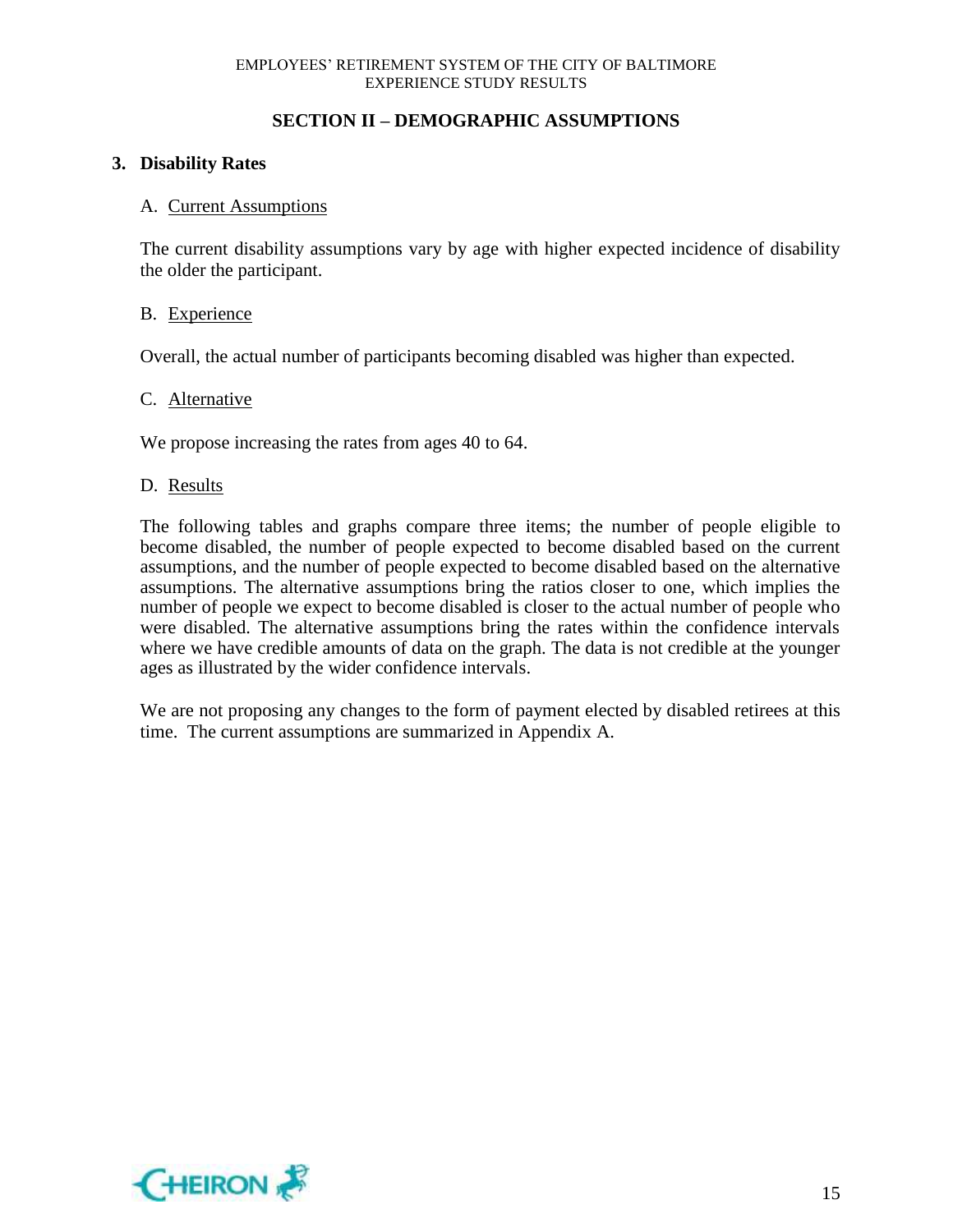|                                                 | TAVIL 11-D'I     |                |                     |                    |                |                                  |  |  |
|-------------------------------------------------|------------------|----------------|---------------------|--------------------|----------------|----------------------------------|--|--|
| <b>Disability Incidence Rates - ERS Actives</b> |                  |                |                     |                    |                |                                  |  |  |
| Age                                             |                  |                | <b>Disabilities</b> |                    |                | <b>Actual to Expected Ratios</b> |  |  |
| <b>Band</b>                                     | <b>Exposures</b> | <b>Actual</b>  | <b>Current</b>      | <b>Alternative</b> | <b>Current</b> | <b>Alternative</b>               |  |  |
| $ 20 - 24 $                                     | 143              | 0              | $\Omega$            | $\Omega$           | 0%             | 0%                               |  |  |
| $25 - 29$                                       | 1,182            | 0              |                     |                    | 0%             | 0%                               |  |  |
| $30 - 34$                                       | 2,500            | 1              | $\overline{2}$      | $\overline{2}$     | 42%            | 42%                              |  |  |
| $35 - 39$                                       | 3,058            | 4              | 4                   | 4                  | 105%           | 102%                             |  |  |
| $40 - 44$                                       | 3,403            | 6              | 10                  | 6                  | 62%            | 101%                             |  |  |
| $45 - 49$                                       | 4,333            | 17             | 20                  | 20                 | 86%            | 84%                              |  |  |
| 50 - 54                                         | 5,483            | 40             | 31                  | 44                 | 128%           | 90%                              |  |  |
| 55 - 59                                         | 6,229            | 71             | 42                  | 68                 | 170%           | 105%                             |  |  |
| $60 - 64$                                       | 4,704            | 48             | 37                  | 40                 | 128%           | 121%                             |  |  |
| $65 - 69$                                       | 2,017            | 1              | 2                   | $\overline{2}$     | 50%            | 59%                              |  |  |
| $70 +$                                          | 863              | $\overline{2}$ | $\Omega$            | $\Omega$           | 77250%         | 4585%                            |  |  |
| <b>Total</b>                                    | 33,915           | 190            | 149                 | 187                | 127%           | 101%                             |  |  |
| R-squared                                       |                  |                | 0.8370              | 0.8786             |                |                                  |  |  |

#### **Table II-D1**

### **Chart II-D1**



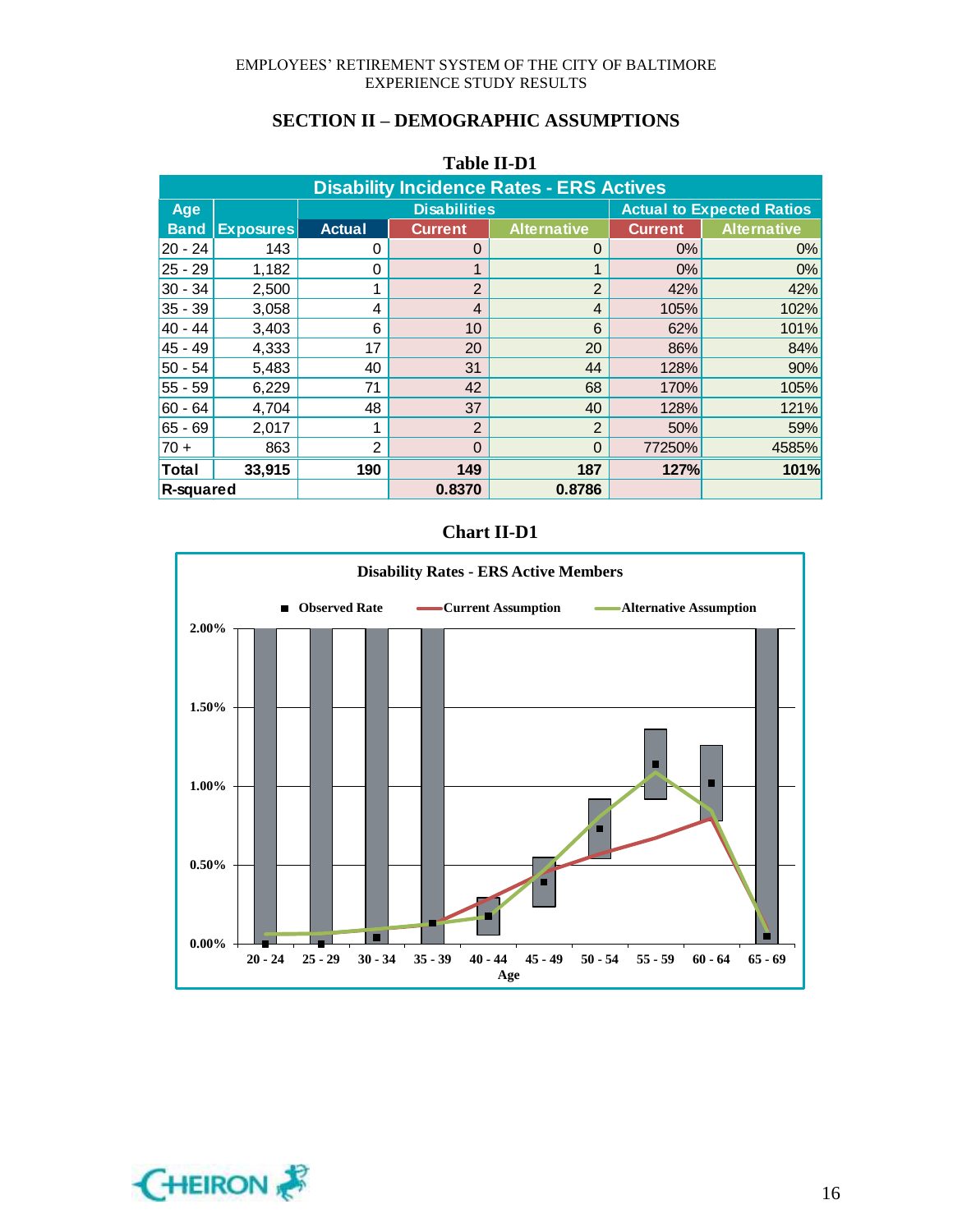#### **SECTION II – DEMOGRAPHIC ASSUMPTIONS**

#### **4. Mortality Rates**

#### A. Current Assumptions

#### *Active Lives*

For non-line-of-duty mortality the RP-2000 Healthy Mortality with projections using 50% of the AA scale projected 15 years with a three-year set forward for both males and females. For line-of-duty mortality, 0.005% at all ages.

See sample rates below

|     |             | <b>Non-Line-of-Non-Line-of-</b> | Line-of-    |
|-----|-------------|---------------------------------|-------------|
|     | <b>Duty</b> | <b>Duty</b>                     | <b>Duty</b> |
|     | Death*      | Death*                          | Death*      |
| Age | <b>Male</b> | <b>Female</b>                   |             |
| 25  | 0.000365    | 0.000211                        | 0.000050    |
| 30  | 0.000608    | 0.000365                        | 0.000050    |
| 35  | 0.000928    | 0.000551                        | 0.000050    |
| 40  | 0.001223    | 0.000837                        | 0.000050    |
| 45  | 0.001687    | 0.001271                        | 0.000050    |
| 50  | 0.002546    | 0.001942                        | 0.000050    |
| 55  | 0.004570    | 0.003694                        | 0.000050    |
| 60  | 0.008876    | 0.007366                        | 0.000050    |
| 65  | 0.016084    | 0.012950                        | 0.000050    |
| 69  | 0.024553    | 0.019903                        | 0.000050    |

\* Rates for individuals who are the age shown as of June 30, 2018

#### *Retired Healthy Lives*

RP 2000 Healthy Mortality with projections using 50% of the AA scale projected 15 years with a two-year set forward for both males and females.

#### *Retired Disabled Lives*

RP 2000 Disabled Mortality with generational projections using 50% of the AA scale projected 15 years with a four-year set forward for both males and females.

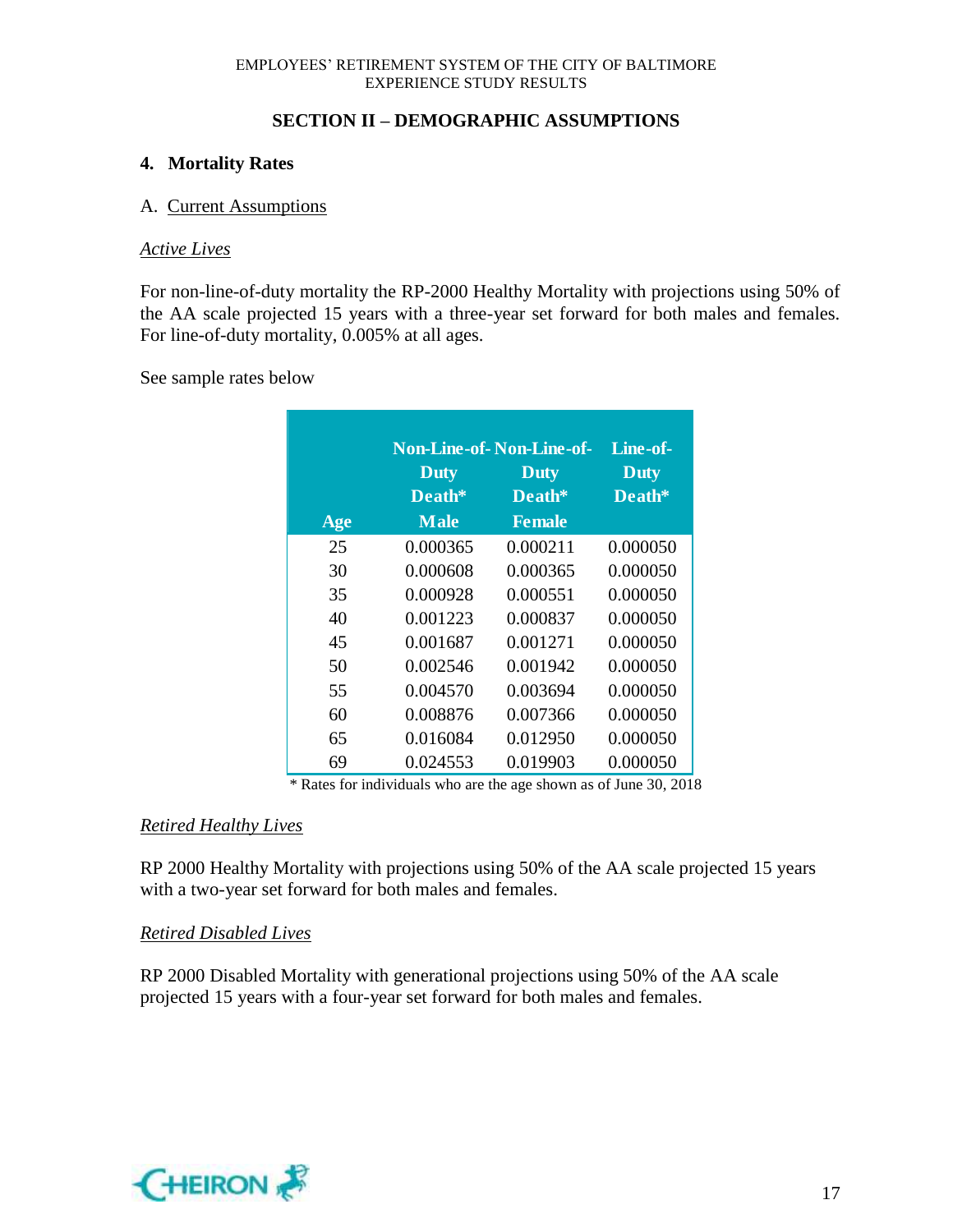See sample rates below

|     |             | <b>Retirees and</b> | <b>Disabled</b> |                |  |
|-----|-------------|---------------------|-----------------|----------------|--|
|     |             | Beneficiaries*      |                 | <b>Members</b> |  |
| Age | <b>Male</b> | <b>Female</b>       | <b>Male</b>     | <b>Female</b>  |  |
| 55  | 0.004067    | 0.003275            | 0.035243        | 0.019556       |  |
| 60  | 0.007763    | 0.006412            | 0.042824        | 0.02562        |  |
| 65  | 0.014467    | 0.011715            | 0.053651        | 0.034033       |  |
| 70  | 0.024368    | 0.019903            | 0.069235        | 0.047093       |  |
| 75  | 0.042215    | 0.032115            | 0.093052        | 0.063837       |  |
| 80  | 0.074656    | 0.053410            | 0.125150        | 0.088989       |  |

\* Rates for individuals who are the age shown as of June 30, 2018

### B. Experience

### *Active Lives*

Deaths among active lives is typically too small of a group and may not provide meaningful statistics on pre-retirement mortality in a four-year period. We have combined the terminated vested group of participants with the actives to provide a larger sampling of data. Together, there were about 38,000 exposures in total which provides a large enough sampling to analyze this group. The actual mortality rates were less than the expected rates.

### *Retired Healthy Lives*

For mortality for retirees and beneficiaries we have about 32,400 exposures to compare actual versus expected experience. The tables in the next section show actual and expected experience among members for retirees and beneficiaries combined. The actual mortality among retirees and beneficiaries were lower than expected for both males and females.

### *Retired Disabled Lives*

Mortality for disabled lives gives us an even smaller group to analyze actual versus expected experience. However, based upon the data, the actual mortality among disabled lives was slightly less than expected for males under age 70 and higher than expected for males over age 70. For females, actual mortality among disabled lives was slightly higher than expected under age 70 and lower than expected over age 70.

#### C. Alternatives

In general, we propose updating from the Retired Pensioners 2000 (RP 2000) mortality tables to the Public Retirement Plans (Pub-2010) mortality tables as these mortality tables are based on more recent mortality experience based exclusively on public-sector plan experience.

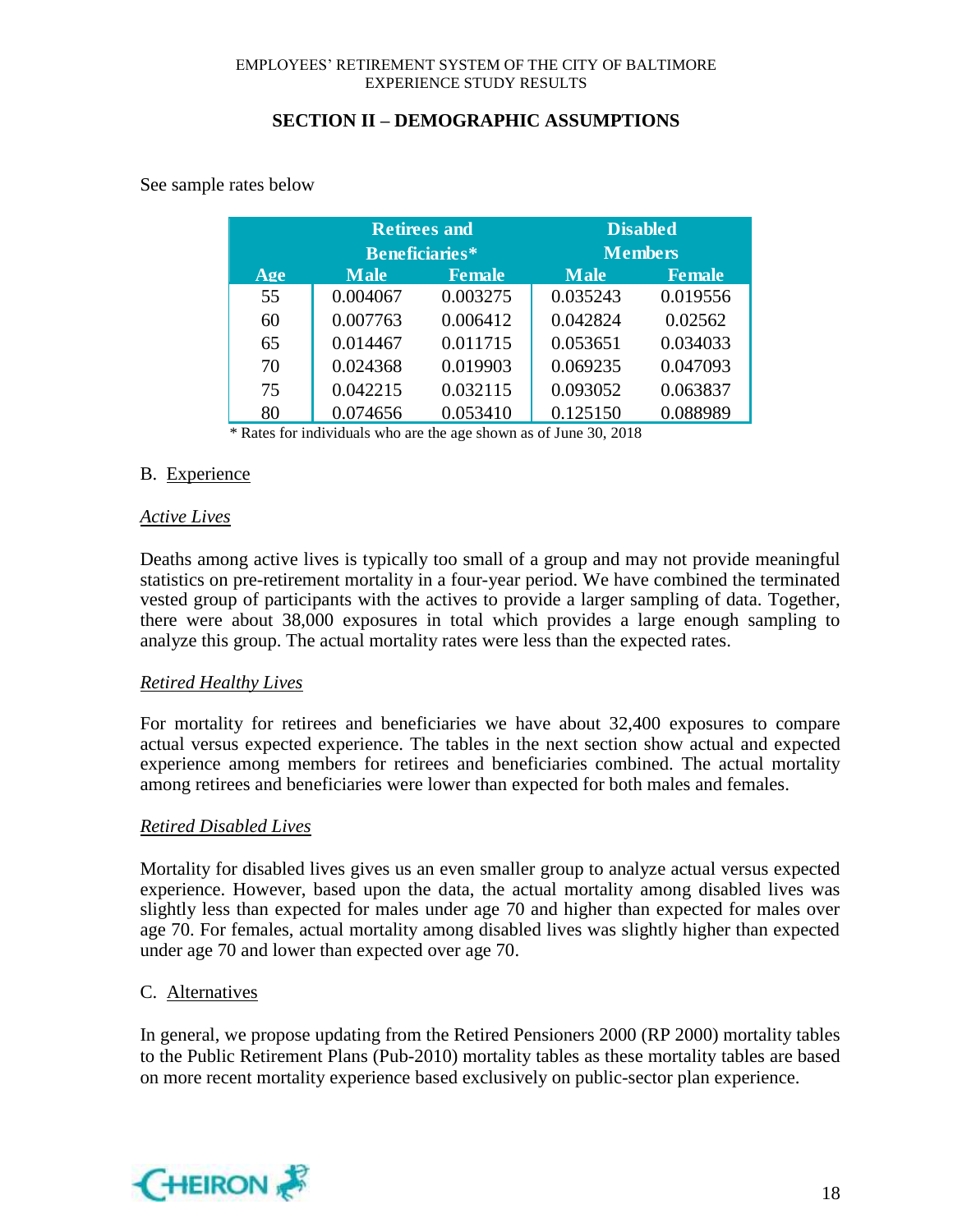#### **SECTION II – DEMOGRAPHIC ASSUMPTIONS**

#### *Active Lives*

The active mortality measurement is too small statistically to create an entirely new mortality table. However, the data is large enough to use a current mortality table and adjust accordingly to the current mortality experience. We propose the use of the standard Pub-2010 Total General Employee Below-Median mortality table as published by the Society of Actuaries adjusted by 125% for males and 185% for females and with future improvement through 2022 using scale MP-2018 for non-line-of-duty mortality. We recommend no change to the line-of-duty mortality rates.

#### *Retired Healthy Lives*

We propose the standard Pub-2010 General Retiree Below-Median Weighted mortality table as published by the Society of Actuaries adjusted by 115% for males and 125% for females and with future improvement through 2022 using SOA's Scale MP-2018.

#### *Retired Disabled Lives*

We propose the Pub-2010 General Disabled Annuitant mortality table as published by the Society of Actuaries adjusted by 163% for males and 145% for females and with future improvement through 2022 using SOA's Scale MP-2018.

#### D. Results

The following tables and graphs compare three things; the number of people exposed to the mortality assumption, the number of people expected to die based on the current assumptions, and the number of people expected to die based on the alternative assumptions. Note, for the annuitant analysis, the experience is weighted based on the amount of benefit being paid. Also, the tables show the calculation of actual-to-expected (A/E) ratios. As you can see, the alternative assumptions bring the ratios closer to 100% of the actual experience for the active and disabled mortality review. While there is not much variation between the current and alternative mortality tables used for retirees and beneficiaries, we still recommend updating the mortality table to the more recently published Pub-2010 tables.

The current assumptions are summarized in Appendix A.

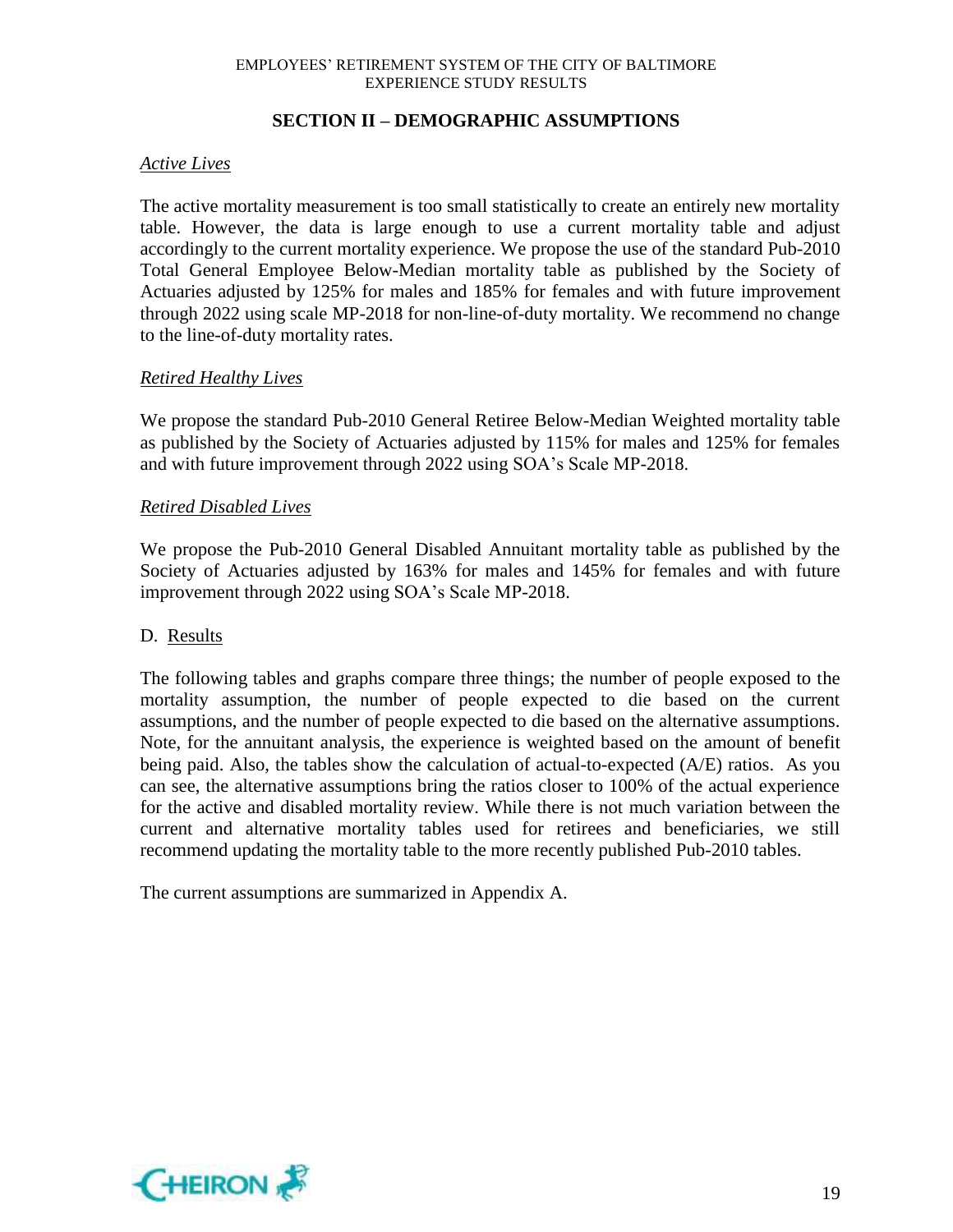#### **SECTION II – DEMOGRAPHIC ASSUMPTIONS**

#### **Active Mortality Analysis**

| <b>Non-Annuitant Mortality - Base Table for Males</b> |                  |                |                  |               |                        |                    |            |                    |  |  |
|-------------------------------------------------------|------------------|----------------|------------------|---------------|------------------------|--------------------|------------|--------------------|--|--|
| Age                                                   |                  | <b>Actual</b>  | <b>Weighted</b>  |               | <b>Weighted Deaths</b> |                    |            | <b>A/E Ratio</b>   |  |  |
| <b>Band</b>                                           | <b>Exposures</b> | <b>Deaths</b>  | <b>Exposures</b> | <b>Actual</b> | <b>Current</b>         | <b>Alternative</b> | Current    | <b>Alternative</b> |  |  |
| $20 - 29$                                             | 673              |                | 25,344,735       | 30,722        | 11,435                 | 15,403             | 269%       | 199%               |  |  |
| $30 - 39$                                             | 2.597            | $\overline{4}$ | 118,647,077      | 100,663       | 109,232                | 113,960            | 92%        | 88%                |  |  |
| $40 - 49$                                             | 4,013            | 13             | 175,097,790      | 452,752       | 304,359                | 300,110            | 149%       | 151%               |  |  |
| $50 - 59$                                             | 6,681            | 38             | 278,736,705      | 1,232,496     | 1,320,228              | 1,099,076          | 93%        | 112%               |  |  |
| $60 - 69$                                             | 4,002            | 44             | 182, 145, 100    | 1,112,195     | 2,484,057              | 1,378,696          | 45%        | 81%                |  |  |
| $70+$                                                 | 548              | 11             | 20,221,852       | 269,440       | 76,315                 | 279,717            | 353%       | 96%                |  |  |
| <b>Total</b>                                          | 18,514           | 111            | 800,193,260      | 3,198,269     | 4,305,626              | 3,186,963          | <b>74%</b> | 100%               |  |  |

#### **Table II-M1 – Active Males**



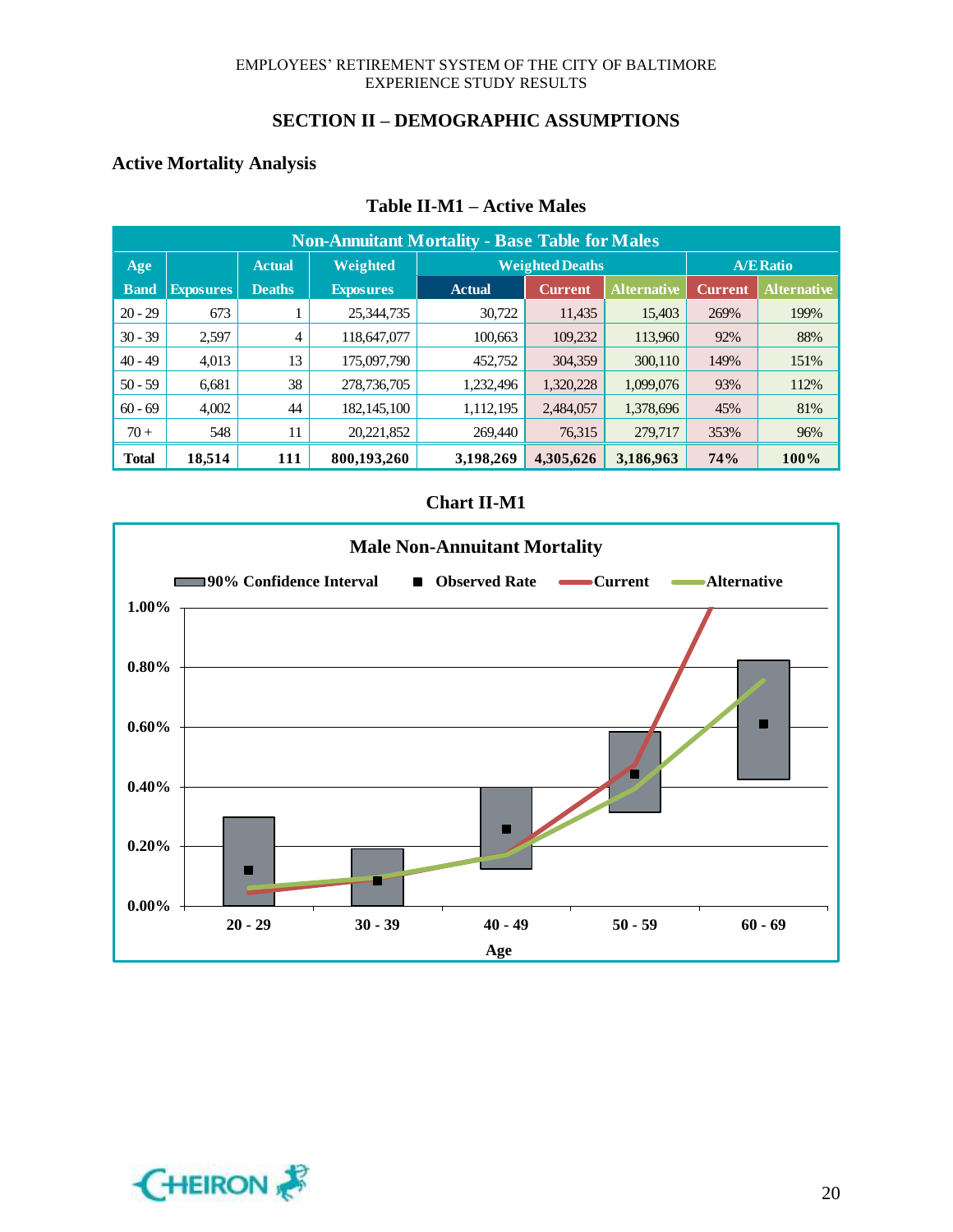#### **SECTION II – DEMOGRAPHIC ASSUMPTIONS**

| <b>Non-Annuitant Mortality - Base Table for Females</b> |                  |               |                  |               |                        |                    |                |                    |  |  |
|---------------------------------------------------------|------------------|---------------|------------------|---------------|------------------------|--------------------|----------------|--------------------|--|--|
| Age                                                     |                  | <b>Actual</b> | <b>Weighted</b>  |               | <b>Weighted Deaths</b> |                    |                | <b>A/E Ratio</b>   |  |  |
| <b>Band</b>                                             | <b>Exposures</b> | <b>Deaths</b> | <b>Exposures</b> | <b>Actual</b> | <b>Current</b>         | <b>Alternative</b> | <b>Current</b> | <b>Alternative</b> |  |  |
| $20 - 29$                                               | 654              | 0             | 25,958,759       | 0             | 7,037                  | 7,960              | $0\%$          | $0\%$              |  |  |
| $30 - 39$                                               | 3,088            |               | 144,792,334      | 212,207       | 81,724                 | 89,276             | 260%           | 238%               |  |  |
| $40 - 49$                                               | 4,450            | 4             | 195,503,265      | 57,977        | 249,110                | 249,230            | 23%            | 23%                |  |  |
| $50 - 59$                                               | 7,013            | 37            | 270,312,289      | 881,749       | 1,036,364              | 811,187            | 85%            | 109%               |  |  |
| $60 - 69$                                               | 3,899            | 44            | 150,551,033      | 1,038,568     | 1,672,050              | 891,095            | 62%            | 117%               |  |  |
| $70 +$                                                  | 488              | 8             | 15,629,306       | 75,971        | 28,735                 | 211,019            | 264%           | 36%                |  |  |
| <b>Total</b>                                            | 19,592           | <b>100</b>    | 802,746,985      | 2,266,472     | 3,075,019              | 2,259,767          | 74%            | 100%               |  |  |

### **Table II-M2 – Active Females**



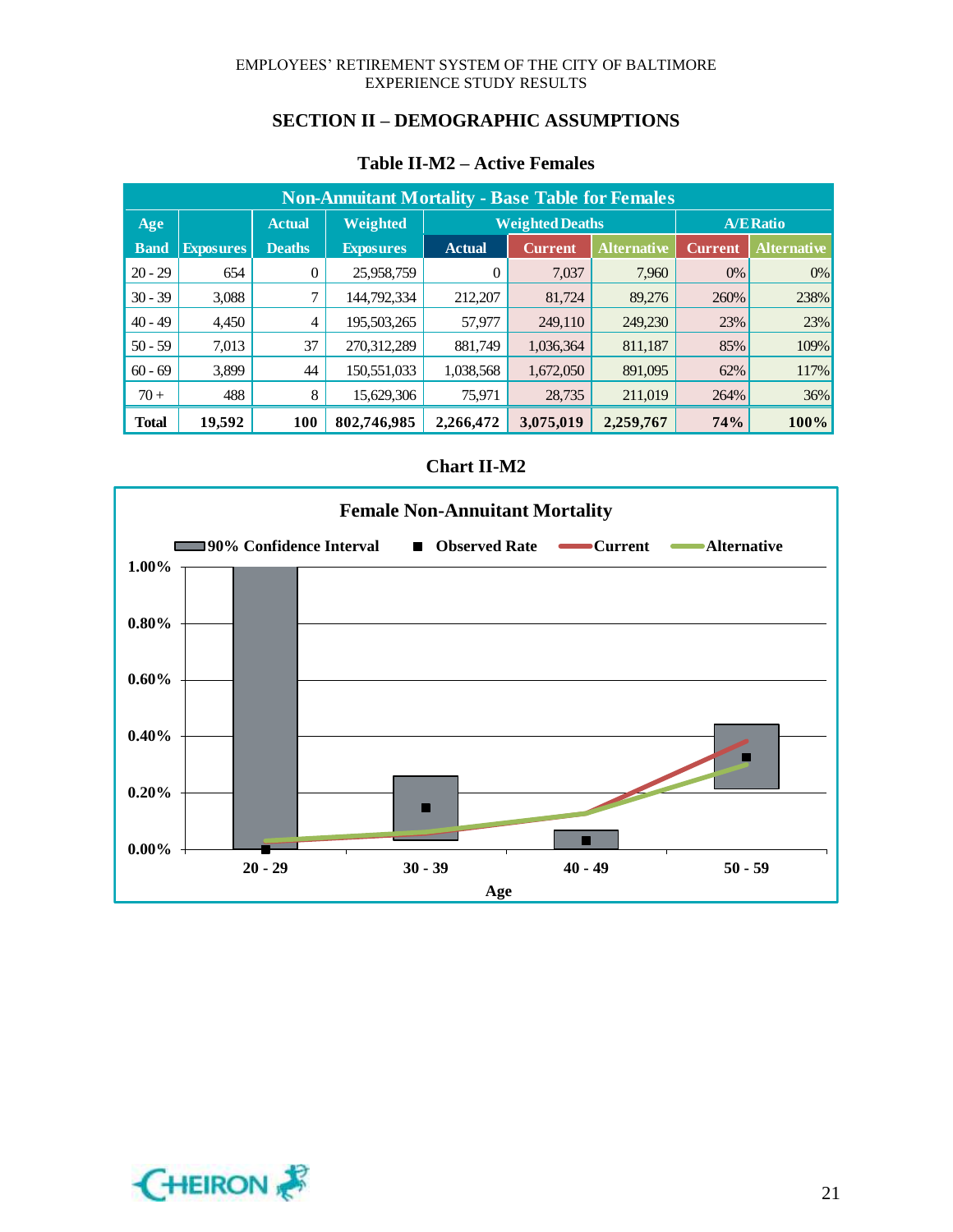| <b>Healthy Annuitant Mortality - Base Table for Males</b> |                  |               |                  |               |                        |                    |                |                    |  |
|-----------------------------------------------------------|------------------|---------------|------------------|---------------|------------------------|--------------------|----------------|--------------------|--|
| Age                                                       |                  | <b>Actual</b> | Weighted         |               | <b>Weighted Deaths</b> |                    |                | <b>A/E Ratios</b>  |  |
| <b>Band</b>                                               | <b>Exposures</b> | <b>Deaths</b> | <b>Exposures</b> | <b>Actual</b> | <b>Current</b>         | <b>Alternative</b> | <b>Current</b> | <b>Alternative</b> |  |
| $50 - 54$                                                 | 87               |               | 184,131          |               | 567                    | 1,659              | $0\%$          | 0%                 |  |
| $55 - 59$                                                 | 711              | 13            | 1,055,241        | 14,371        | 6,042                  | 12,231             | 238%           | 117%               |  |
| $60 - 64$                                                 | 1,916            | 36            | 3,273,417        | 51,216        | 35,223                 | 44,915             | 145%           | 114%               |  |
| $65 - 69$                                                 | 3,269            | 68            | 5,952,714        | 105,242       | 108,954                | 104,521            | 97%            | 101%               |  |
| $70 - 74$                                                 | 2,628            | 100           | 4,642,881        | 140,213       | 140,977                | 127,210            | 99%            | 110%               |  |
| $75 - 79$                                                 | 1,992            | 105           | 3,426,828        | 156,601       | 180,506                | 156,848            | 87%            | 100%               |  |
| $80 - 84$                                                 | 1,431            | 131           | 2,330,651        | 217,384       | 215,041                | 181,373            | 101%           | 120%               |  |
| $85 - 89$                                                 | 941              | 112           | 1,387,773        | 150,130       | 217,719                | 183,597            | 69%            | 82%                |  |
| $90 - 94$                                                 | 419              | 78            | 639,725          | 101,284       | 150,281                | 128,575            | 67%            | 79%                |  |
| $95 +$                                                    | 87               | 21            | 114,336          | 25,774        | 36,303                 | 32,739             | 71%            | 79%                |  |
| <b>Total</b>                                              | 13,481           | 664           | 23,007,697       | 962,216       | 1,091,611              | 973,668            | 88%            | 99%                |  |

### **Table II-M3 - Inactives Males**



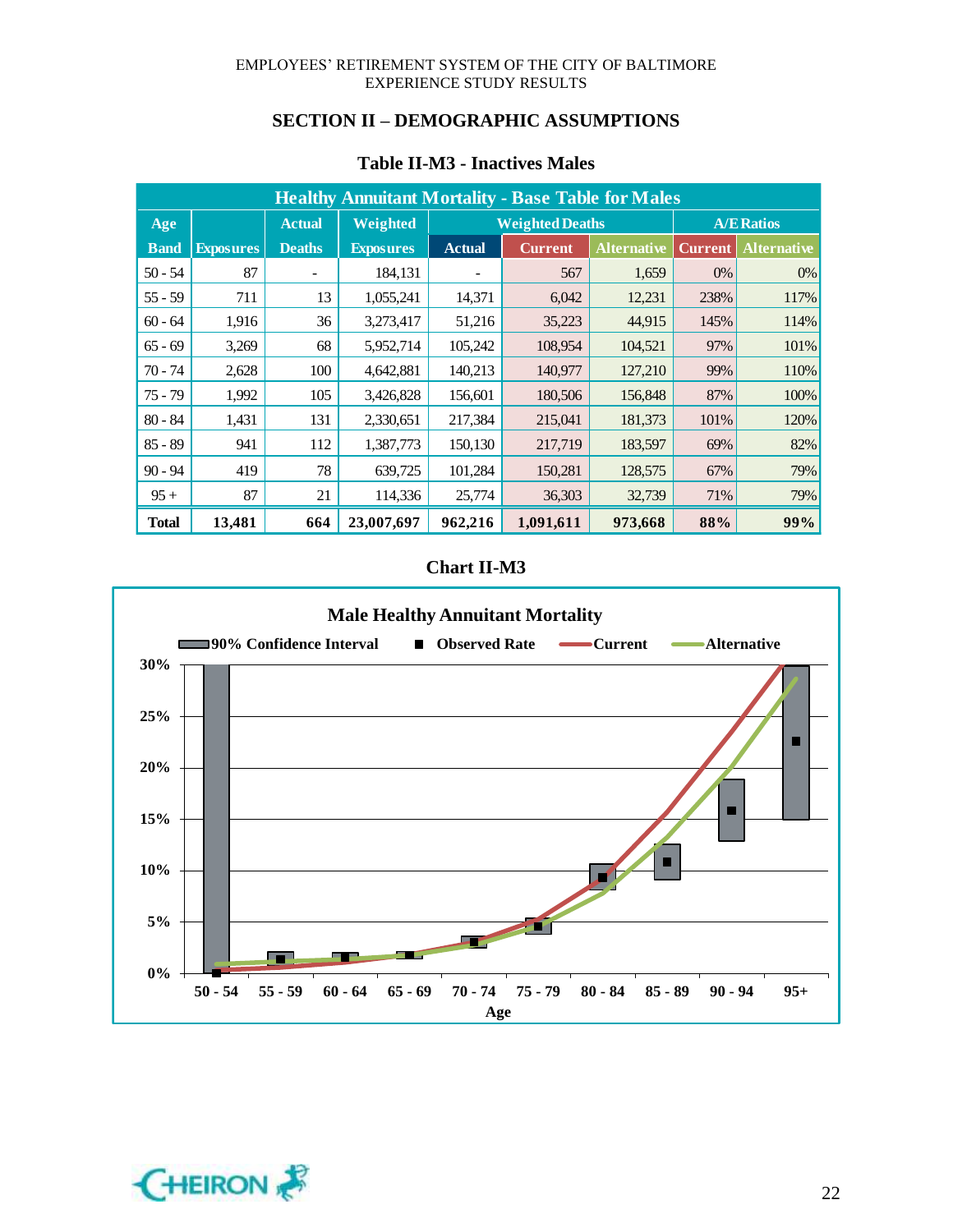| <b>Healthy Annuitant Mortality - Base Table for Females</b> |                  |               |                  |               |                        |                    |                |                    |  |
|-------------------------------------------------------------|------------------|---------------|------------------|---------------|------------------------|--------------------|----------------|--------------------|--|
| Age                                                         |                  | <b>Actual</b> | <b>Weighted</b>  |               | <b>Weighted Deaths</b> |                    |                | <b>A/E Ratios</b>  |  |
| <b>Band</b>                                                 | <b>Exposures</b> | <b>Deaths</b> | <b>Exposures</b> | <b>Actual</b> | <b>Current</b>         | <b>Alternative</b> | <b>Current</b> | <b>Alternative</b> |  |
| $50 - 54$                                                   | 176              | $\Omega$      | 212,567          | $\theta$      | 522                    | 1,209              | $0\%$          | 0%                 |  |
| $55 - 59$                                                   | 904              | 11            | 1,179,498        | 13,174        | 5,460                  | 7,576              | 241%           | 174%               |  |
| $60 - 64$                                                   | 2,187            | 24            | 2,901,022        | 30,304        | 25,240                 | 21,193             | 120%           | 143%               |  |
| $65 - 69$                                                   | 3,521            | 56            | 4,489,318        | 62,872        | 65,489                 | 45,335             | 96%            | 139%               |  |
| $70 - 74$                                                   | 3,225            | 77            | 3,709,543        | 79,251        | 90,213                 | 64,339             | 88%            | 123%               |  |
| 75 - 79                                                     | 2,792            | 115           | 2,682,160        | 93,954        | 105,906                | 82,863             | 89%            | 113%               |  |
| $80 - 84$                                                   | 2,594            | 147           | 2,165,317        | 124,364       | 142,616                | 120,071            | 87%            | 104%               |  |
| $85 - 89$                                                   | 1,985            | 166           | 1,615,725        | 118,480       | 184,151                | 164,557            | 64%            | 72%                |  |
| $90 - 94$                                                   | 1,131            | 179           | 796,277          | 118,457       | 139,111                | 138,592            | 85%            | 85%                |  |
| $95+$                                                       | 359              | 93            | 220,032          | 58,512        | 51,360                 | 59,575             | 114%           | 98%                |  |
| <b>Total</b>                                                | 18,874           | 868           | 19,971,460       | 699,368       | 810,067                | 705,309            | 86%            | 99%                |  |

### **Table II-M4 – Inactives Females**



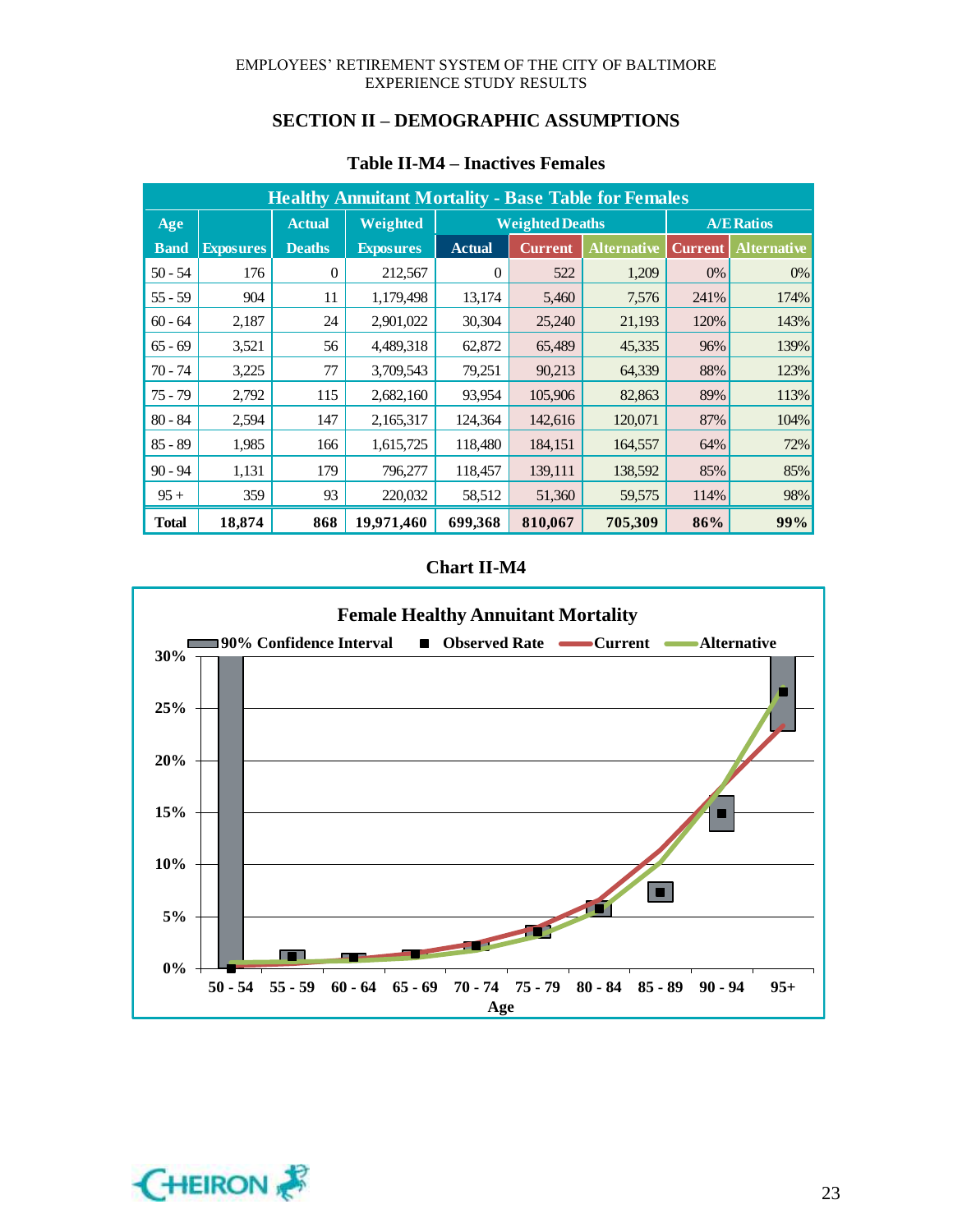| <b>Disabled Annuitant Mortality - Base Table for Males</b> |                  |                |                  |               |                        |                    |                |                    |  |
|------------------------------------------------------------|------------------|----------------|------------------|---------------|------------------------|--------------------|----------------|--------------------|--|
| Age                                                        |                  | <b>Actual</b>  | Weighted         |               | <b>Weighted Deaths</b> |                    |                | <b>A/E Ratios</b>  |  |
| <b>Band</b>                                                | <b>Exposures</b> | <b>Deaths</b>  | <b>Exposures</b> | <b>Actual</b> | <b>Current</b>         | <b>Alternative</b> | <b>Current</b> | <b>Alternative</b> |  |
| $50 - 54$                                                  | 174              | 4              | 135,750          | 3,526         | 4,357                  | 3,926              | 81%            | 90%                |  |
| $55 - 59$                                                  | 417              | 13             | 387,707          | 10,176        | 15,019                 | 14,702             | 68%            | 69%                |  |
| $60 - 64$                                                  | 487              | 17             | 469,201          | 16,357        | 21,897                 | 20,773             | 75%            | 79%                |  |
| $65 - 69$                                                  | 326              | 21             | 345,604          | 18,374        | 20,254                 | 17,978             | 91%            | 102%               |  |
| $70 - 74$                                                  | 139              | 18             | 138,842          | 14,072        | 10,746                 | 9,144              | 131%           | 154%               |  |
| $75 - 79$                                                  | 121              | 17             | 104,815          | 12,828        | 10,964                 | 9,401              | 117%           | 136%               |  |
| $80 - 84$                                                  | 65               | 9              | 77,539           | 13,952        | 10,593                 | 9,883              | 132%           | 141%               |  |
| $85 - 89$                                                  | 30               | 11             | 35,745           | 9,827         | 6,932                  | 7,089              | 142%           | 139%               |  |
| $90 - 94$                                                  | 11               | $\Omega$       | 19,857           | $\Omega$      | 5,357                  | 5,729              | 0%             | 0%                 |  |
| $95 +$                                                     | 6                | $\overline{0}$ | 6,640            | $\theta$      | 2,207                  | 2,522              | $0\%$          | $0\%$              |  |
| <b>Total</b>                                               | 1,776            | <b>110</b>     | 1,721,701        | 99,111        | 108,327                | 101,149            | 91%            | 98%                |  |

### **Table II-M5 – Disabled Males**



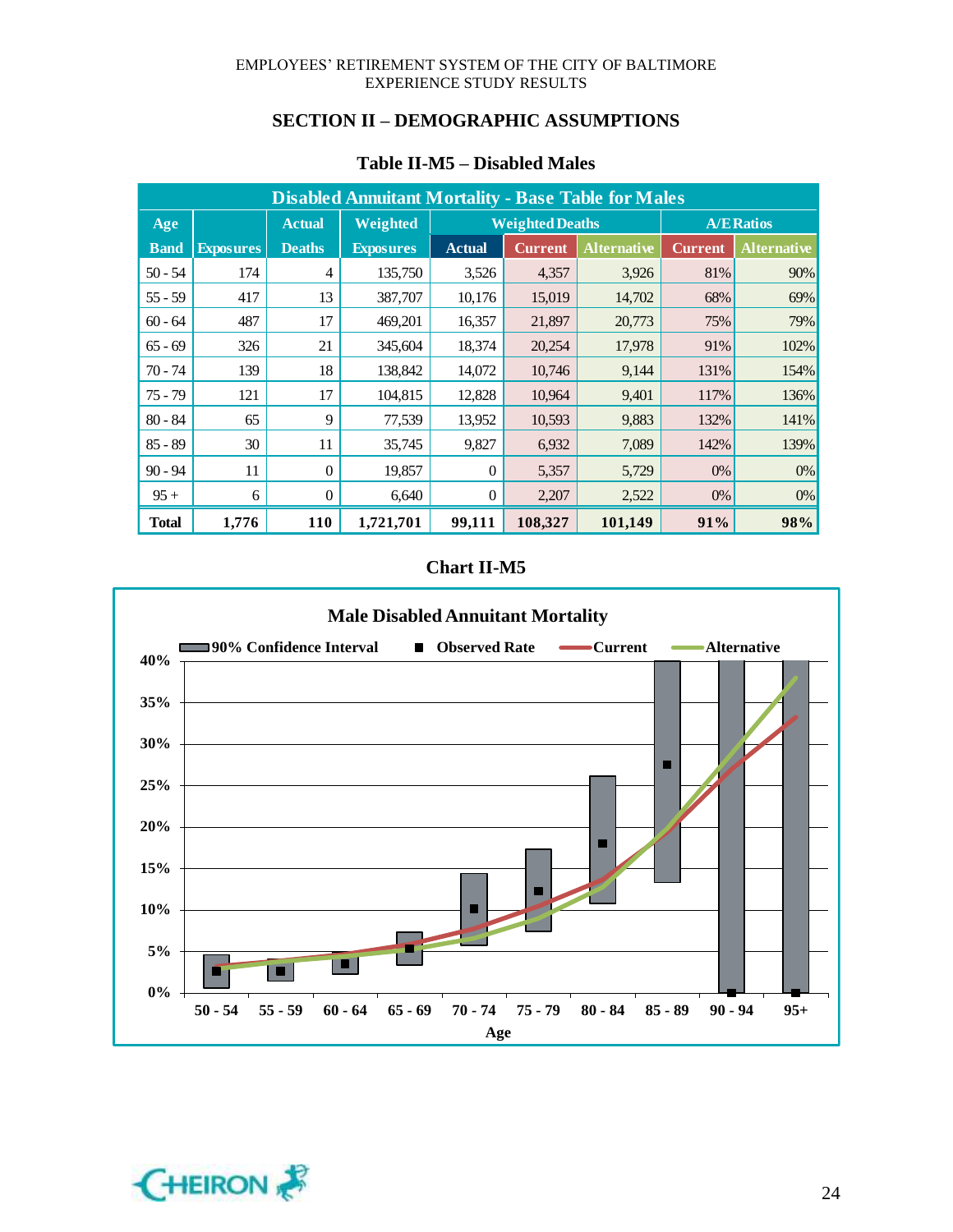| <b>Disabled Annuitant Mortality - Base Table for Females</b> |                  |                |                  |               |                        |                    |                |                    |  |
|--------------------------------------------------------------|------------------|----------------|------------------|---------------|------------------------|--------------------|----------------|--------------------|--|
| Age                                                          |                  | <b>Actual</b>  | Weighted         |               | <b>Weighted Deaths</b> |                    |                | <b>A/E Ratios</b>  |  |
| <b>Band</b>                                                  | <b>Exposures</b> | <b>Deaths</b>  | <b>Exposures</b> | <b>Actual</b> | <b>Current</b>         | <b>Alternative</b> | <b>Current</b> | <b>Alternative</b> |  |
| $50 - 54$                                                    | 127              | 4              | 89,422           | 2,499         | 1,448                  | 2,099              | 173%           | 119%               |  |
| $55 - 59$                                                    | 300              | 9              | 232,294          | 5,901         | 5,165                  | 6,424              | 114%           | 92%                |  |
| $60 - 64$                                                    | 342              | 12             | 258,865          | 10,577        | 7,392                  | 7,587              | 143%           | 139%               |  |
| $65 - 69$                                                    | 291              | 16             | 219,839          | 10,213        | 8,543                  | 7,319              | 120%           | 140%               |  |
| $70 - 74$                                                    | 225              | 9              | 197,438          | 6,408         | 10,379                 | 8,517              | 62%            | 75%                |  |
| $75 - 79$                                                    | 145              | 4              | 103,974          | 2,730         | 7,484                  | 6,567              | 36%            | 42%                |  |
| $80 - 84$                                                    | 91               | 9              | 51,935           | 4,700         | 5,247                  | 5,133              | 90%            | 92%                |  |
| $85 - 89$                                                    | 38               | 6              | 26,711           | 2,301         | 3,822                  | 4,038              | 60%            | 57%                |  |
| $90 - 94$                                                    | 31               | 6              | 24,774           | 6,250         | 4,855                  | 5,275              | 129%           | 118%               |  |
| $95 +$                                                       | 9                | $\overline{c}$ | 5,943            | 1,477         | 1,417                  | 1,782              | 104%           | 83%                |  |
| <b>Total</b>                                                 | 1,599            | 77             | 1,211,193        | 53,057        | 55,751                 | 54,740             | 95%            | 97%                |  |

### **Table II-M6 – Disabled Females**



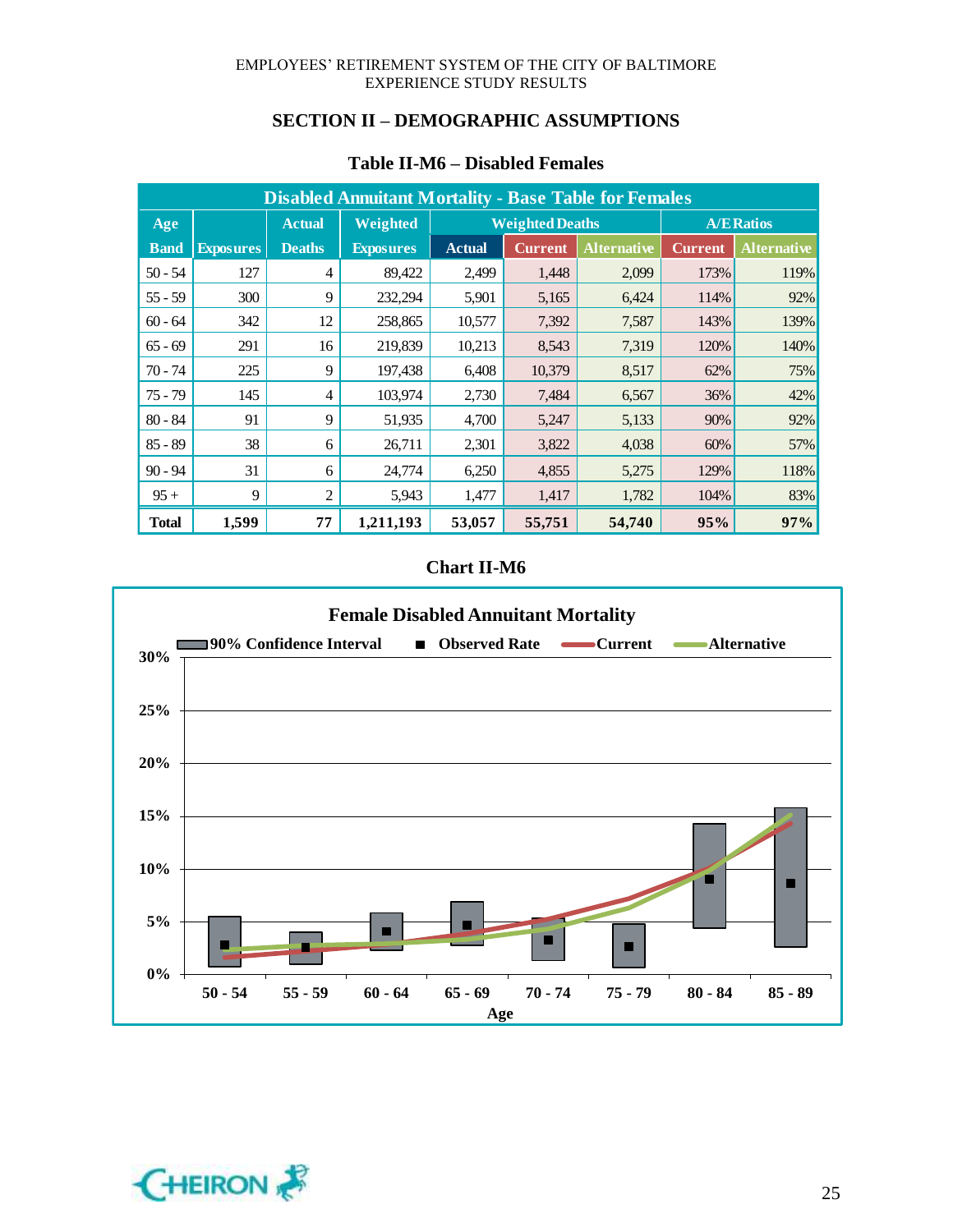### **SECTION III – ECONOMIC ASSUMPTIONS**

In section III, we present information with respect to the economic assumptions including the following:

- 1. Inflation
- 2. Rate of Investment Return/Discount Rate
- 3. Rate of Salary Growth

All of these assumptions are interrelated with their foundation as a reflection of the underlying inflation during the period. For example, the rate of investment return may be split into two components. One is the "real rate" of return to the investor and the other compensates for inflation.

Similarly, the rate of salary growth may be separated into the inflation rate plus components for "productivity" or real wage increase and merit and seniority scale.

In developing recommendations for these assumptions, several factors are considered:

- o historical data in general (i.e. the markets)
- o historical experience of the plan
- o outlook for the future
- o assumptions used by other public sector plans

#### **1. Inflation**

#### A. Current Assumptions

The inflation rate is an underlying aspect of all economic assumptions. In a growing economy, wages, and investments are expected to grow at the underlying inflation rate plus some additional real growth rate, whether it reflects productivity in terms of wages or risk premiums in terms of investments. The difference between other economic assumptions relative to the longterm underlying rate of inflation is an important measure. The current assumption for inflation is 2.65%.

#### B. Experience

#### 1. *Historical Experience in General*

Based on the Consumer Price Index for all Urban Consumers – U.S. City Average (CPI-U), Table III-1 on the next page shows the inflation rates for the past 20 years. The current 2.65% rate of inflation exceeds the rate of inflation over the last five years (as shown in Table III-1) but it is generally accepted that this is a historically unusual period for this measurement.

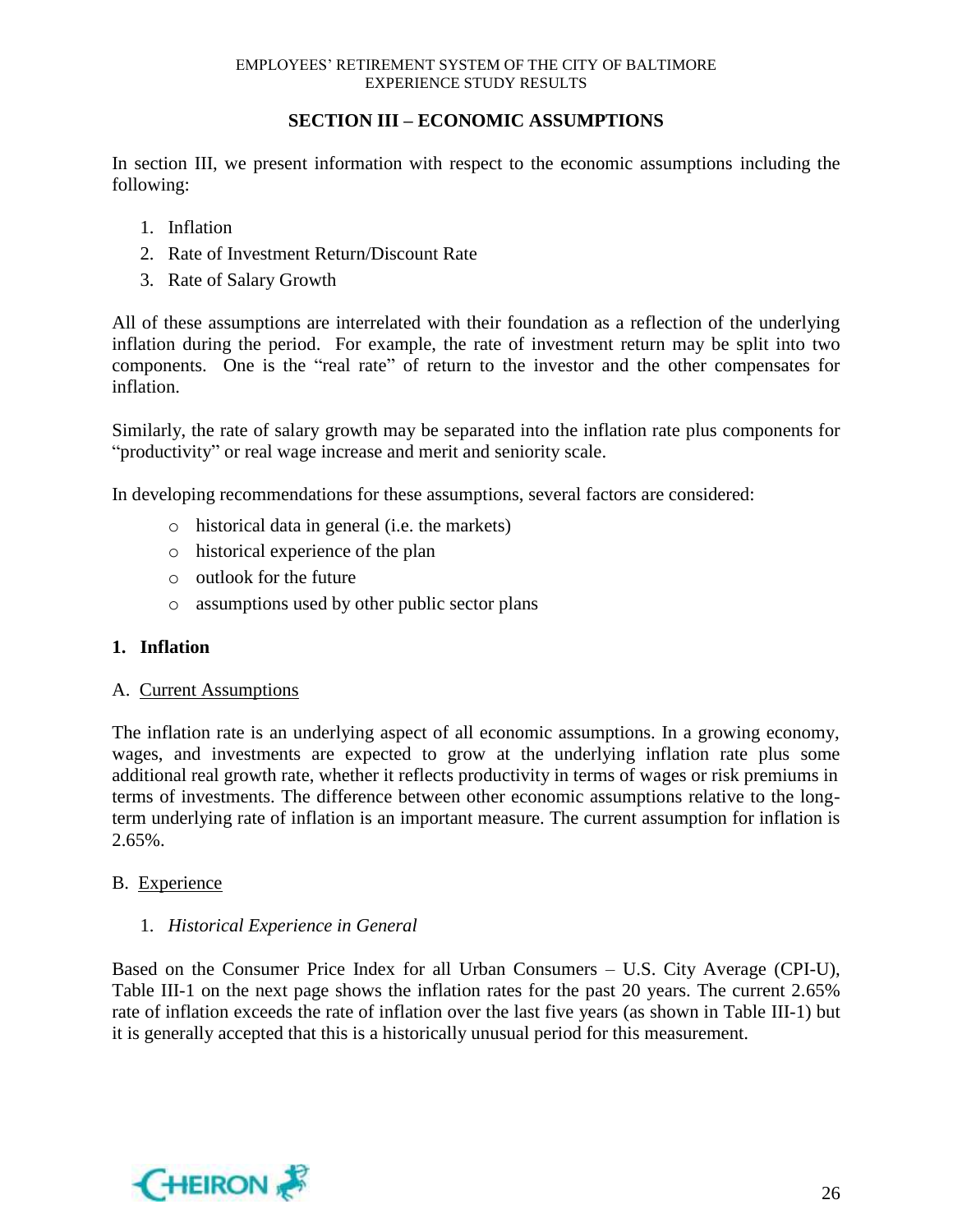### **SECTION III – ECONOMIC ASSUMPTIONS**

| <b>Urban Consumers</b> |                    |  |  |  |  |  |
|------------------------|--------------------|--|--|--|--|--|
| Average (CPI-U)        |                    |  |  |  |  |  |
| <b>Year Ending</b>     | <b>Increase in</b> |  |  |  |  |  |
| <b>June 30,</b>        | <b>CPI-U</b>       |  |  |  |  |  |
| 1999                   | 1.96%              |  |  |  |  |  |
| 2000                   | 3.73%              |  |  |  |  |  |
| 2001                   | 3.25%              |  |  |  |  |  |
| 2002                   | 1.07%              |  |  |  |  |  |
| 2003                   | 2.11%              |  |  |  |  |  |
| 2004                   | 3.27%              |  |  |  |  |  |
| 2005                   | 2.53%              |  |  |  |  |  |
| 2006                   | 4.32%              |  |  |  |  |  |
| 2007                   | 2.69%              |  |  |  |  |  |
| 2008                   | 5.02%              |  |  |  |  |  |
| 2009                   | $-1.43%$           |  |  |  |  |  |
| 2010                   | 1.05%              |  |  |  |  |  |
| 2011                   | 3.56%              |  |  |  |  |  |
| 2012                   | 1.66%              |  |  |  |  |  |
| 2013                   | 1.75%              |  |  |  |  |  |
| 2014                   | 2.07%              |  |  |  |  |  |
| 2015                   | 0.12%              |  |  |  |  |  |
| 2016                   | 1.00%              |  |  |  |  |  |
| 2017                   | 1.63%              |  |  |  |  |  |
| 2018                   | 2.87%              |  |  |  |  |  |
|                        |                    |  |  |  |  |  |
| 1999-2018              | 2.20%              |  |  |  |  |  |
| 2009-2018              | 1.42%              |  |  |  |  |  |
| 2014-2018              | 1.54%              |  |  |  |  |  |

#### **Table III-1**

The inflation rates have declined significantly over the past 20 years, especially in the past eight years due in part to the Federal Reserve's decision to keep treasury rates low to stimulate the economy. However, there are indications that this rate will increase in the future.

#### 2. *Market Expectations*

While the market data implies a lower rate the historic data shows much more volatility in the rates and continues to support the current assumption. Over the last 30 years, the geometric average inflation rate has been 2.60%.

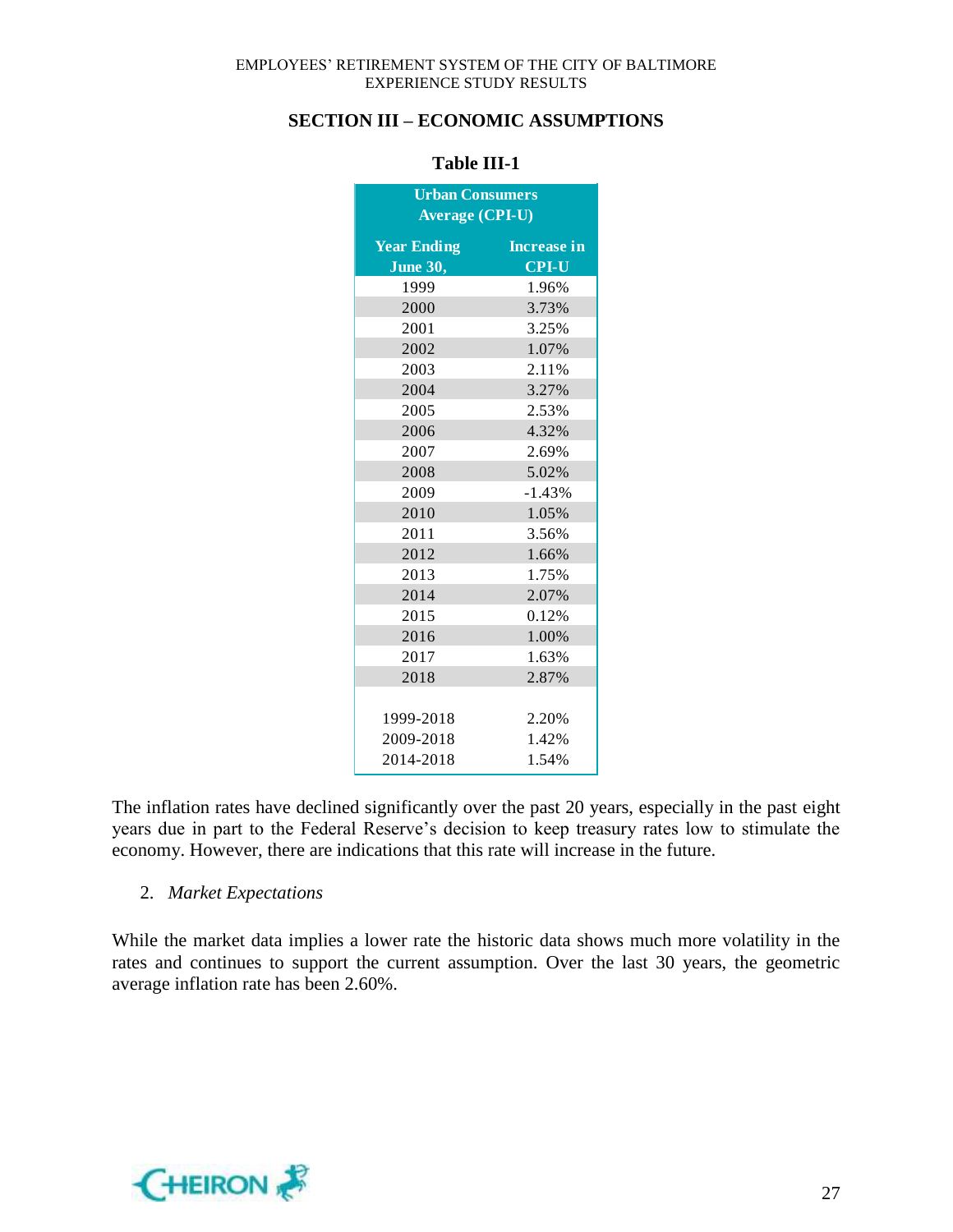### **SECTION III – ECONOMIC ASSUMPTIONS**





The *National Conference on Public Employee Retirement Systems* (NCPERS) January 2019 Public Retirement Systems Study includes the following graphic of respondents' inflation assumptions:

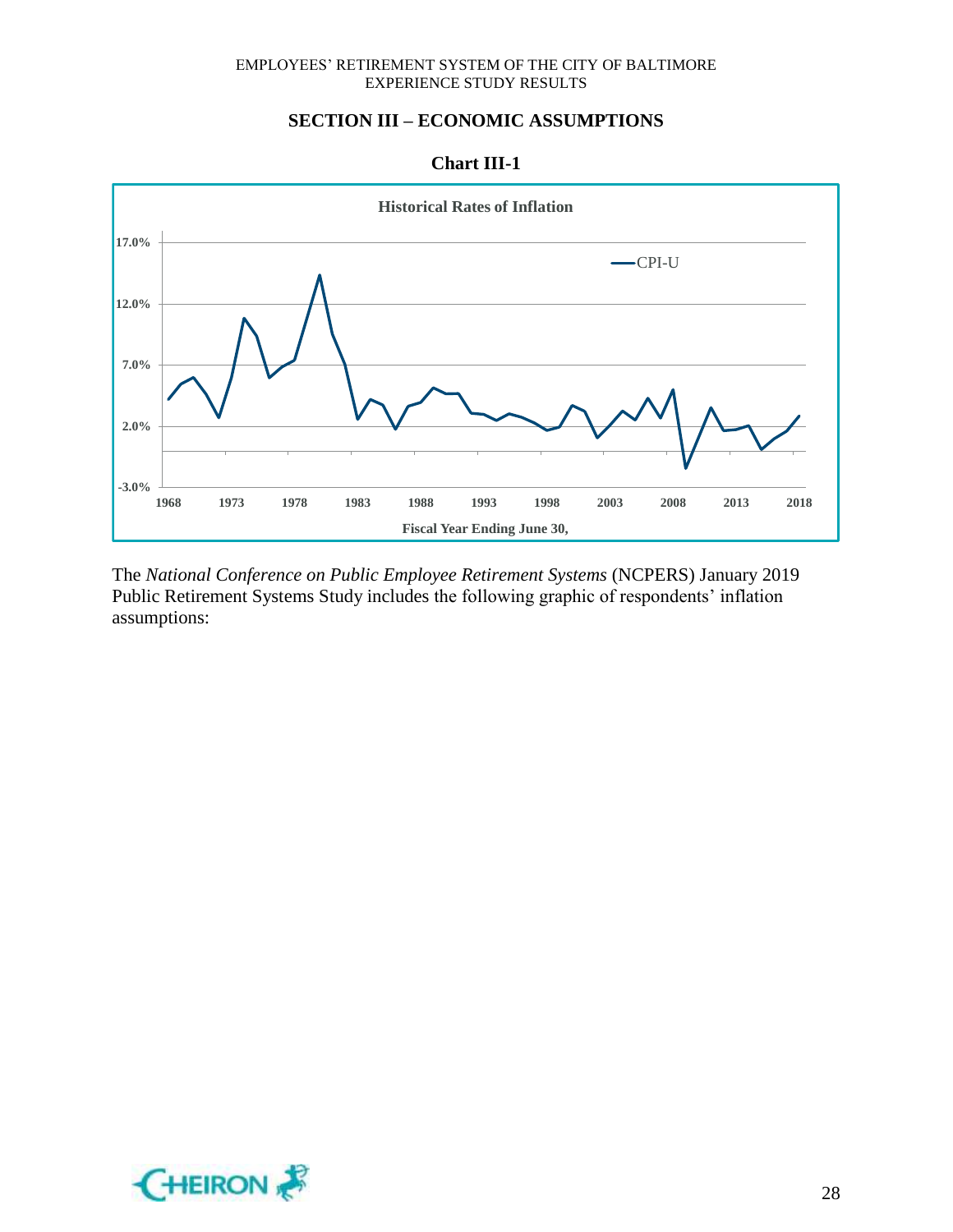

#### **SECTION III – ECONOMIC ASSUMPTIONS**

While this shows that the current 2.65% assumption is lower than the average inflation assumptions used among the 167 systems that responded to this study, with 2.80% as the average the average continues to decline each year.

Based on these considerations, we believe a reasonable range for long-term price inflation for use in the System's actuarial valuations is between 2.0% and 3.0%. Given the markets and forecasters indicate lower expectations of future inflation we propose a reduction in the inflation rate from 2.65% to 2.55% in response to the continued general trend in inflation.

#### **2. Rate of Investment Return/Discount Rate**

#### A. Current Assumptions

The Retirement Systems' assets are assumed to earn 7.50% net of expenses. The investment consultants have generally trended their expectation down to a value closer to 7.00% or lower over the long term. The discount rate for measuring liabilities is a liability weighted value based on the *regular interest rate* defined in the City code of 7.50% for active liability and 6.50% for liability of participants in pay status. Based on the 2018 Actuarial Valuation this liability weighted discount rate was 6.93%.

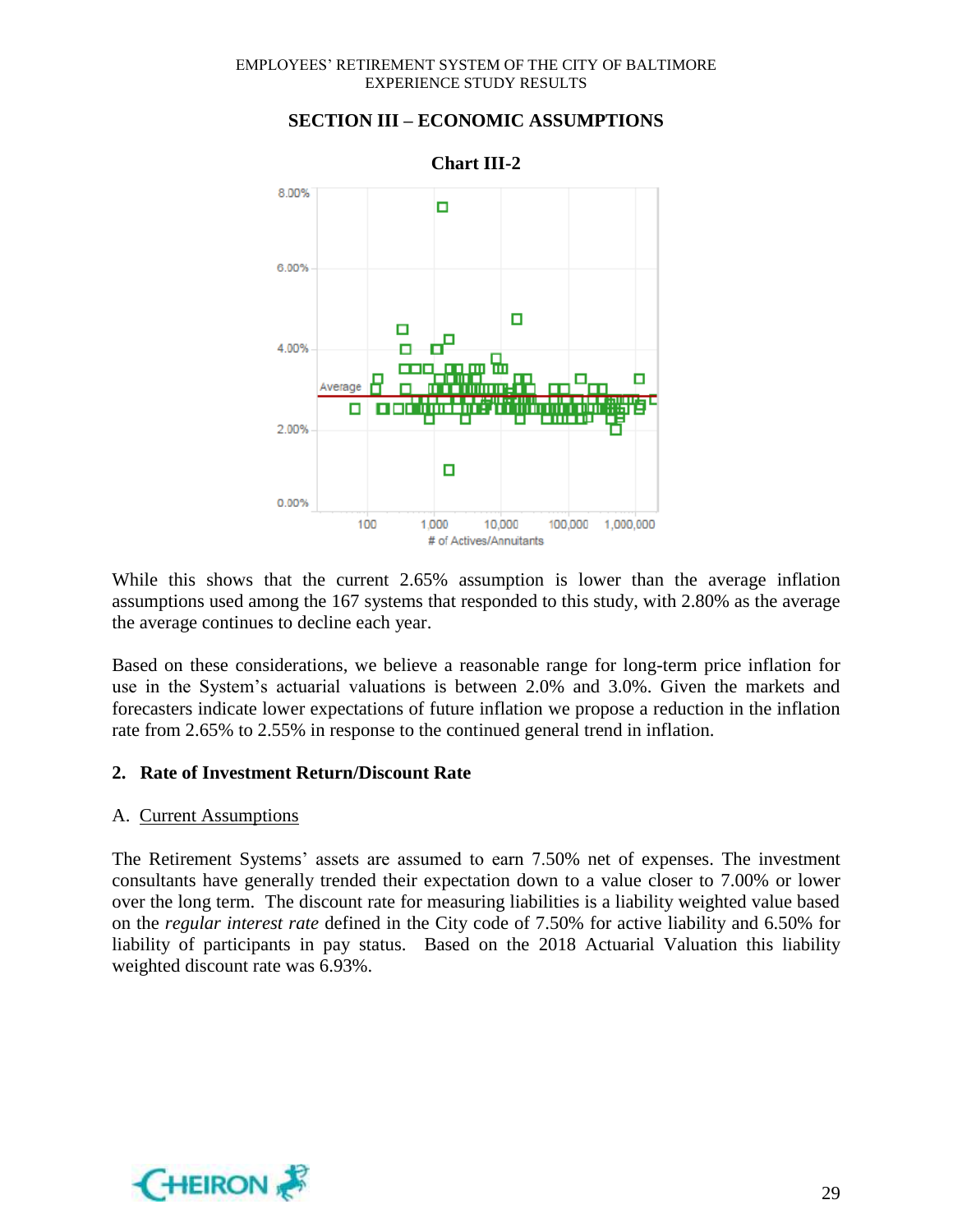#### **SECTION III – ECONOMIC ASSUMPTIONS**

#### B. Experience

#### *1. Historical Experience in General*

Table III-2 provides the rates of investment returns experienced by the Retirement System during the last ten fiscal years. Rates of return were computed as the ratio of the net investment earnings to market value of asset.

Current Assumption: 7.50% per annum pre-retirement; 7.00% effective June 30, 2019 6.50% per annum post-retirement

| <b>Investment Returns on Market Value of Assets</b> |               |  |  |  |
|-----------------------------------------------------|---------------|--|--|--|
| <b>Year Ending June 30,</b>                         | <b>Return</b> |  |  |  |
| 2009                                                | $-19.30%$     |  |  |  |
| 2010                                                | 11.20%        |  |  |  |
| 2011                                                | 19.59%        |  |  |  |
| 2012                                                | 1.62%         |  |  |  |
| 2013                                                | 12.38%        |  |  |  |
| 2014                                                | 15.73%        |  |  |  |
| 2015                                                | 4.25%         |  |  |  |
| 2016                                                | 2.68%         |  |  |  |
| 2017                                                | 10.95%        |  |  |  |
| 2018                                                | 8.71%         |  |  |  |
| Compounded Averages up to June 30, 2018             |               |  |  |  |
| Last 5 Years (2014 - 2018)                          | 8.36%         |  |  |  |
| Last 10 Years (2009 - 2018)                         | 6.24%         |  |  |  |

#### **Table III-2**

The investment returns on a five-year basis are higher than the current assumption while the investment returns on a ten-year basis are lower than the current assumption as the ten-year average still incorporates the financial market decline during 2008 and 2009. This is reflected in the difference between the five- and ten-year averages as of June 30, 2018.

However long-term investment return expectations on assets should not be the sole measure used in the determination of the value of liabilities under the Retirement System. The higher this assumption the greater the risk that the measure of liabilities could be understated and the Retirement System costs will increase in the future. Reducing the investment return/discount rate increases the liability measurement; reducing the risk of future Retirement System cost increases.

The expected return and discount rate measuring pre-retirement liabilities will be reduced from 7.50% to 7.00% effective for the June 30, 2019 valuation.

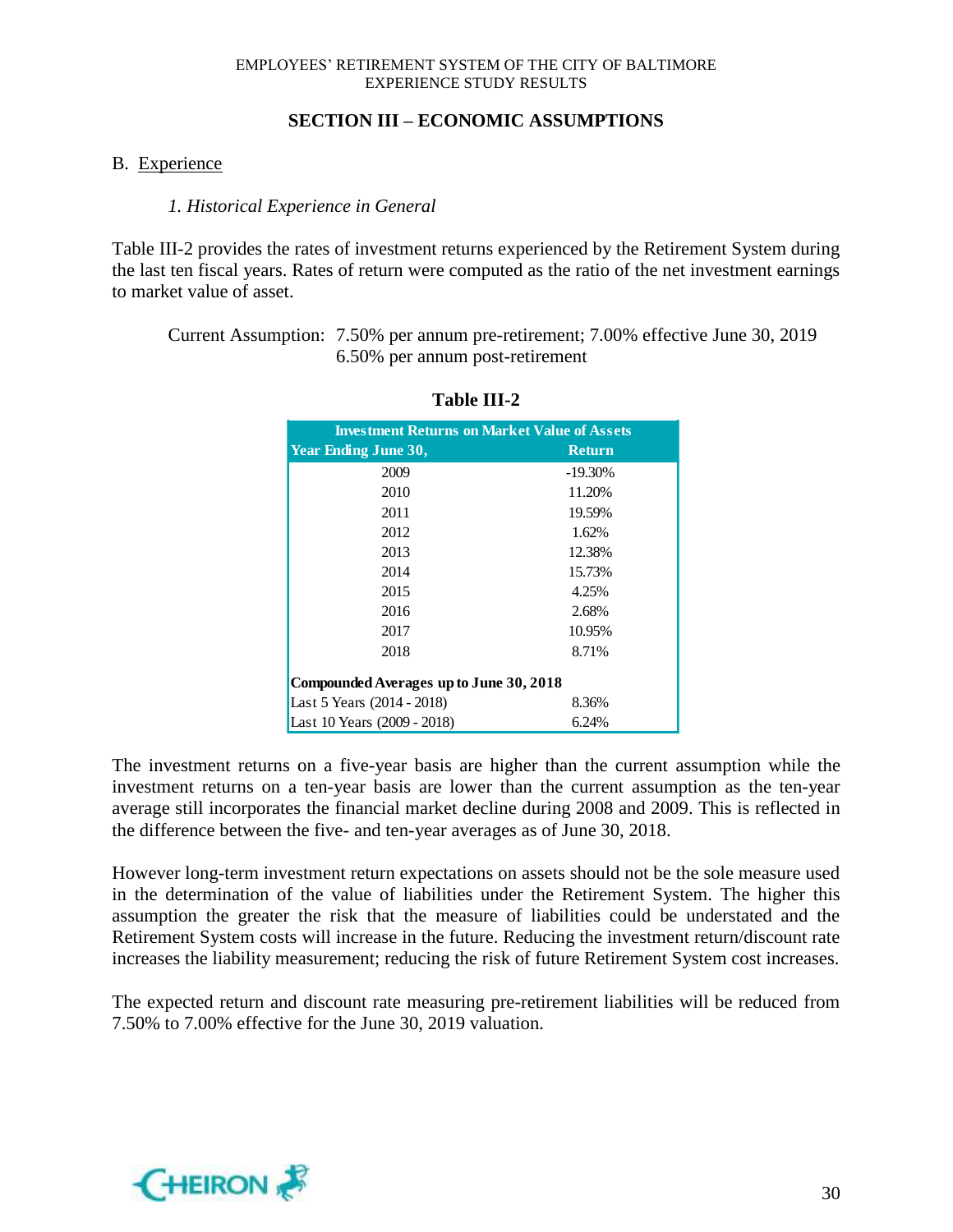#### **SECTION III – ECONOMIC ASSUMPTIONS**

#### *2. Outlook for the future*

The first table shows expected average annual rates of return on the asset classes in which this System invests. The rates were provided to us by the investment consultant, Marquette Associates, Inc. The total rate of return includes both income (dividends and interest) and capital appreciation. The table also shows the "real" rate of return, net of the 2.55% long-term inflation assumptions.

| <b>Asset Class Benchmark</b> | <b>FYE 2018</b><br><b>Benchmark</b><br><b>Mean Return</b> | <b>Real Rate</b><br>of Return |
|------------------------------|-----------------------------------------------------------|-------------------------------|
| U.S. Equity - S&P 500        | 7.46%                                                     | 4.91%                         |
| Non U.S Equity               | 7.53%                                                     | 4.98%                         |
| <b>Real Estate</b>           | 8.29%                                                     | 5.74%                         |
| <b>Fixed Income</b>          | 4.32%                                                     | 1.77%                         |
| Defensive Equity             | 6.40%                                                     | 3.85%                         |
| <b>Private Equity</b>        | 10.70%                                                    | 8.15%                         |

| Table III-3 |  |
|-------------|--|
|-------------|--|

| <b>Asset Class</b>    | <b>Allocation</b> |
|-----------------------|-------------------|
| U.S. Equity - S&P 500 | 29%               |
| Non U.S Equity        | 21%               |
| <b>Real Estate</b>    | 13%               |
| <b>Fixed Income</b>   | 23%               |
| Defensive Equity      | 5%                |
| Private Equity        | 9%                |

**Table III-4**

#### The investment consultant (Marquette Associates, Inc.) has provided, that based on their projected returns by class and the asset allocation, the System's portfolio is predicted to produce a long-term return rate of 7.92%. We believe that by utilizing an assumption that is below the expected return rate the Board can reduce the downside risk with the current asset allocation and/or reduce the risk within the asset allocation.

Taking into account that the System pays investment advisors to assist in developing and maintaining its portfolio includes the cost of investments. For purposes of setting the actuarial assumption for return, it is important that we take these fees into consideration and use a net return. During the study period the System has paid investment fees as follows:

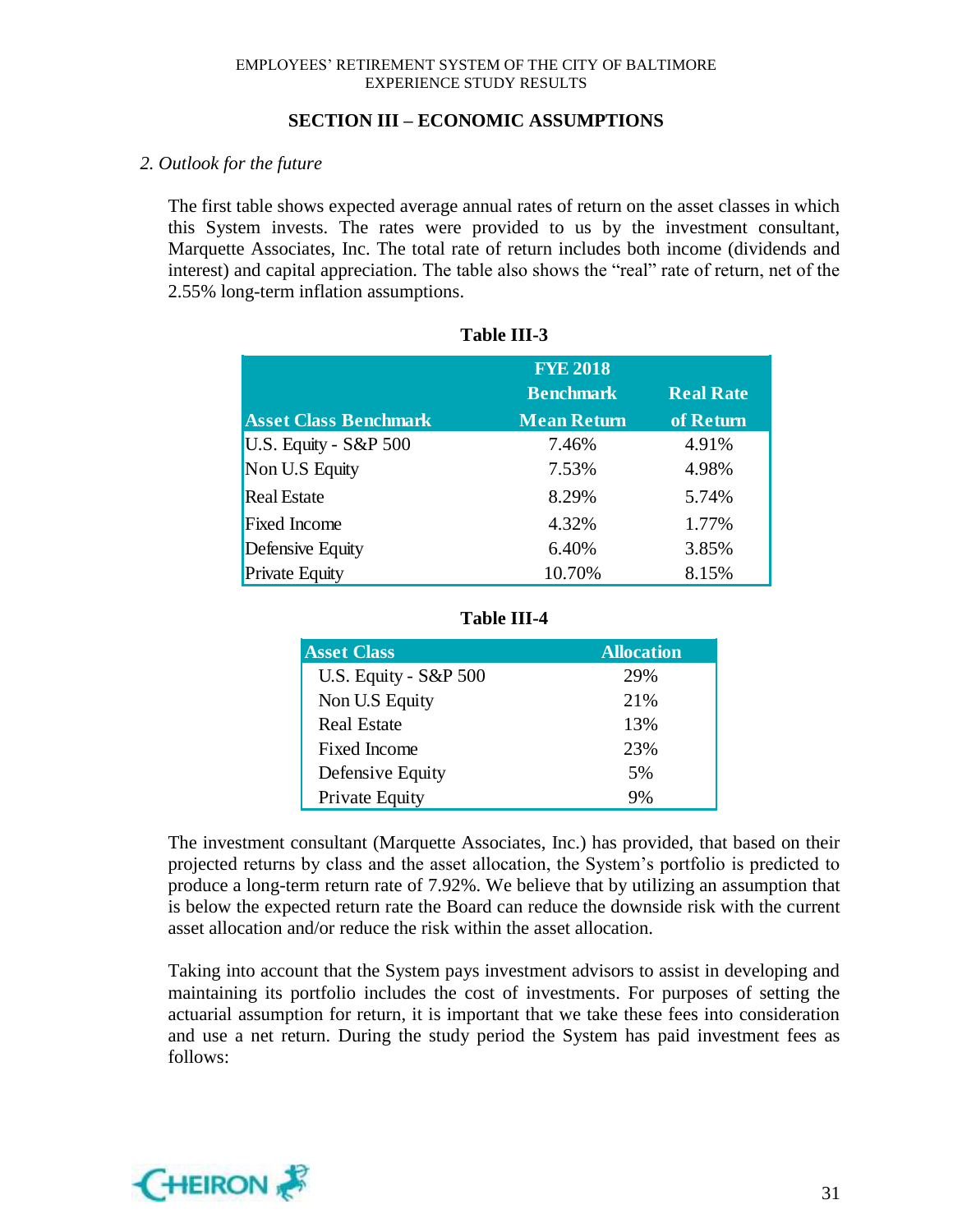|  |  | <b>SECTION III – ECONOMIC ASSUMPTIONS</b> |
|--|--|-------------------------------------------|
|--|--|-------------------------------------------|

| <b>Plan Year</b>       | <b>Market Value</b> |               | <b>Investment</b> | <b>Expenses</b> |
|------------------------|---------------------|---------------|-------------------|-----------------|
| <b>Ending June 30,</b> | of Assets*          |               | <b>Expenses</b>   | as a % of MVA   |
| 2015                   | \$                  | 1,499,236,391 | 9,321,676         | 0.62%           |
| 2016                   |                     | 1,531,934,267 | 9,138,196         | 0.60%           |
| 2017                   |                     | 1,516,932,382 | 8,914,009         | 0.59%           |
| 2018                   |                     | 1,627,026,498 | 8,639,822         | 0.53%           |
| Total                  |                     | 6,175,129,538 | 36,013,703        | 0.58%           |

### **Table III-5**

\* Asset value as of the beginning of the year

The net real rate of return assumption from this development would be around 7.34% (7.92% minus 0.58% for expenses).

The System applies rates to the valuation of liabilities that are supported by the assets. For active participants the assumption is 7.50%, and for retirees the assumption is 6.50%. The liability weighted rate of return in each of the four years measured is shown below.

|                           | <b>June 30,</b> |       |       |          |
|---------------------------|-----------------|-------|-------|----------|
|                           | 2015            | 2016  | 2017  | 2018     |
| Liability Weighted Return | 7.09%           | 6.94% | 6.93% | $6.93\%$ |

As more and more of the liabilities of the System shift to participants in pay status, the average interest rate declines. This in turn lowers the long-term expected rate of return and allows for the target asset allocation to be adjusted to better secure funds to meet a higher proportion of benefit payments.

While the liability weighted return is below the net investment return, the opportunity to create additional margin and reduce the frequency and magnitude of future investment losses is an important consideration.

#### *3. Other Public Sector Plans*

The National Association of State Retirement Administrators (NASRA) conducts an annual survey of public funds. The Public Fund Survey covers 126 large retirement systems. Chart II-2 shows the change in the distribution of assumptions since 2001. The median assumption is now 7.38% and the number of systems using a discount rate of 7.00% or lower has increased significantly. The System's expected return is 7.00% effective for the June 30, 2019 valuation.

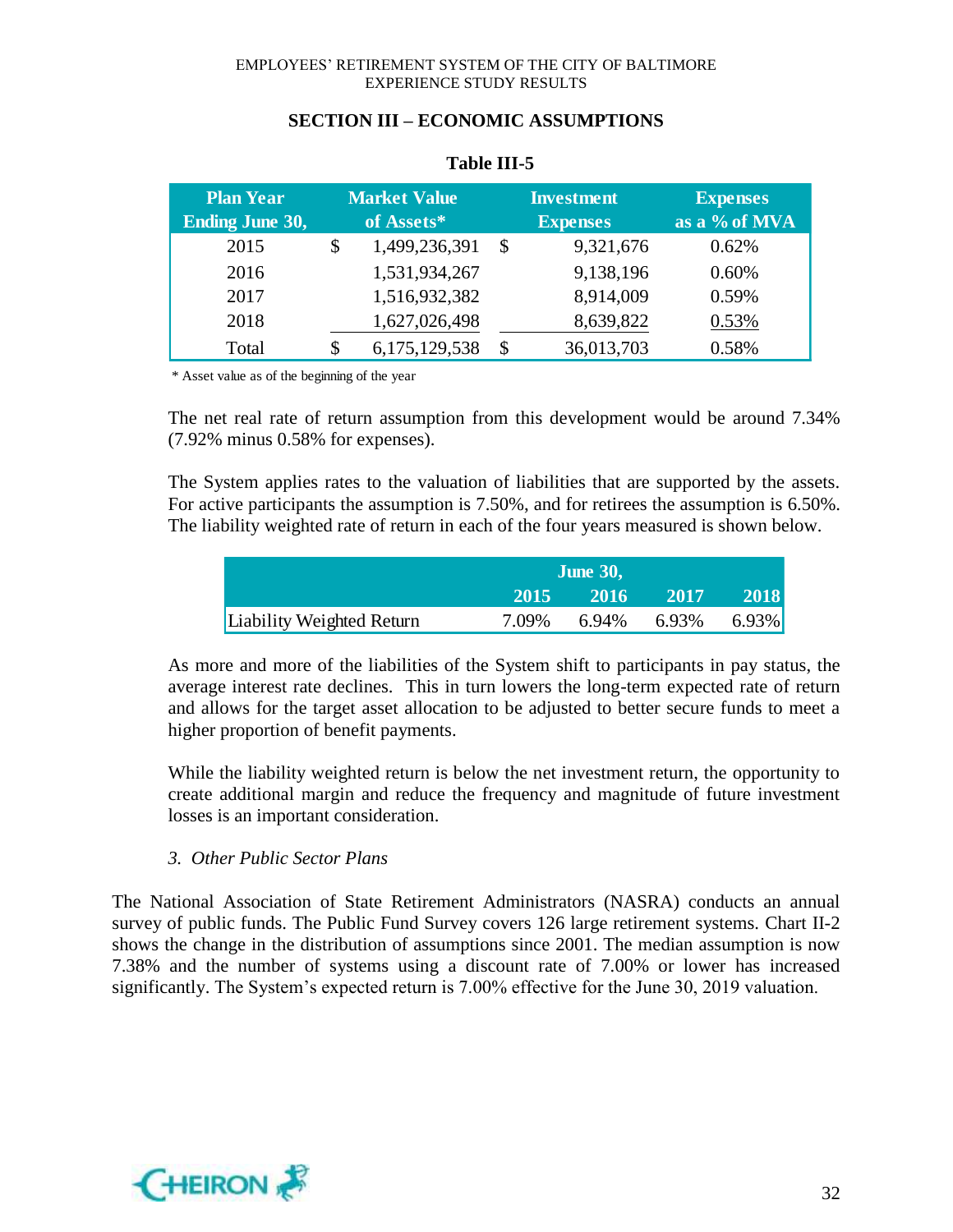### **SECTION III – ECONOMIC ASSUMPTIONS**

#### **Chart III- 3**



#### C. Alternatives

Based on historical returns; both in the general markets and actual for the Retirement System, as well as other plans' assumptions, the Retirement System's expected 7.00% assumption effective for June 30, 2019 valuation is within the range of acceptable investment return assumptions.

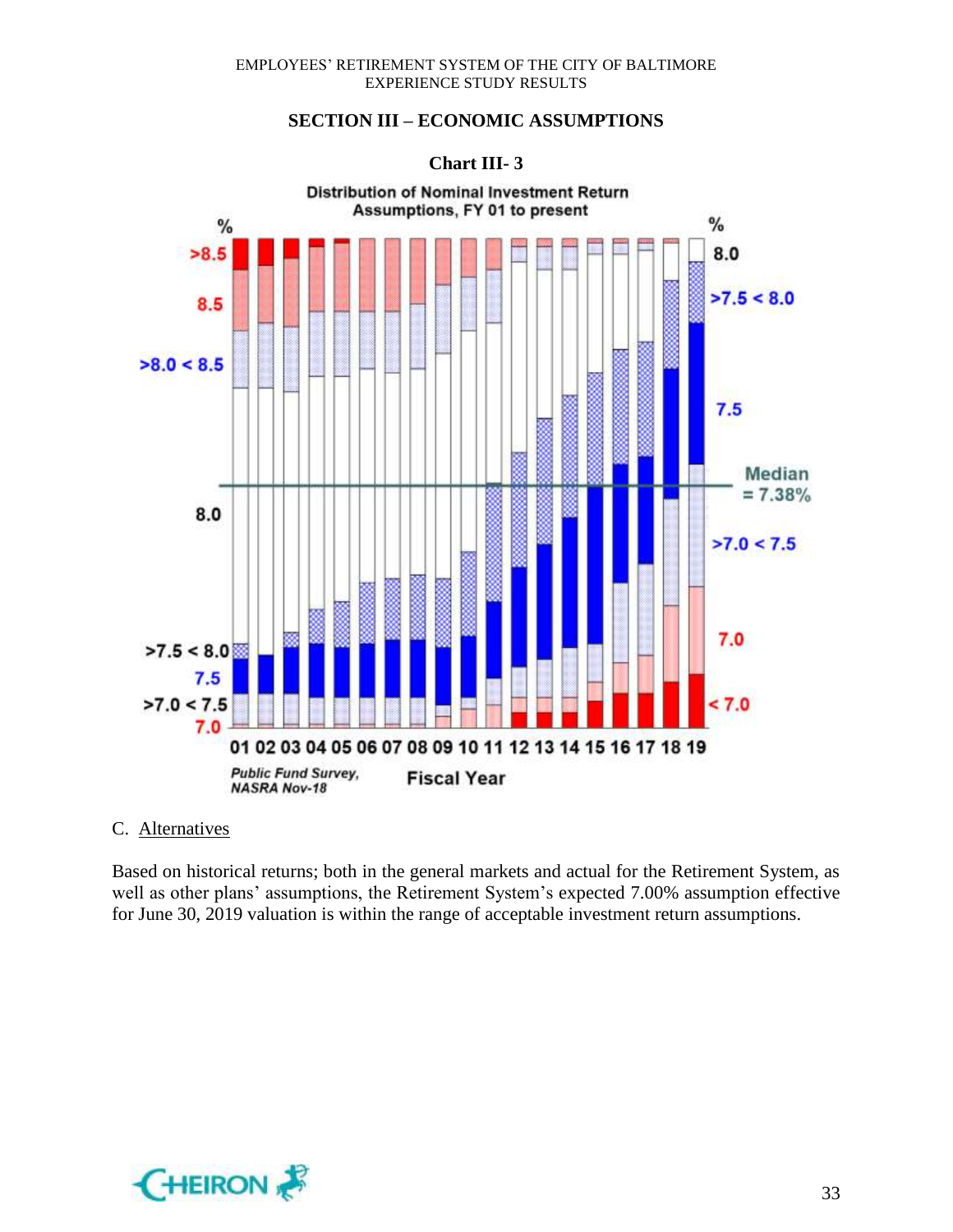### **SECTION III – ECONOMIC ASSUMPTIONS**

### **3. Salary Increase**

#### A. Current Assumptions

The current salary increase assumption is an age-based assumption.

#### B. Experience

The average salary increase over the testing period is 3.87%, slightly lower than the expected rate of 3.94%. If we compare the actual salary increases to the salary increase that we expected, we can see that the actual increase was relatively in line with expectation. The Table III-6 on the following page shows the total salary increase rate experienced during the four-year study period for sample ages.

#### C. Recommendations

Given that actual increases have been slightly lower the expected salary increase rate for most ages and salary increases are a reflection of the underlying rates of inflation and based upon the data, we recommend lowering salary increase rate assumptions by 0.10% to take into account for the suggested decrease in the inflation rate and to better reflect actual experience.

#### D. Results

The following Table III–6 shows a sample of age-based salary increase rate that might be applied when analyzing the data over the Fiscal Years 2014 through 2018.

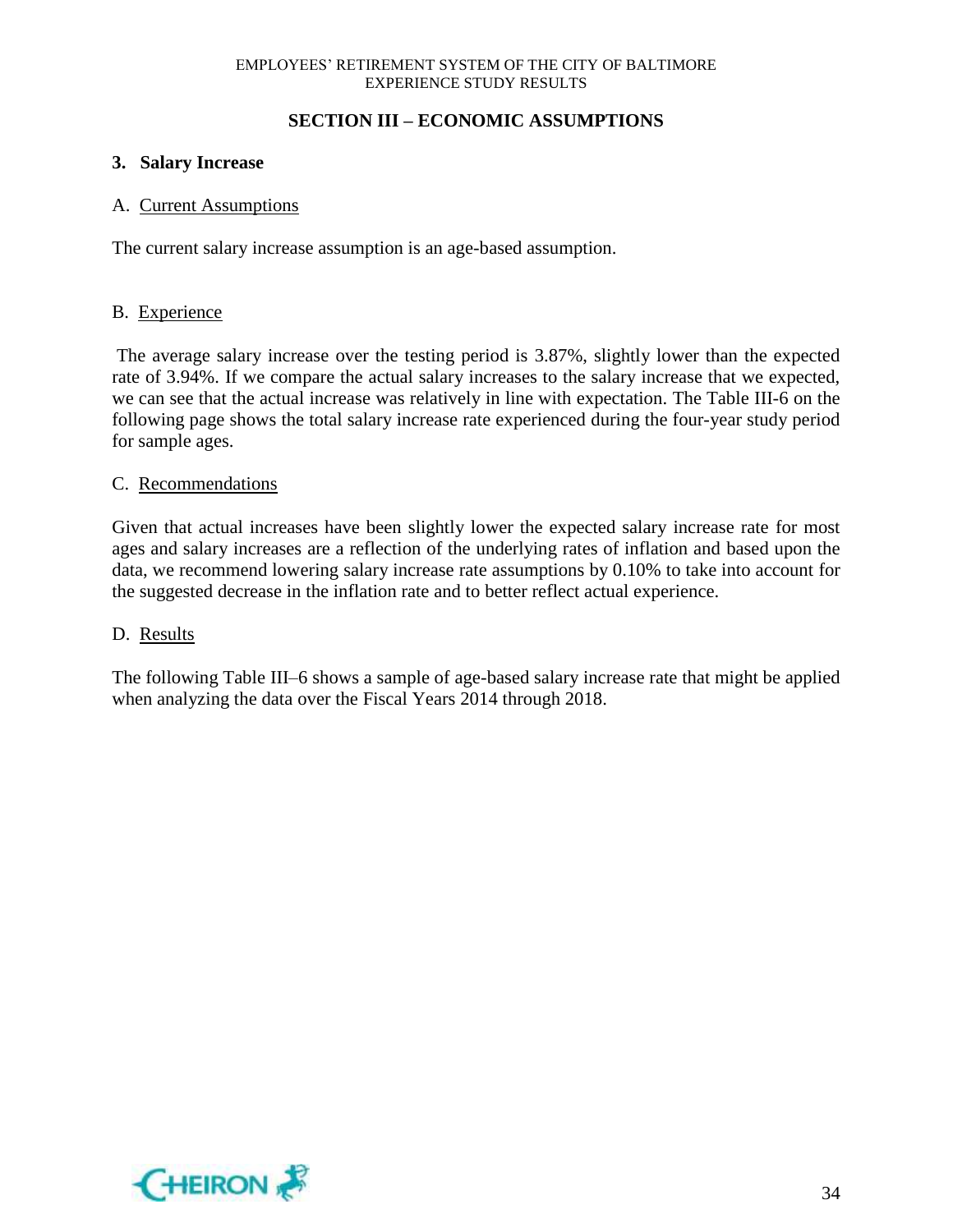#### **SECTION III – ECONOMIC ASSUMPTIONS**



#### **Chart III-4**

#### **Table III-6**

| <b>Average Salary Increases</b><br>2014 through 2018 |                      |                     |                         |  |  |
|------------------------------------------------------|----------------------|---------------------|-------------------------|--|--|
| Age                                                  | <b>Observed Rate</b> | <b>Current Rate</b> | <b>Alternative Rate</b> |  |  |
| 20                                                   | 3.19%                | 6.30%               | 6.20%                   |  |  |
| 25                                                   | 8.23%                | 5.80%               | 5.70%                   |  |  |
| 30                                                   | 5.31%                | 5.30%               | 5.20%                   |  |  |
| 35                                                   | 4.69%                | 4.70%               | 4.60%                   |  |  |
| 40                                                   | 4.48%                | 4.10%               | 4.00%                   |  |  |
| 45                                                   | 4.09%                | 3.70%               | 3.60%                   |  |  |
| 50                                                   | 3.46%                | 3.50%               | 3.40%                   |  |  |
| 55                                                   | 3.50%                | 3.50%               | 3.40%                   |  |  |
| 60                                                   | 2.99%                | 3.50%               | 3.40%                   |  |  |
| 65                                                   | 2.95%                | 3.50%               | 3.40%                   |  |  |

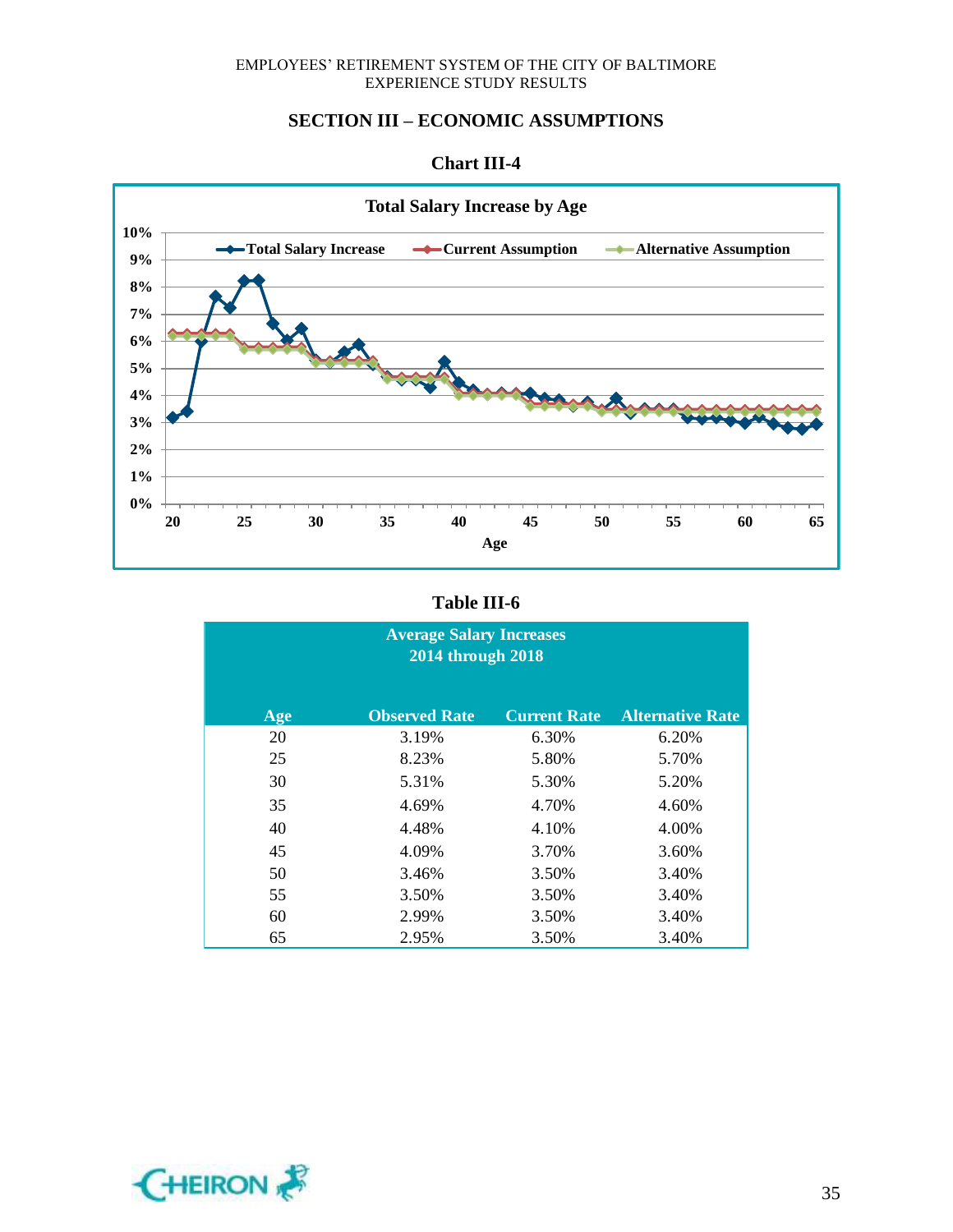### **SECTION IV – COST IMPACT**

In this section we illustrate the financial implication of making the alternative economic assumptions, discussed in this report, on the June 30, 2018 valuation results.

| Table IV - $1$<br><b>Changes in Liability and Total Normal Cost</b><br>due to Assumption Changes |    |                  |    |                    |  |
|--------------------------------------------------------------------------------------------------|----|------------------|----|--------------------|--|
|                                                                                                  |    | <b>Liability</b> |    | <b>Normal Cost</b> |  |
| Mortality                                                                                        | \$ | 106,165,398      | \$ | 1,049,975          |  |
| <b>Disability</b>                                                                                |    | 1,696,300        |    | 111,376            |  |
| Termination                                                                                      |    | 11,324,764       |    | (1,463,351)        |  |
| Retirement                                                                                       |    | (8,618,105)      |    | (210, 828)         |  |
| <b>Salary Scale</b>                                                                              |    | (2,764,376)      |    | (310,750)          |  |
| Survivor Data                                                                                    |    | (66, 586, 342)   |    |                    |  |
| <b>All Changes</b>                                                                               | \$ | 41,217,639       | \$ | (823,578)          |  |

| Table IV - 2<br><b>Impact on June 30, 2018 Liabilities resulting</b><br><b>from Assumption Changes</b><br>(\$ millions) |                    |                    |               |                    |  |
|-------------------------------------------------------------------------------------------------------------------------|--------------------|--------------------|---------------|--------------------|--|
| <b>Current</b><br><b>Alternative</b><br><b>Assumptions</b><br><b>Assumptions</b>                                        |                    |                    |               |                    |  |
| <b>Actuarial Accrued Liability</b><br><b>Actuarial Value of Assets</b>                                                  | \$                 | 2,410.6<br>1,785.4 | $\mathcal{S}$ | 2,451.8<br>1,785.4 |  |
| Unfunded/(Surplus) AAL<br><b>Funded Percent</b>                                                                         | $\mathbf{\hat{S}}$ | 625.26<br>74.1%    | $\mathcal{S}$ | 666.48<br>72.8%    |  |
| <b>Contribution Amount</b><br><b>Contribution Rate</b>                                                                  | \$                 | 87.0<br>21.55%     | \$            | 91.1<br>22.59%     |  |
| Difference due to changes in assumptions                                                                                |                    |                    |               |                    |  |
| <b>Actuarial Accrued Liability</b>                                                                                      |                    |                    | \$            | 41.2               |  |
| <b>Actuarial Value of Assets</b>                                                                                        |                    |                    |               | 0                  |  |
| Unfunded/(Surplus) AAL                                                                                                  |                    |                    |               | 41.2               |  |
| <b>Funded Percent</b><br>$-1.2%$                                                                                        |                    |                    |               |                    |  |
| <b>Contribution Amount</b><br><b>Contribution Rate</b>                                                                  |                    |                    | \$            | 4.2<br>1.0%        |  |

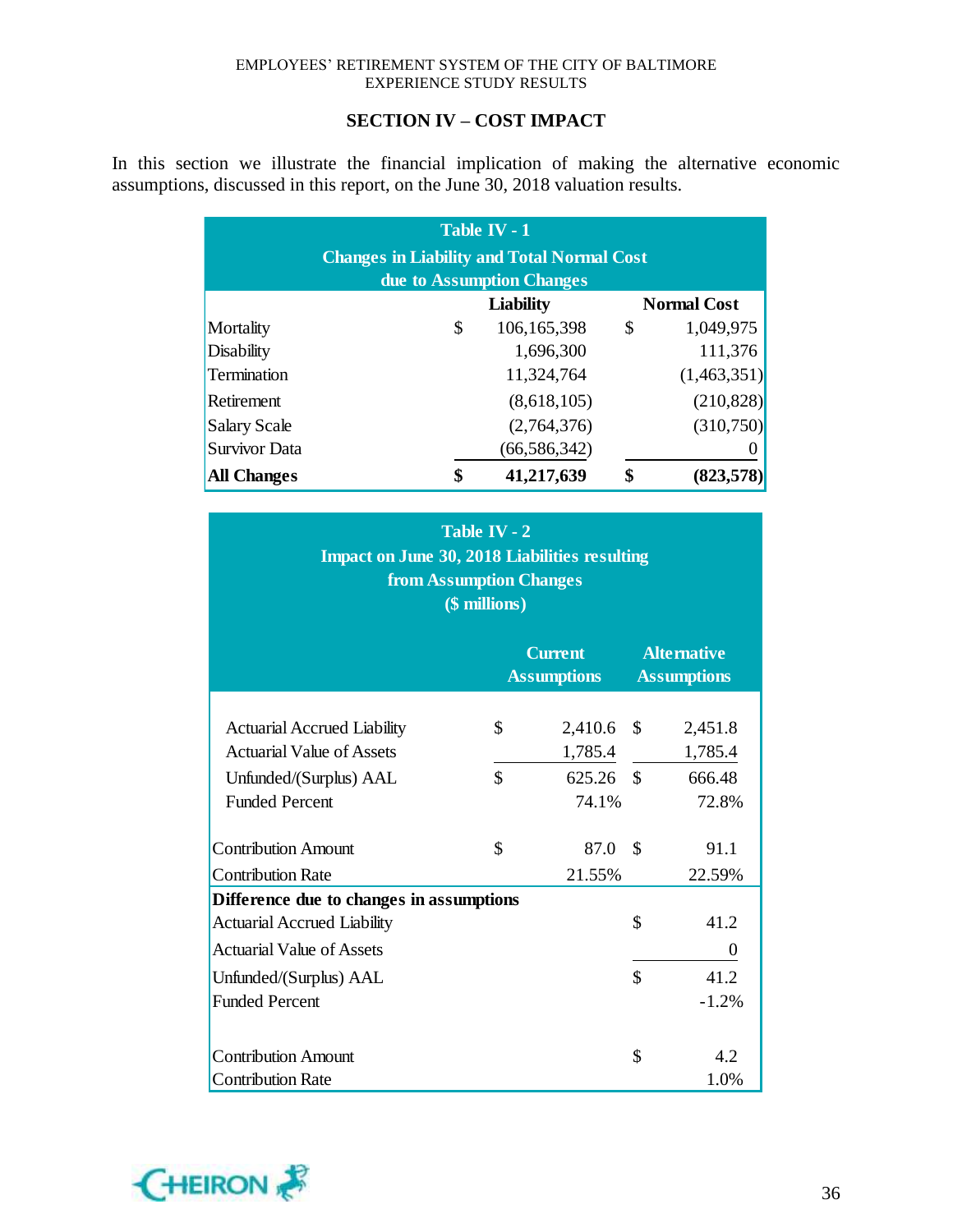### **APPENDIX A – CURRENT ACTUARIAL ASSUMPTIONS AND METHODS**

### **A. Long-Term Assumptions Used to Determine System Costs and Liabilities**

### **1. Demographic Assumptions**

*Withdrawal:*

| <b>Service</b> | Rate   |
|----------------|--------|
| 0              | 14.50% |
| $\mathbf{1}$   | 13.50  |
| $\overline{2}$ | 11.50  |
| 3              | 9.00   |
| $\overline{4}$ | 8.00   |
| 5              | 8.00   |
| 6              | 7.00   |
| 7              | 6.00   |
| 8              | 4.00   |
| 9              | 4.00   |
| 10             | 4.00   |
| 11             | 4.00   |
| 12             | 4.00   |
| 13             | 3.00   |
| 14             | 3.00   |
| 15+            | 3.00   |

### *Disability:*

| Age | <b>Non-Line-of-</b><br><b>Duty</b><br><b>Disability</b> | Line-of-<br><b>Duty</b><br><b>Disability</b><br>(Classes<br>A&B | Line-of-<br><b>Duty</b><br><b>Disability</b><br>(Class C) |
|-----|---------------------------------------------------------|-----------------------------------------------------------------|-----------------------------------------------------------|
| 25  | 0.00050                                                 | 0.00004                                                         | 0.00008                                                   |
| 30  | 0.00059                                                 | 0.00004                                                         | 0.00008                                                   |
| 35  | 0.00073                                                 | 0.00005                                                         | 0.00010                                                   |
| 40  | 0.00190                                                 | 0.00006                                                         | 0.00013                                                   |
| 45  | 0.00332                                                 | 0.00009                                                         | 0.00018                                                   |
| 50  | 0.00394                                                 | 0.00012                                                         | 0.00023                                                   |
| 55  | 0.00567                                                 | 0.00013                                                         | 0.00025                                                   |
| 60  | 0.00715                                                 | 0.00034                                                         | 0.00068                                                   |
| 65  | 0.00130                                                 | 0.00000                                                         | 0.00000                                                   |
| 69  | 0.00078                                                 | 0.00000                                                         | 0.00000                                                   |

Workers compensation offset is included in the above rates.

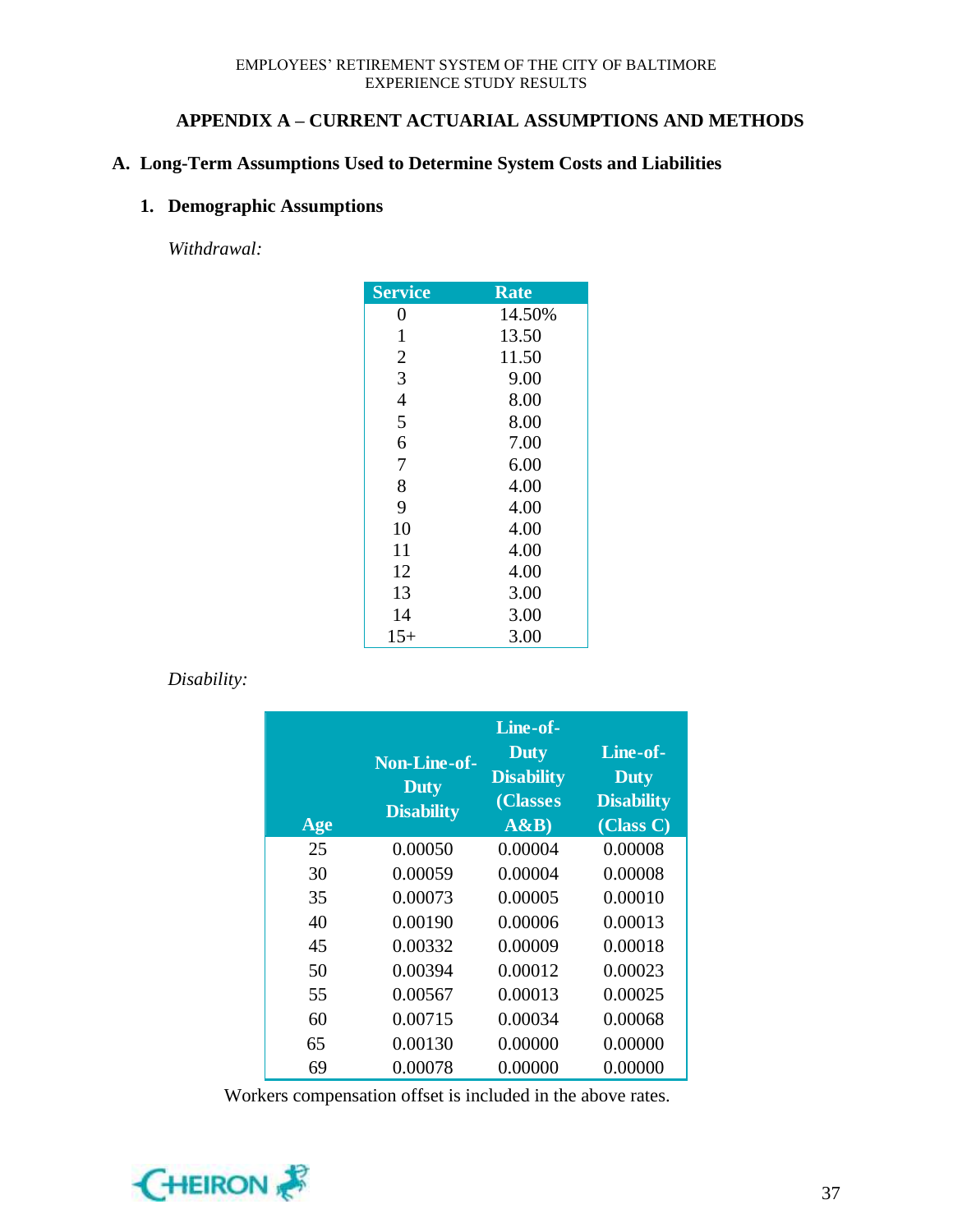### **APPENDIX A – CURRENT ACTUARIAL ASSUMPTIONS AND METHODS**

*Pre-retirement mortality:*

- 1. Non-Line-of-Duty RP 2000 Healthy Mortality with projections using 50% of the AA scale projected 15 years with a three-year set forward for both males and females (effective 6/30/2015).
- 2. Line-of-Duty 0.005% at all ages (effective 6/30/1999).

|     | <b>Non-Line-of-Non-Line-of-</b> | Line-of-      |             |
|-----|---------------------------------|---------------|-------------|
|     | <b>Duty</b>                     | <b>Duty</b>   | <b>Duty</b> |
|     | Death*                          | Death*        | Death*      |
| Age | <b>Male</b>                     | <b>Female</b> |             |
| 25  | 0.000365                        | 0.000211      | 0.000050    |
| 30  | 0.000608                        | 0.000365      | 0.000050    |
| 35  | 0.000928                        | 0.000551      | 0.000050    |
| 40  | 0.001223                        | 0.000837      | 0.000050    |
| 45  | 0.001687                        | 0.001271      | 0.000050    |
| 50  | 0.002546                        | 0.001942      | 0.000050    |
| 55  | 0.004570                        | 0.003694      | 0.000050    |
| 60  | 0.008876                        | 0.007366      | 0.000050    |
| 65  | 0.016084                        | 0.012950      | 0.000050    |
| 69  | 0.024553                        | 0.019903      | 0.000050    |

\*Rates for individuals who are the age shown as of June 30, 2018.

#### *Post-retirement mortality:*

- 1. Retirees and Beneficiaries RP 2000 Healthy Mortality with projections using 50% of the AA scale projected 15 years with a two-year set forward for both males and females. Given the requirement for experience studies performance every five years, these projections are sufficient until the next measurement period.
- 2. Disabled members RP 2000 Disabled Mortality with generational projections using 50% of the AA scale projected 15 years with a four-year set forward for both males and females.

Sample rates (rates first effective 6/30/2015)

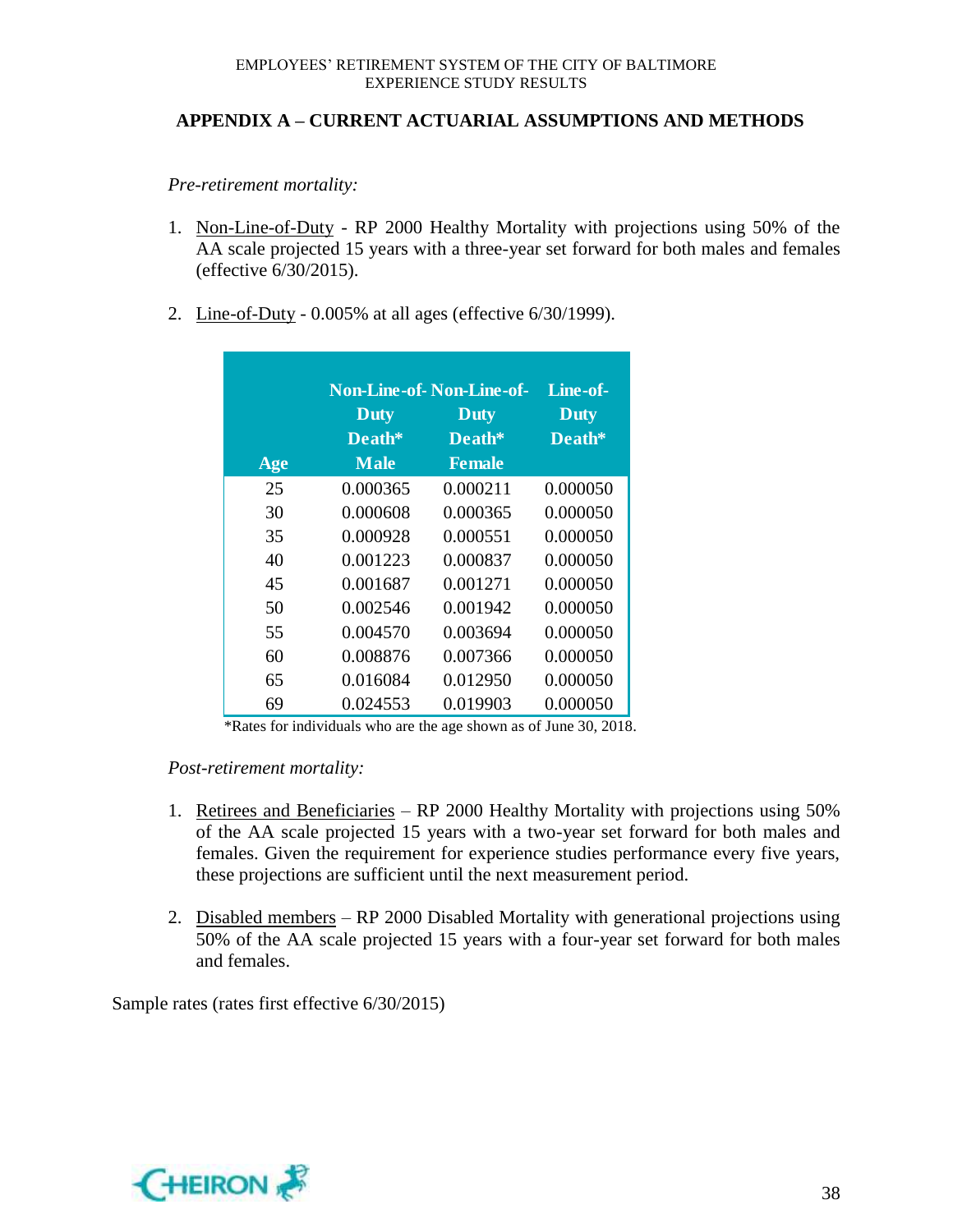### **APPENDIX A – CURRENT ACTUARIAL ASSUMPTIONS AND METHODS**

|     | <b>Retirees and</b>   |               | <b>Disabled</b> |                |
|-----|-----------------------|---------------|-----------------|----------------|
|     | <b>Beneficiaries*</b> |               |                 | <b>Members</b> |
| Age | <b>Male</b>           | <b>Female</b> | <b>Male</b>     | <b>Female</b>  |
| 55  | 0.004067              | 0.003275      | 0.035243        | 0.019556       |
| 60  | 0.007763              | 0.006412      | 0.042824        | 0.02562        |
| 65  | 0.014467              | 0.011715      | 0.053651        | 0.034033       |
| 70  | 0.024368              | 0.019903      | 0.069235        | 0.047093       |
| 75  | 0.042215              | 0.032115      | 0.093052        | 0.063837       |
| 80  | 0.074656              | 0.053410      | 0.125150        | 0.088989       |

\*Rates for individuals who are the age shown as of June 30, 2018.

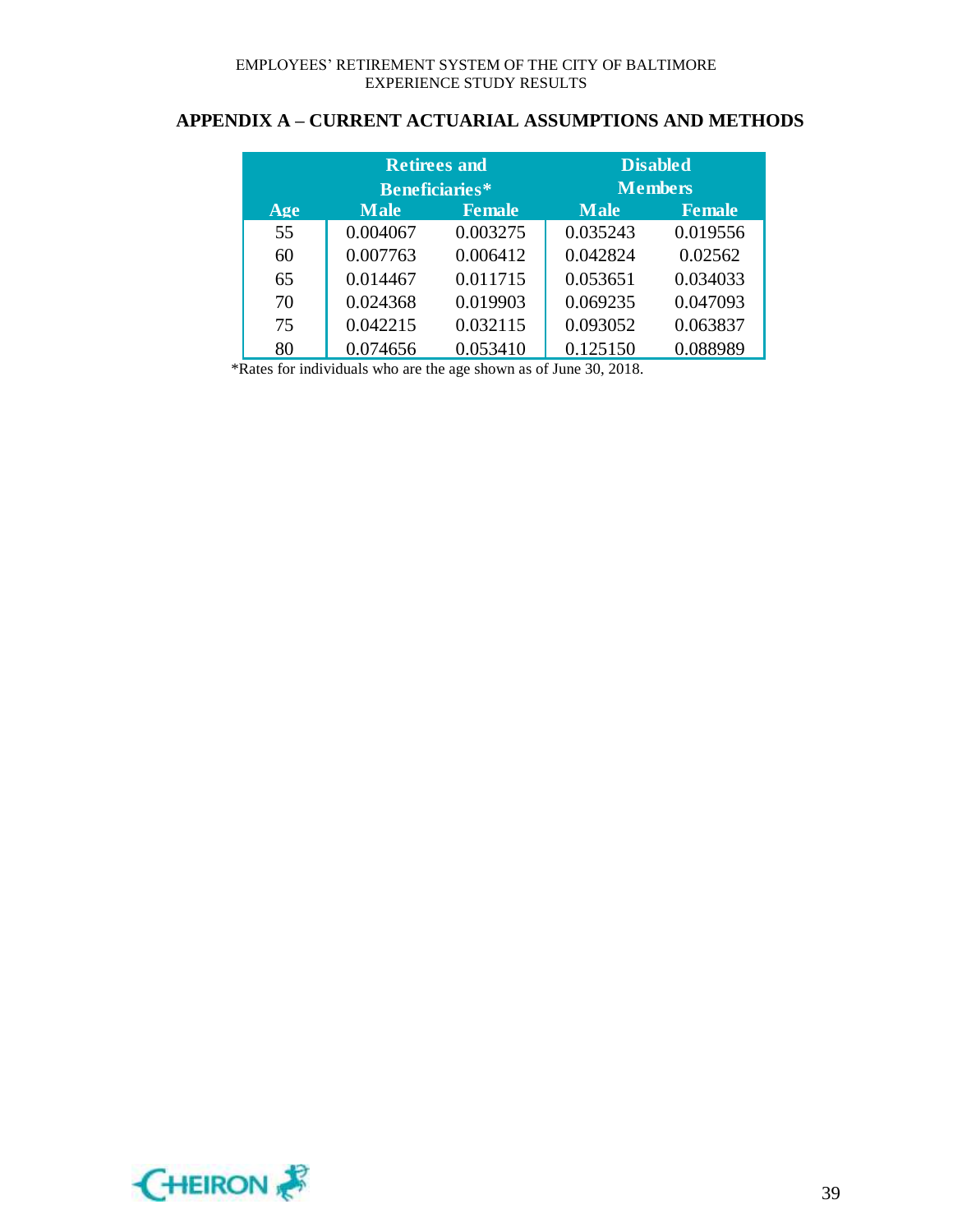#### **APPENDIX A – CURRENT ACTUARIAL ASSUMPTIONS AND METHODS**

#### *Service Retirement:*

Early Retirement prior to the later of age 60 and eligibility for Normal Retirement (earlier of age 65 with 5 years of service and 30 years of service).

| <b>Rates of Retirement</b> |                  |                  |                  |  |  |
|----------------------------|------------------|------------------|------------------|--|--|
| Age                        | <b>Less than</b> | $30 \text{ yos}$ | <b>More than</b> |  |  |
| $45 - 49$                  | 0.00             | 0.10             | 0.00             |  |  |
| 50-54                      | 0.00             | 0.10             | 0.05             |  |  |
| 55                         | 0.03             | 0.10             | 0.05             |  |  |
| 56-57                      | 0.04             | 0.10             | 0.05             |  |  |
| 58                         | 0.05             | 0.10             | 0.05             |  |  |
| 59                         | 0.05             | 0.10             | 0.10             |  |  |
| 60                         | 0.05             | 0.10             | 0.10             |  |  |
| 61                         | 0.07             | 0.20             | 0.15             |  |  |
| 62                         | 0.15             | 0.20             | 0.25             |  |  |
| 63                         | 0.11             | 0.20             | 0.20             |  |  |
| 64                         | 0.14             | 0.20             | 0.17             |  |  |
| 65                         | 0.20             | 0.30             | 0.25             |  |  |
| 66                         | 0.20             | 0.20             | 0.25             |  |  |
| 67                         | 0.17             | 0.20             | 0.20             |  |  |
| 68                         | 0.15             | 0.20             | 0.20             |  |  |
| 69                         | 0.20             | 0.20             | 0.20             |  |  |
| 70                         | 1.00             | 1.00             | 1.00             |  |  |

Normal Retirement is assumed on or after the later of age 60 and eligibility for Normal Retirement (earlier of age 65 with five years of service and 30 years of service).

Terminated vested participants are assumed to retire at age 65.

#### *Joint and Survivor Forms of Payment:*

The 40% Joint & Survivor form of payment is assumed for all benefits. All benefits with Joint & Survivor Forms of Payment for retirees had their survivor benefits increased by 4% to account for children's benefits.

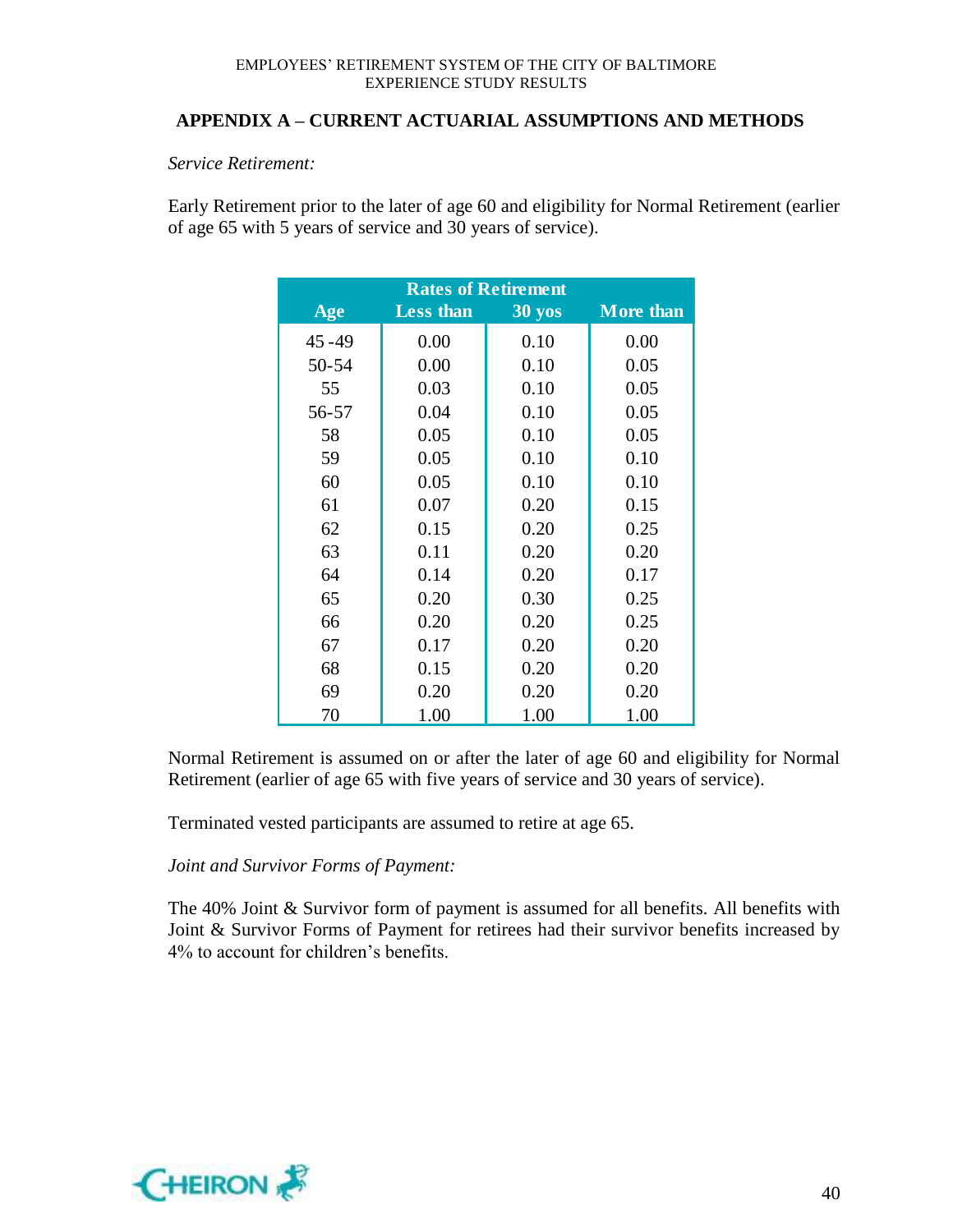### **APPENDIX A – CURRENT ACTUARIAL ASSUMPTIONS AND METHODS**

#### **2. Economic Assumptions**

#### *Discount rate:*

A liability weighted discount rate is expected on the basis that a 7.50% rate is applied in measuring active and terminated vested participant liabilities, and a 6.50% rate is applied for measuring retiree participant liabilities. The weighted discount rate this year is 6.93%.

#### *Investment return:*

The investment return assumption is 7.50% net of all expenses.

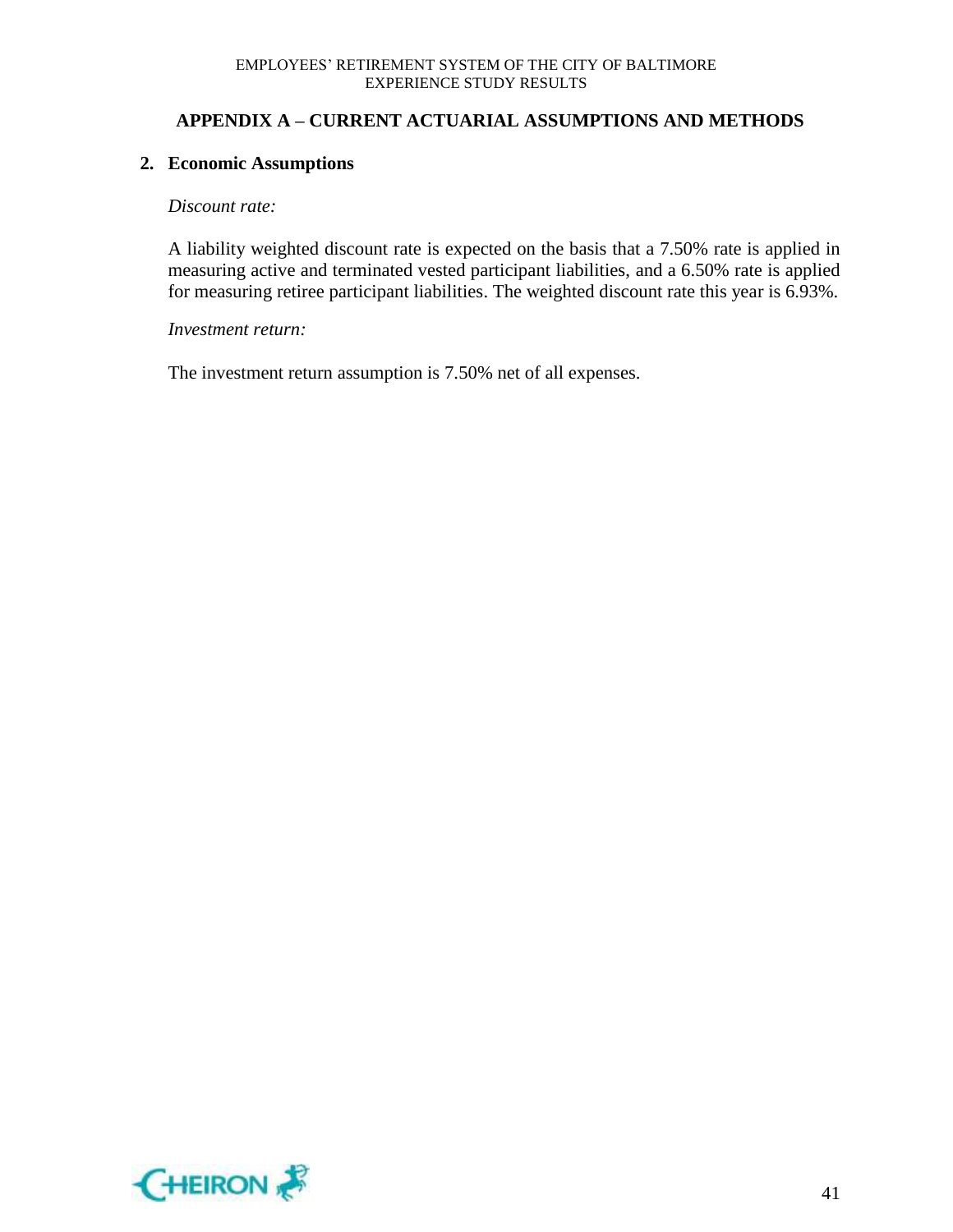### **APPENDIX A – CURRENT ACTUARIAL ASSUMPTIONS AND METHODS**

*Salary increases:*

Salary increases are assumed to vary with age. Sample rates are as follows:

| Age | <b>Salary</b> |
|-----|---------------|
| 20  | 0.063         |
| 25  | 0.058         |
| 30  | 0.053         |
| 35  | 0.047         |
| 40  | 0.041         |
| 45  | 0.037         |
| 50  | 0.035         |
| 55  | 0.035         |
| 60  | 0.035         |
| 65  | 0.035         |
| 69  | 0.035         |

*Social security wage base:*

3.00% per year compounded annually (effective 6/30/2011).

*Inflation:*

2.65% (effective 6/30/2015).

*Cost-of-Living adjustment assumption:*

1.5% for inactives in pay status under age 65 and 2.0% over age 65.

*Percent married:*

Males 90%, females 80%.

*Spouse age:*

A husband is assumed to be four years older than his wife.

*Remarriage rates:*

None.

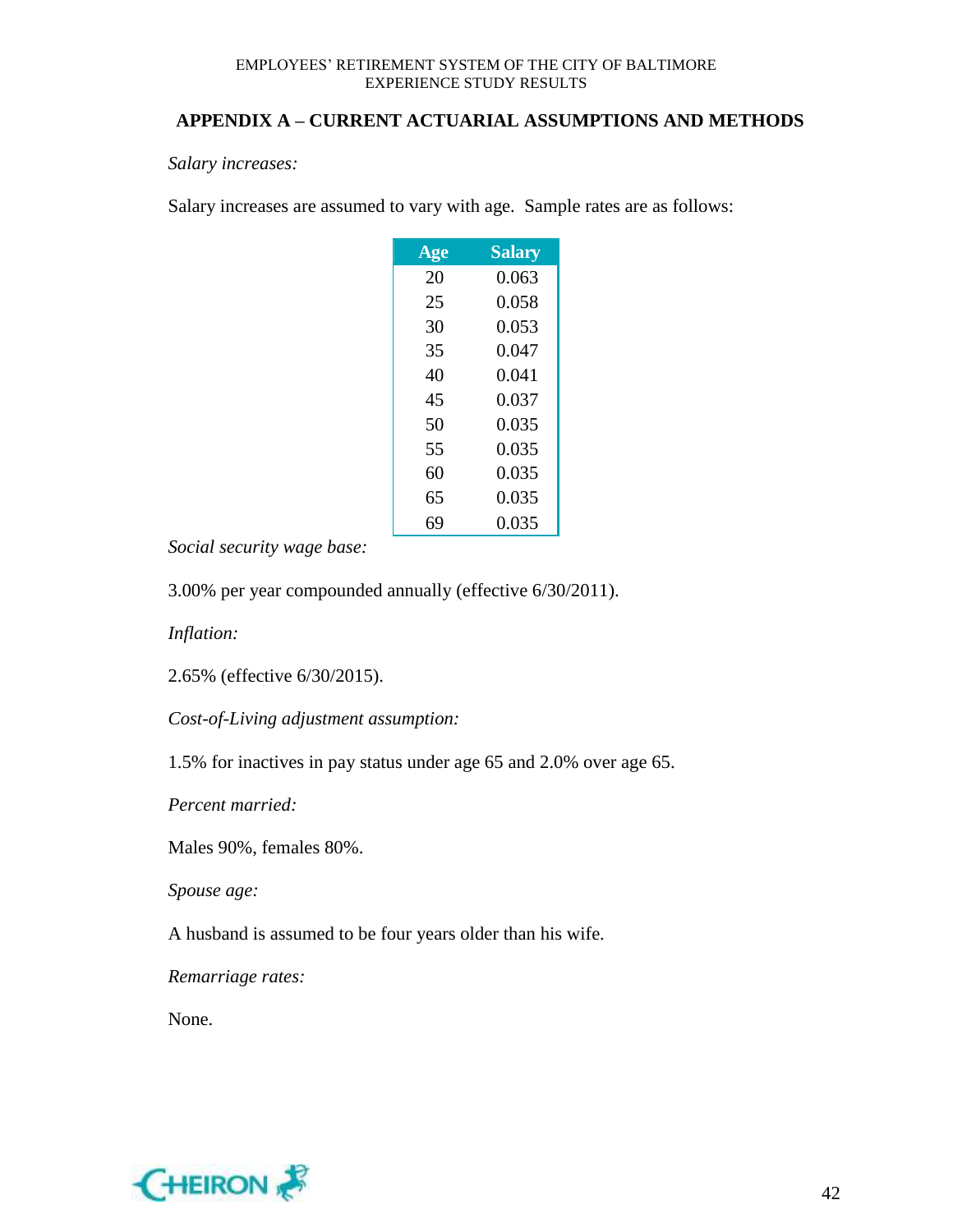#### **APPENDIX A – CURRENT ACTUARIAL ASSUMPTIONS AND METHODS**

#### *Expenses:*

Administrative expenses are expected to be equal to the prior years' actual expenses rounded up to the next hundred thousand dollars and added as part of the annual normal cost for the year.

#### *Job Elimination Benefit:*

A liability load of 1.75% is applied to active retirement benefits to account for the value of this benefit.

#### *New Entrant Assumption:*

A liability load of 0.5% is applied to active benefits to account for future new entrants who may have previous years of service restored or transferred into the System (effective 6/30/2015).

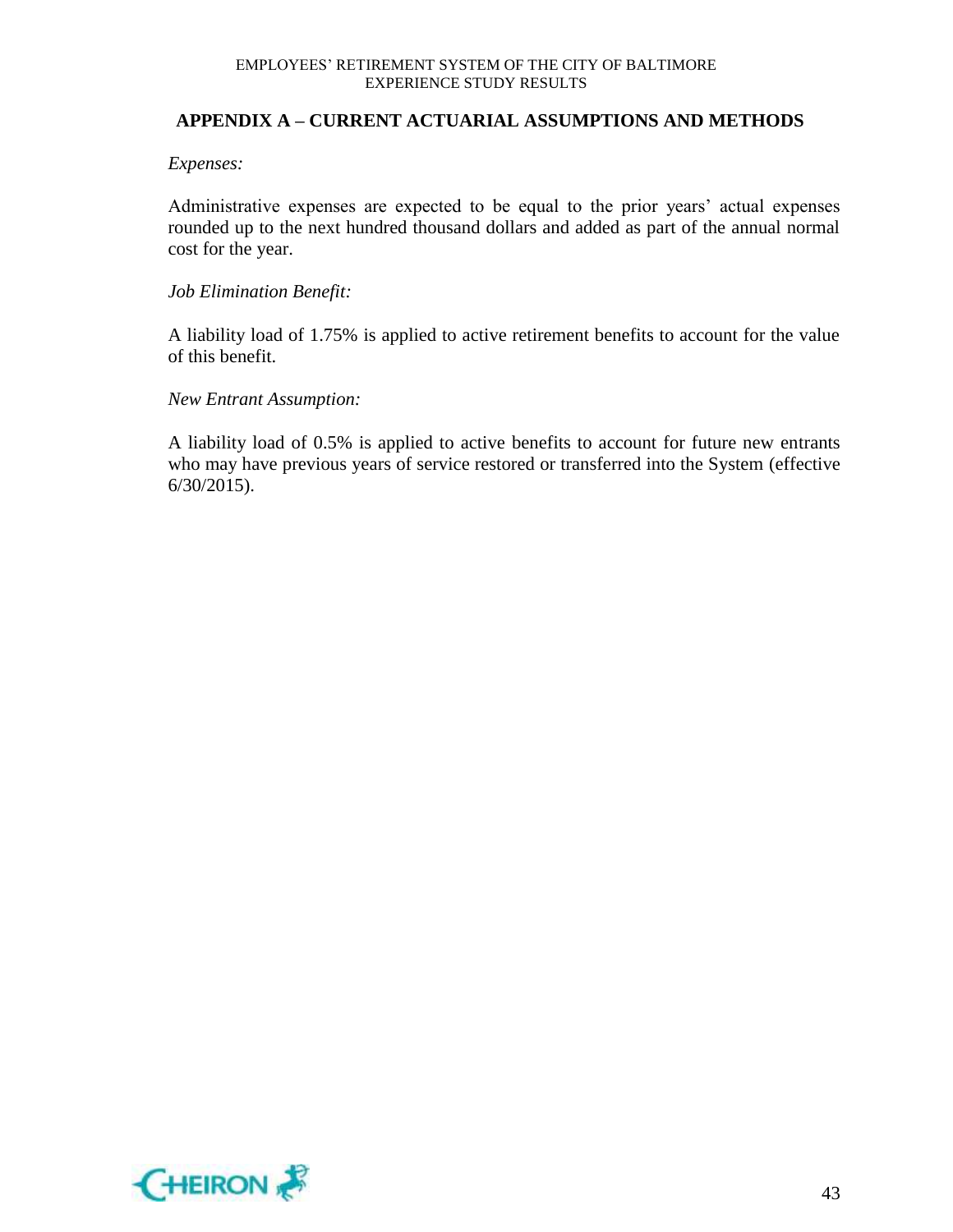### **APPENDIX A – CURRENT ACTUARIAL ASSUMPTIONS AND METHODS**

### **B. Actuarial Methods**

#### **Entry Age Normal Funding Method**

The Entry Age Normal actuarial funding method was used for active employees, whereby the normal cost is computed as the level annual percentage of pay required to fund the retirement benefits between each member's date of hire and assumed retirement. The actuarial liability is the difference between the present value of future benefits and the present value of future normal cost. The unfunded actuarial liability is the difference between the actuarial liability and the actuarial value of assets.

#### **Actuarial Assumptions and Methods**

#### *Method of Funding:*

The Entry Age Normal Funding Method was approved by the Board of Trustees effective date of 7/1/2012.

The current unfunded actuarial liability is amortized as a level dollar over 20 years. The 20 year period decreases each year from 2011 until 2031, at which time the unfunded liability will be fully paid.

#### *Asset Valuation:*

The actuarial value of assets is equal to the market value, adjusted for 20% of the five year aggregate investment surpluses and deficits. This calculation is done in the following steps:

- 1. The investment gain or loss for the current year is calculated; this equals the actual investment earnings during the year minus the expected earnings. Expected earnings are calculated using a weighted average of the pre- and post-retirement interest rate assumptions multiplied by the mean market value of assets during the year.
- 2. The current net excess earnings are computed by adding the investment gain or loss for the current year to the remaining excess earnings for the prior valuation. One-fifth of the excess earnings are recognized in the actuarial value as of the current valuation and fourfifths are deferred to future years.
- 3. The net assets are then adjusted to account for the Normal Cost Reserve held for the plan changes made during 2001.
- 4. The present value of the prior year's City contributions is added to the net assets to account for the one-year lag between required contributions and when the contributions are actually received.
- 5. The actuarial value of assets will not be greater than 120% nor less than 80% of the market value of assets as of the valuation date.

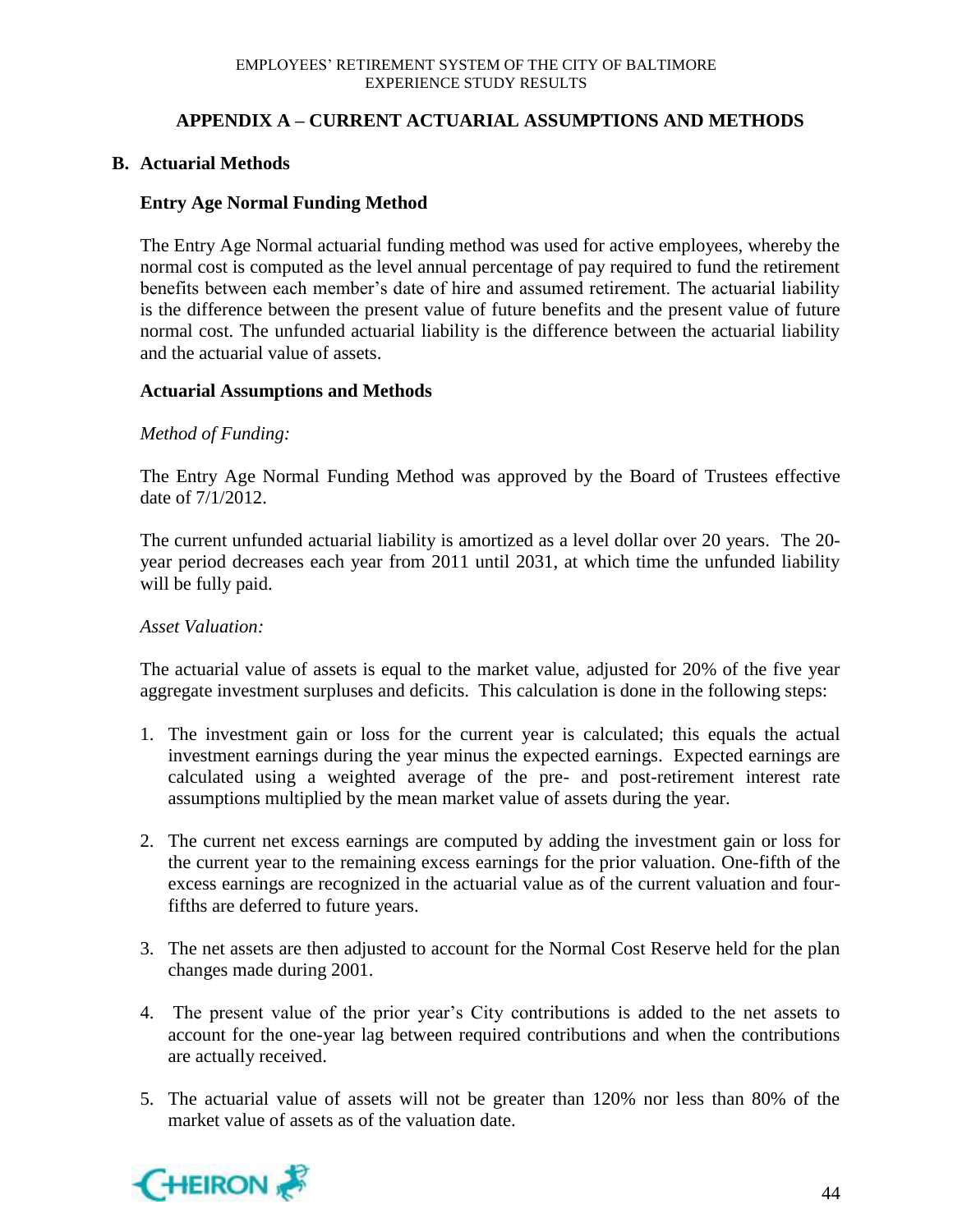### **APPENDIX B – ALTERNATIVE ACTUARIAL ASSUMPTIONS AND METHODS**

All changes from the current assumptions found in Appendix A are highlighted below.

#### **A. Long-Term Assumptions Used to Determine System Costs and Liabilities**

#### **1. Demographic Assumptions**

*Withdrawal:*

| <b>Service</b> | Rate   |
|----------------|--------|
| 0              | 17.00% |
| $\mathbf{1}$   | 15.50  |
| $\overline{c}$ | 14.50  |
| 3              | 10.75  |
| $\overline{4}$ | 10.50  |
| 5              | 9.00   |
| 6              | 8.00   |
| $\overline{7}$ | 6.50   |
| 8              | 6.50   |
| 9              | 6.50   |
| 10             | 4.00   |
| 11             | 4.00   |
| 12             | 4.00   |
| 13             | 4.00   |
| 14             | 4.00   |
| $15+$          | 2.50   |

### *Disability:*

|     | <b>Non-Line-</b><br>of-Duty Disability | <b>Line-of-Duty</b><br><b>Disability (Classes</b> | <b>Line-of-Duty</b><br><b>Disability</b> |
|-----|----------------------------------------|---------------------------------------------------|------------------------------------------|
| Age |                                        | A&B)                                              | (Class C)                                |
| 25  | 0.00050                                | 0.00004                                           | 0.00008                                  |
| 30  | 0.00059                                | 0.00004                                           | 0.00008                                  |
| 35  | 0.00101                                | 0.00006                                           | 0.00013                                  |
| 40  | 0.00129                                | 0.00002                                           | 0.00006                                  |
| 45  | 0.00283                                | 0.00006                                           | 0.00014                                  |
|     |                                        |                                                   |                                          |
| 50  | 0.00692                                | 0.00020                                           | 0.00040                                  |
| 55  | 0.00963                                | 0.00022                                           | 0.00043                                  |
| 60  | 0.00947                                | 0.00048                                           | 0.00093                                  |
| 65  | 0.00079                                | 0.00000                                           | 0.00000                                  |
| 69  | 0.00079                                | 0.00000                                           | 0.00000                                  |

Workers compensation offset is included in the above rates.

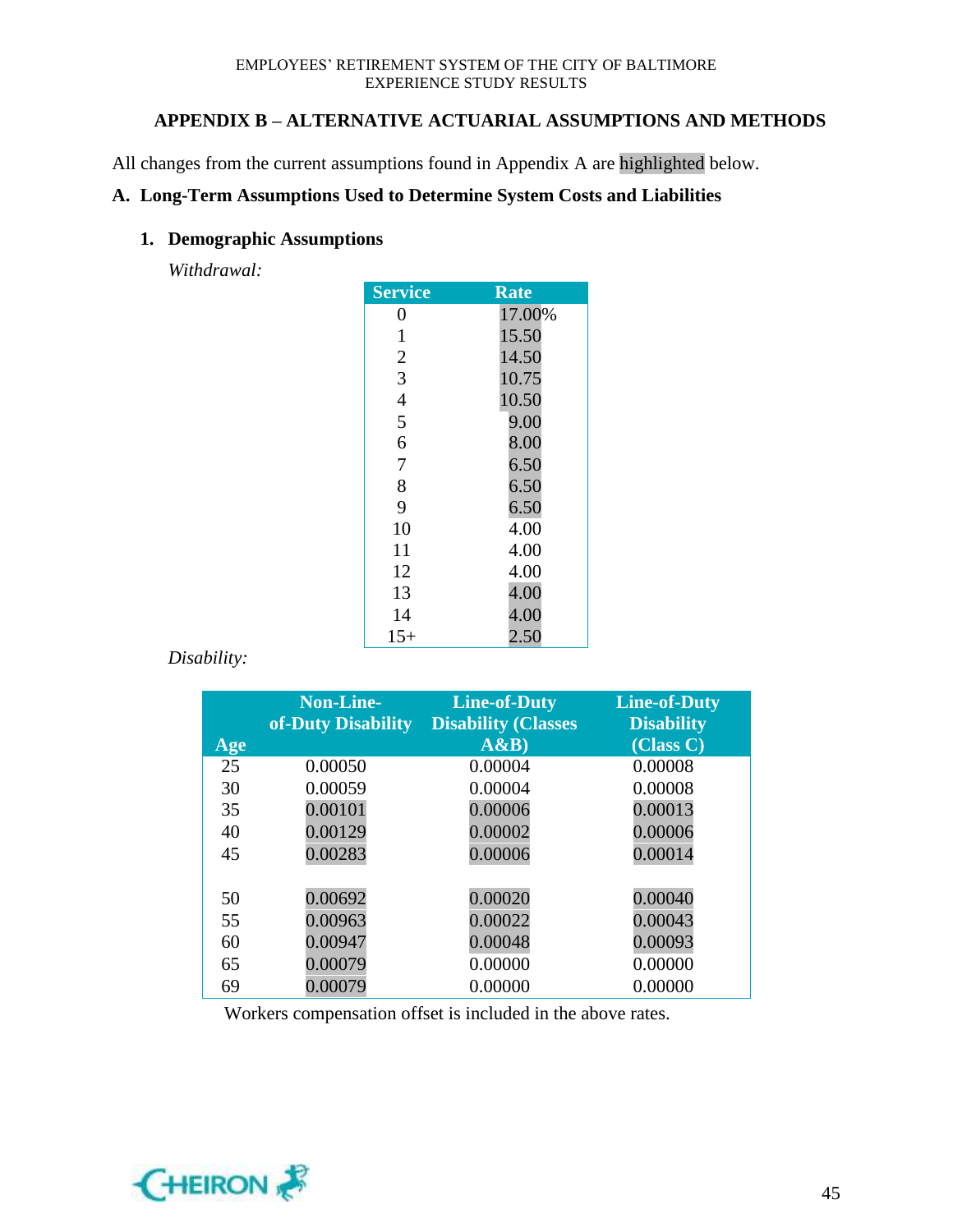#### **APPENDIX B – ALTERNATIVE ACTUARIAL ASSUMPTIONS AND METHODS**

*Pre-retirement mortality:*

- 1. Non-Line-of-Duty Pub-2010 Total General Employee Below-Median mortality tables adjusted by 125% for males and 185% for females with future mortality improvement through 2022 using scale MP-2018 for non-line-of-duty mortality.
- 2. Line-of-Duty 0.005% at all ages. (effective 6/30/1999).

| Age          | <b>Non-Line-</b><br>of-Duty Death*<br><b>Male</b> | <b>Non-Line-of-Duty</b><br>Death*<br><b>Female</b> | Line-of-<br><b>Duty</b><br>Death* |
|--------------|---------------------------------------------------|----------------------------------------------------|-----------------------------------|
| 25           | 0.000518                                          | 0.000226                                           | 0.00005                           |
| 30           | 0.000674                                          | 0.000363                                           | 0.00005                           |
| 35           | 0.000902                                          | 0.000583                                           | 0.00005                           |
| 40           | 0.001271                                          | 0.000908                                           | 0.00005                           |
| 45           | 0.001832                                          | 0.001348                                           | 0.00005                           |
|              |                                                   |                                                    |                                   |
| 50           | 0.002678                                          | 0.001944                                           | 0.00005                           |
| 55           | 0.003878                                          | 0.002850                                           | 0.00005                           |
| 60           | 0.005721                                          | 0.004393                                           | 0.00005                           |
| 65           | 0.008472                                          | 0.007007                                           | 0.00005                           |
| 69<br>$\sim$ | 0.011665                                          | 0.010285<br>$\sim$ $\sim$                          | 0.00005                           |

\*Rates for individuals who are the age shown as of June 30, 2018.

*Post-retirement mortality:*

- 1 Retirees and Beneficiaries Pub-2010 General Retiree Below-Median Weighted mortality tables adjusted by 115% for males and 125% for females with future mortality improvement through 2022 using SOA's Scale MP-2018.
- 2 Disabled members Pub-2010 General Disabled Annuitant mortality tables adjusted by 163% for males and 145% for females with future mortality improvement through 2022 using SOA's Scale MP-2018.

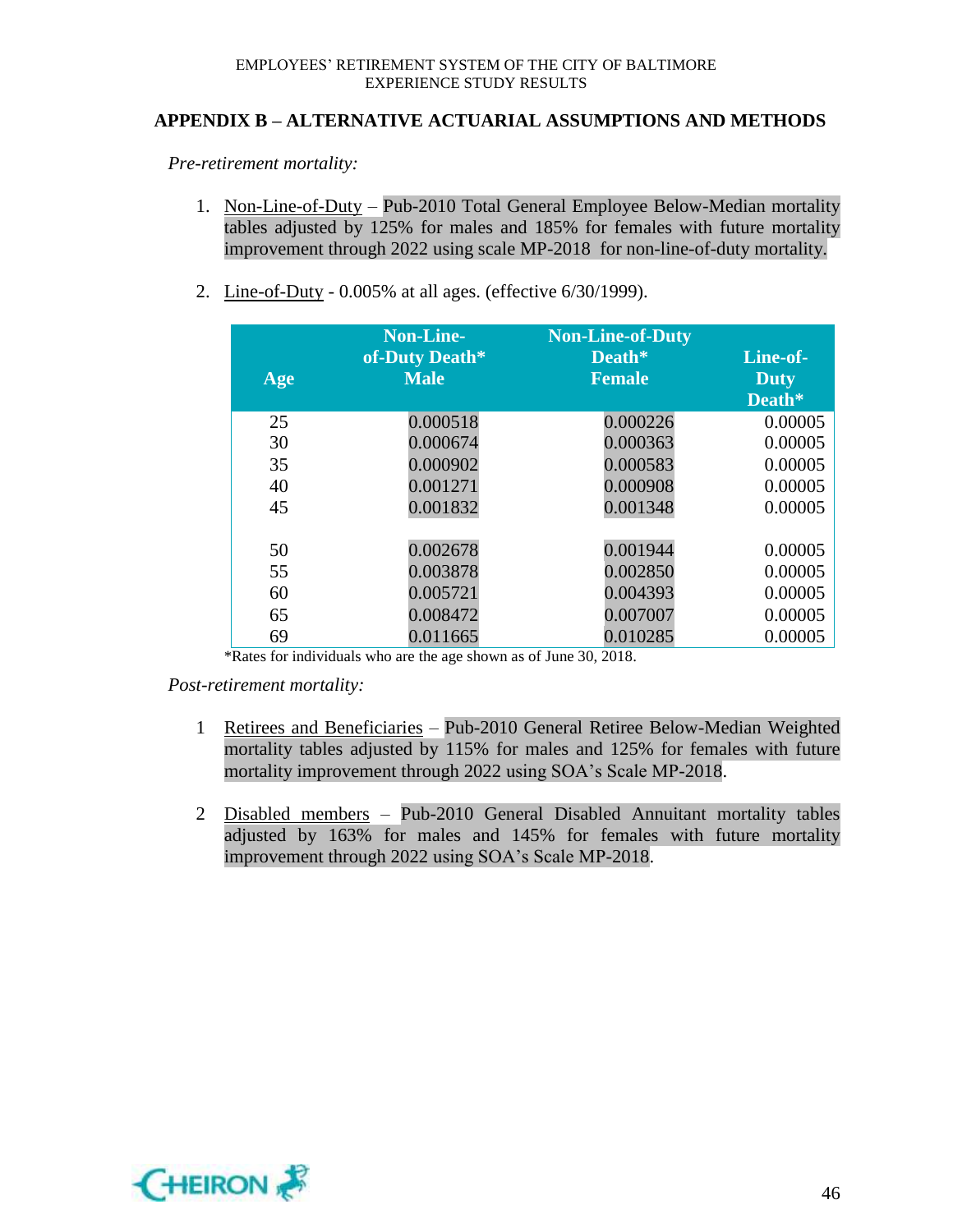### **APPENDIX B – ALTERNATIVE ACTUARIAL ASSUMPTIONS AND METHODS**

| <b>Retirees and Beneficiaries*</b> |             | <b>Disabled</b><br><b>Members</b> |             |               |
|------------------------------------|-------------|-----------------------------------|-------------|---------------|
| Age                                | <b>Male</b> | <b>Female</b>                     | <b>Male</b> | <b>Female</b> |
| 55                                 | 0.010045    | 0.005765                          | 0.033406    | 0.024785      |
| 60                                 | 0.012233    | 0.006648                          | 0.040073    | 0.028299      |
| 65                                 | 0.014949    | 0.008659                          | 0.049310    | 0.032604      |
| 70                                 | 0.023702    | 0.014508                          | 0.062827    | 0.040508      |
| 75                                 | 0.038893    | 0.025035                          | 0.082293    | 0.055942      |
| 80                                 | 0.065591    | 0.044199                          | 0.115647    | 0.084194      |

*Service Retirement:*

Early Retirement prior to the later of age 60 and eligibility for Normal Retirement (earlier of age 65 with 5 years of service and 30 years of service).

|       | <b>Rates of Retirement</b> |                  |                  |
|-------|----------------------------|------------------|------------------|
| Age   | <b>Less than 30 yos</b>    | $30 \text{ yos}$ | More than 30 yos |
| 45-49 | 0.00                       | 0.10             | 0.00             |
| 50-54 | 0.00                       | 0.10             | 0.05             |
| 55    | 0.05                       | 0.10             | 0.05             |
| 56-57 | 0.05                       | 0.10             | 0.05             |
| 58    | 0.05                       | 0.10             | 0.05             |
| 59    | 0.05                       | 0.10             | 0.07             |
| 60    | 0.05                       | 0.10             | 0.07             |
| 61    | 0.07                       | 0.15             | 0.15             |
| 62    | 0.15                       | 0.15             | 0.25             |
| 63    | 0.10                       | 0.15             | 0.15             |
| 64    | 0.10                       | 0.15             | 0.15             |
| 65    | 0.20                       | 0.15             | 0.25             |
| 66    | 0.25                       | 0.20             | 0.25             |
| 67    | 0.20                       | 0.20             | 0.15             |
| 68    | 0.15                       | 0.20             | 0.15             |
| 69    | 0.20                       | 0.20             | 0.15             |
| 70    | 1.00                       | 1.00             | 1.00             |

Normal Retirement is assumed on or after the later of age 60 and eligibility for Normal Retirement (earlier of age 65 with five years of service and 30 years of service).

Terminated vested participants are assumed to retire at age 65.

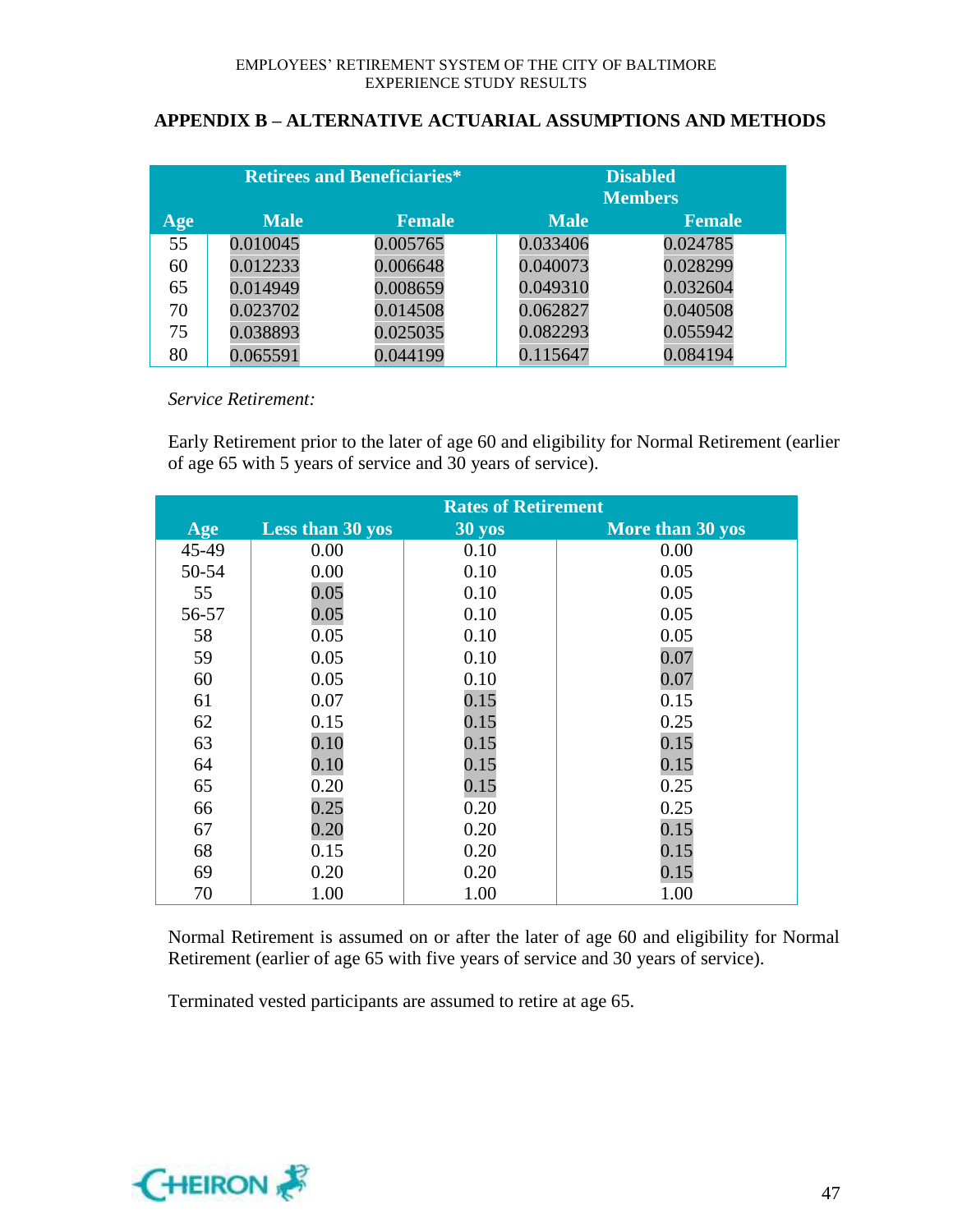#### **APPENDIX B – ALTERNATIVE ACTUARIAL ASSUMPTIONS AND METHODS**

*Joint and Survivor Forms of Payment:*

The 40% Joint & Survivor form of payment is assumed for all benefits. All benefits with Joint & Survivor Forms of Payment for retirees had their survivor benefits increased by 4% to account for children's benefits.

#### **2. Economic Assumptions**

#### *Discount rate:*

A liability weighted discount rate is expected on the basis that a 7.00% rate is applied in measuring active participant liabilities, and a 6.50% rate is applied for measuring nonactive participant liabilities. The weighted discount rate after reflecting the change in Regular Interest Rate measured as of June 30, 2018 is 6.72%.

#### *Investment return:*

The investment return assumption is 7.0% net of all expenses.

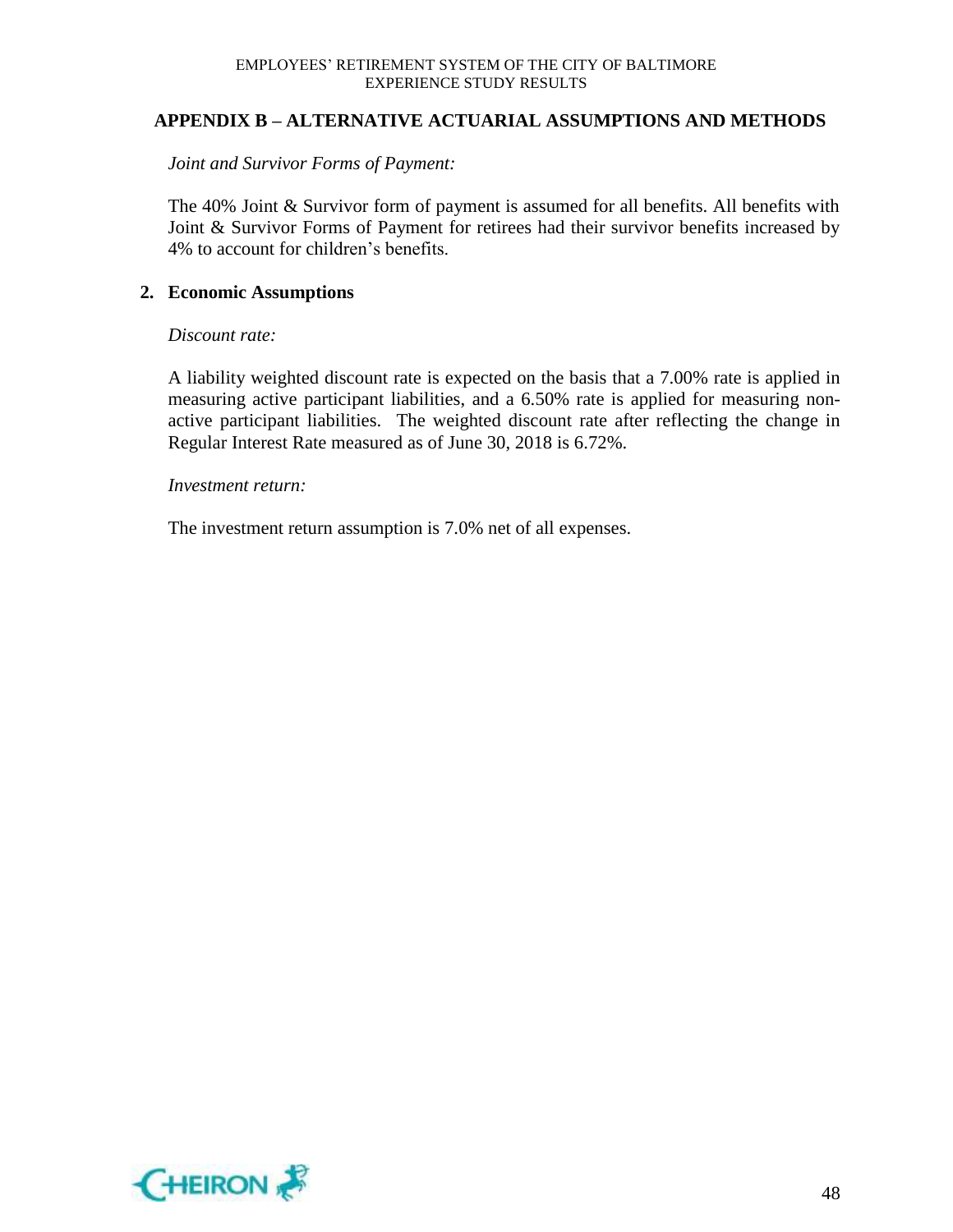#### **APPENDIX B – ALTERNATIVE ACTUARIAL ASSUMPTIONS AND METHODS**

*Salary increases:*

Salary increases are assumed to vary with age. Sample rates are as follows:

| Age | <b>Salary</b> |
|-----|---------------|
| 20  | 6.20%         |
| 25  | 5.70          |
| 30  | 5.20          |
| 35  | 4.60          |
| 40  | 4.00          |
| 45  | 3.60          |
| 50  | 3.40          |
| 55  | 3.40          |
| 60  | 3.40          |
| 65  | 3.40          |
| 69  | 3.40          |

*Social security wage base:*

3.00% per year compounded annually.

*Inflation:*

2.55% (effective 6/30/2019).

*Cost-of-Living adjustment assumption:*

1.5% for inactives in pay status under age 65 and 2.0% over age 65.

*Percent married:*

Males 90%, females 80%.

*Spouse age:*

A husband is assumed to be four years older than his wife.

*Remarriage rates:*

None.

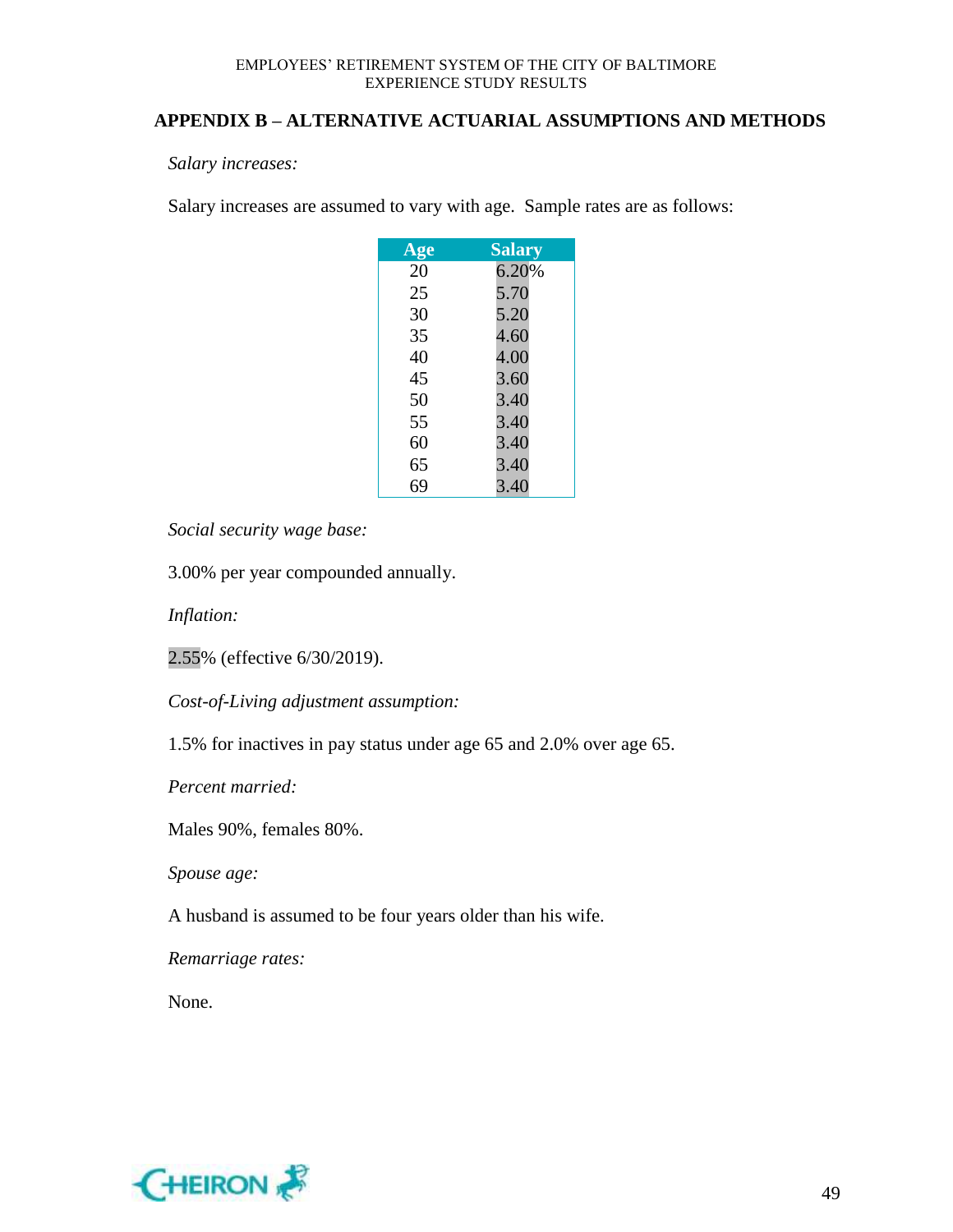#### **APPENDIX B – ALTERNATIVE ACTUARIAL ASSUMPTIONS AND METHODS**

#### *Expenses:*

Investment expenses are assumed to be paid out of investment earnings.

Administrative expenses are expected to be equal to the prior years' actual expenses rounded up to the next hundred thousand dollars and added as part of the annual normal cost for the year.

#### *Job Elimination Benefit:*

A liability load of 1.75% is applied to active retirement benefits to account for the value of this benefit.

#### *New Entrant Assumption:*

A liability load of 0.5% is applied to active benefits to account for future new entrants who may have previous years of service restored or transferred into the System.

#### *Survivor Data Assumption*

The present value of the annual expected gain from this source of experience is reduced from the actuarial liability for participants in pay status. A liability load of -5.0% is applied to retiree liabilities to account for this.

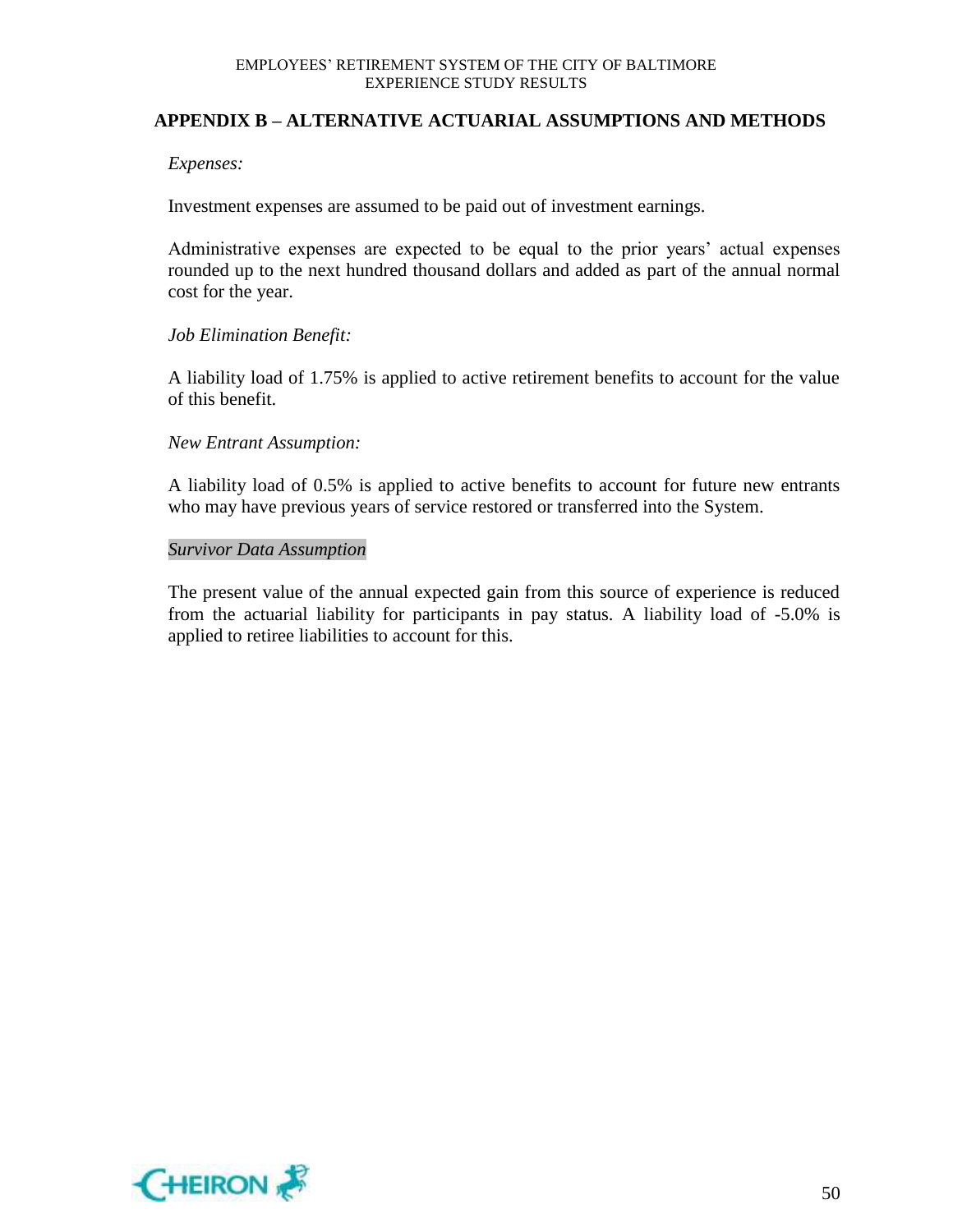### **APPENDIX B – ALTERNATIVE ACTUARIAL ASSUMPTIONS AND METHODS**

### **B. Actuarial Methods**

#### **Entry Age Normal Funding Method**

The Entry Age Normal actuarial funding method was used for active employees, whereby the normal cost is computed as the level annual percentage of pay required to fund the retirement benefits between each member's date of hire and assumed retirement plus administrative expenses. The actuarial liability is the difference between the present value of future benefits and the present value of future normal cost. The unfunded actuarial liability is the difference between the actuarial liability and the actuarial value of assets.

#### **Actuarial Assumptions and Methods**

#### *Method of Funding:*

The Entry Age Normal Funding Method was approved by the Board of Trustees effective date of 7/1/2012.

The current unfunded actuarial liability is amortized as a level dollar over 20 years. The 20 year period decreases each year from 2011 until 2031, at which time the unfunded liability will be fully paid.

#### *Asset Valuation:*

The actuarial value of assets is equal to the market value, adjusted for 20% of the five year aggregate investment surpluses and deficits. This calculation is done in the following steps:

- 1. The investment gain or loss for the current year is calculated; this equals the actual investment earnings during the year minus the expected earnings. Expected earnings are calculated using a weighted average of the pre- and post-retirement interest rate assumptions multiplied by the mean market value of assets during the year.
- 2. The current net excess earnings are computed by adding the investment gain or loss for the current year to the remaining excess earnings for the prior valuation. One-fifth of the excess earnings are recognized in the actuarial value as of the current valuation and fourfifths are deferred to future years.
- 3. The net assets are then adjusted to account for the Normal Cost Reserve held for the plan changes made during 2001.
- 4. The present value of the prior year's City contributions is added to the net assets to account for the one-year lag between required contributions and when the contributions are actually received.
- 5. The actuarial value of assets will not be greater than 120% nor less than 80% of the market value of assets as of the valuation date.

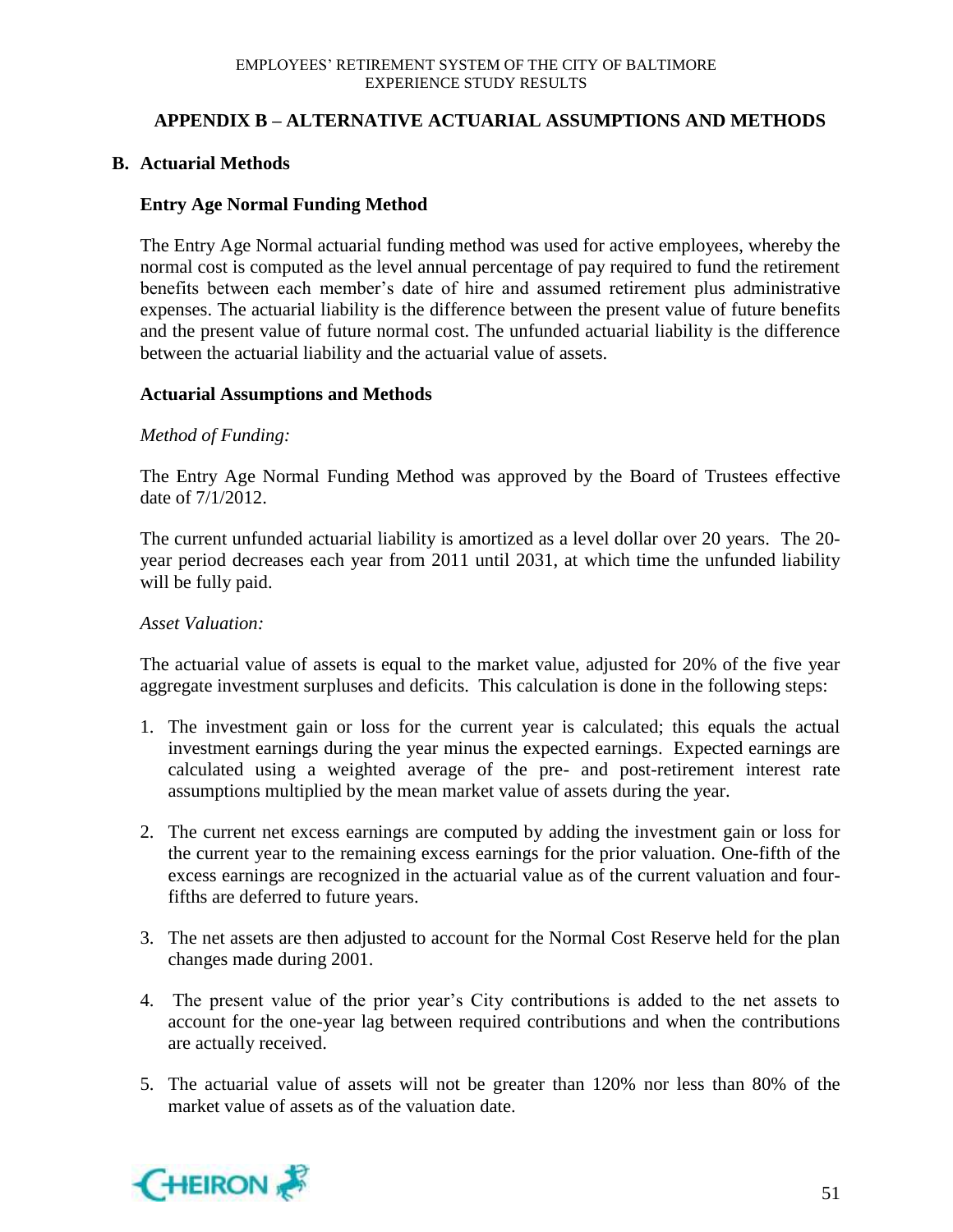### **APPENDIX C – SUMMARY OF PLAN PROVISIONS**

### **Effective Date**

The System was effective January 1, 1926 and has been periodically amended.

### **Eligibility**

Any regular and permanent officer, agent, or employee of the City with the exception of those required to join the Maryland State or any other Retirement System shall become a Class D member of the Employees' Retirement System upon completion of one year of service. The Board of Estimates may authorize prospective membership for any class of part-time employees. There are four classes of members as follows:

- 1. Class A Members who were hired before July 1, 1979, and entered membership on or after January 1, 1954, or who elected, prior to April 1, 1954, to contribute at the higher Class A rate. Any Class B member may elect to become a Class A member by bringing his accumulated contributions and interest up to what they would be if he had elected Class A membership on January 1, 1954.
- 2. Class B Members as of January 1, 1954 who did not elect Class A membership there are no remaining active Class B participants as of June 30, 2011.
- 3. Class C Members who were hired on or after July 1, 1979 and before July 1, 2014, or any other members who may have elected to transfer during various open transfer periods.
- **4.** Class D Members who were hired or rehired on or after July 1, 2014. Class D Members have the option to participate in both the Employees' Retirement System and the new Retirement Savings Plan (RSP) as hybrid members or opt out of the System and participate only in the RSP as non-hybrid members. The City contributes 3% of pay to RSP for hybrid members and 4% of pay for non-hybrid members. Members also have the option to make voluntary deferrals to the City's Deferred Compensation Plan, with the City matching 50% of the first 2% of compensation deferred by the member.

### **Member Contributions**

Class A and Class B members currently contribute at the rate of 4% of earnable compensation, and contributions are not required upon attaining age 60 and completing 35 years of service. Class C members (except participants of Detention Services and Department of Education) began making contributions at 1.0% of compensation starting July 1, 2013 increasing 1.0% each year until they reach 5.0% of compensation. As of June 30, 2018, Class C and Class D members make contributions at 5.0% of pay from date of participation. Interest is credited on contributions at a rate of 5.25% per annum for Class A and B members and 3.00% for Class C and Class D members.

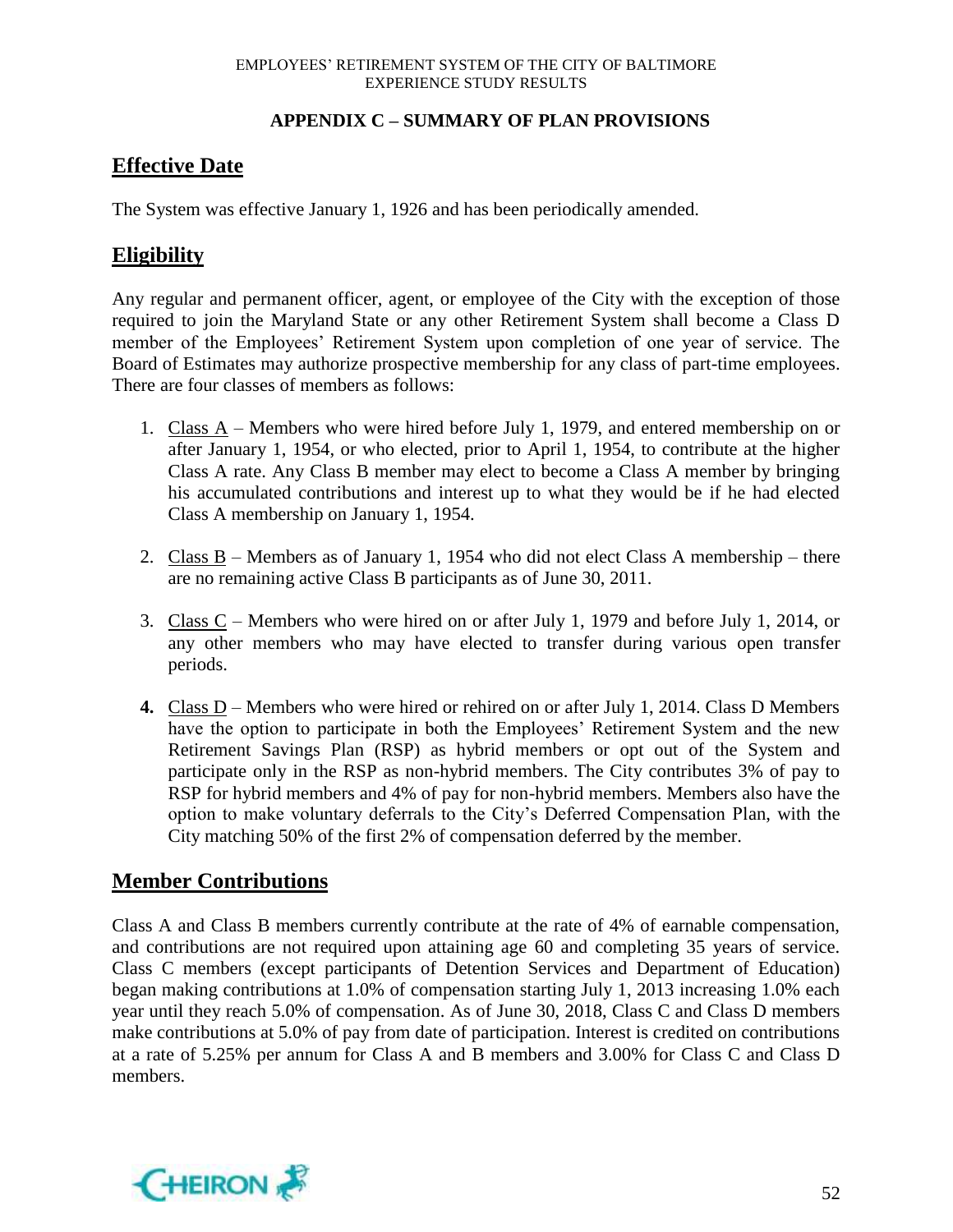### **APPENDIX C – SUMMARY OF PLAN PROVISIONS**

### **Compensation**

Earnable compensation is the annual salary authorized for the member, not including overtime, differential pay, environmental pay, hazardous duty pay, pay for conversion of leave or other fringe benefits, or any additional payment. Average Final Compensation is the average of the member's annual earnable compensation on January 1 for the three successive years of service when the member's earnable compensation is the highest or, if the member is in service on January 1 for less than three successive years, than the average during total service.

### **Covered Compensation**

The covered compensation (for Class C only) is the average of the FICA wage base for the 35 year period ending with the calendar year which ends immediately prior to the earlier of: (1) January 1, employment, or (2) January 1, of the calendar year in which the member attains age 65.

### **Military Service Credit**

- A. Military Service Prior to Employment:
	- 1. Classes A and B

A maximum of three- years' service credit is granted provided the member has acquired 10 years of service and has reached the age of 60 or has acquired 20 years of service, regardless of age.

2. Classes C and D

A maximum of three-years' service credit is granted provided the member has acquired 10 years of service and has reached the age of 62 or has acquired 20 years of service, regardless of age.

- B. Military Service Within Employment:
	- 1. Classes A and B

Upon retirement or death, any member who, because of military duty, had a break in employment shall receive service credit for the period of absence as provided by the Veterans' Reemployment Rights Act.

### **Retirement Eligibility**

- A. Service Retirement:
	- 1. Classes A and B Age 60 with five years of service or 30 years of membership service.
	- 2. Classes C and D Age 65 with five years of service or 30 years of service, regardless of age. Early retirement allowed at age 55 with five years of service payable at age 65 or reduced for payment before 65.

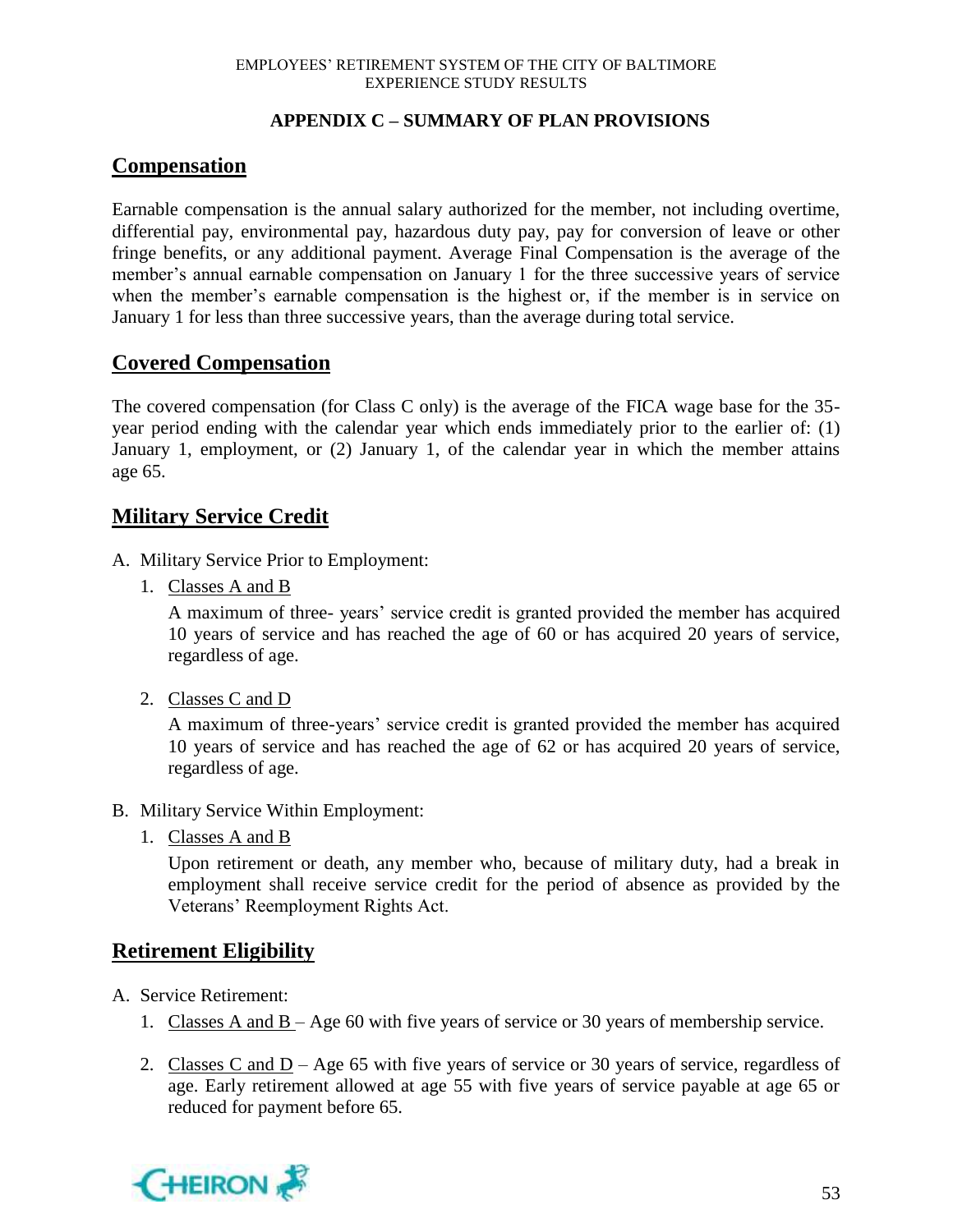### **APPENDIX C – SUMMARY OF PLAN PROVISIONS**

B. Non-Line-of-Duty Disability Retirement:

Five years of membership service and determined by a hearing examiner to be mentally or physically incapacitated for the performance of duty and that incapacity is likely to be permanent.

C. Line-of-Duty Disability Retirement:

Totally and permanently incapacitated for duty as the result of an accident while in performance of duty and certified by a hearing examiner as mentally or physically incapacitated for the performance of duty and that such incapacity is likely to be permanent.

- D. Dismemberment Disability Retirement:
	- 1. Classes C and  $D Loss$  of any two or more of hands, feet, sight of eye(s) as a direct result of bodily injury from an accident while in actual performance of duty as determined by a hearing examiner.

### **Termination of Employment**

- 1. Classes A and B
	- 1. Eligible for Termination Retirement Allowance, deferred to age 60, upon completion of (1) 15 years of membership service, or (2) five years of service, if removed from a position without fault.
	- 2. Eligible for a Termination Retirement Allowance, payable immediately, upon completing 20 years of service, if removed from a position without fault.
	- 3. Eligible for a refund of accumulated contributions if not eligible for any other benefits.
- 2. Classes C and D
	- 1. Eligible for a Termination Retirement Allowance, deferred to age 65, upon completion of (1) 10 years of service, or (2) five years of service, if removed from a position without fault.
	- 2. Eligible for an immediate benefit if removed without fault after 20 years of service.

### **Retirement Allowances**

- A. Service Retirement:
	- 1. Classes A and B

The sum of:

- a. An annuity of the actuarial equivalent of a member's accumulated contributions; and
- b. A pension, which together with the annuity shall equal 1.935% (Class A) or 1.785% (Class B) of Average Final Compensation times years of service.

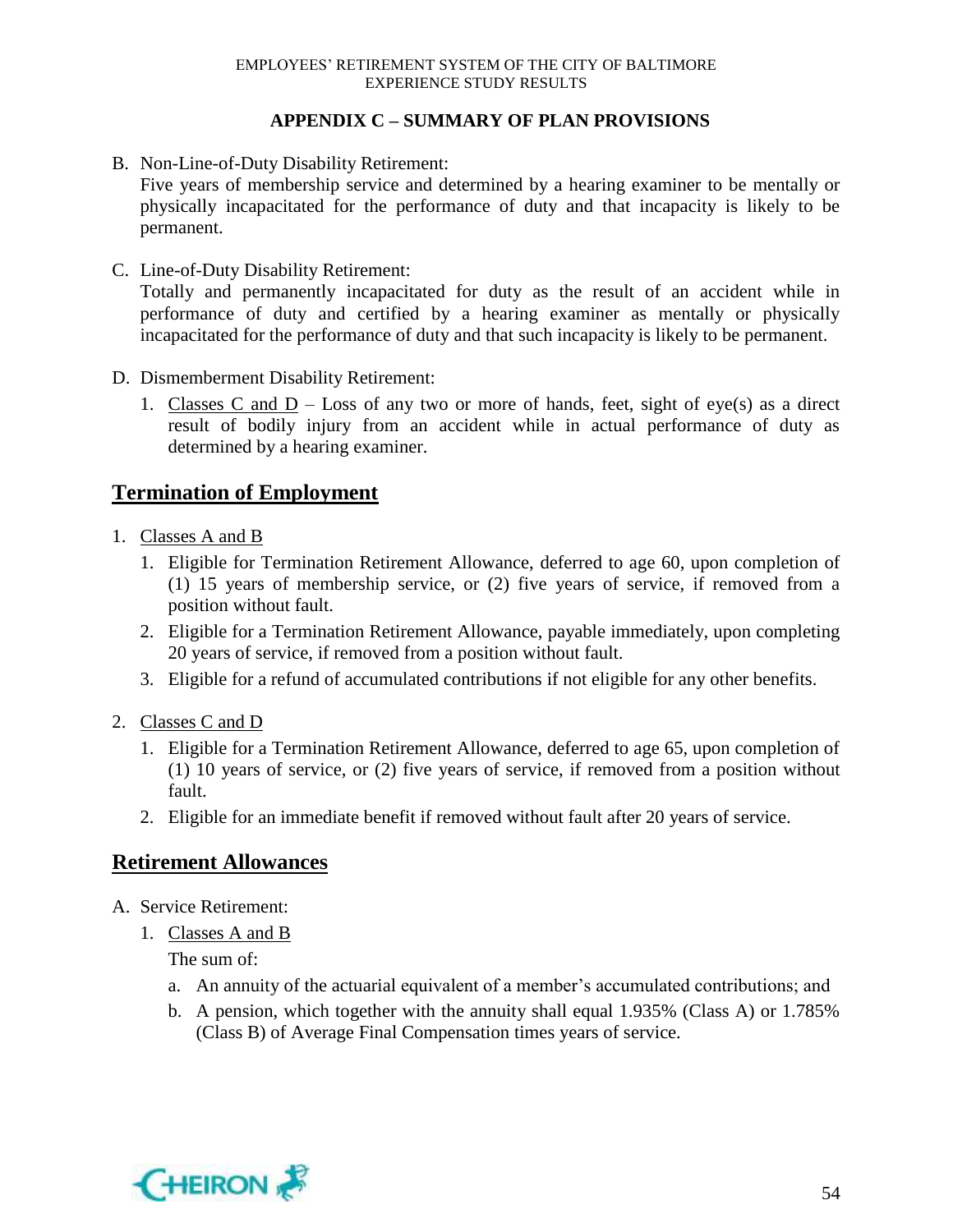### **APPENDIX C – SUMMARY OF PLAN PROVISIONS**

### 2. Class C

A pension of (1) 1.60% of Average Final Compensation, times years of service up to 30 years, plus (2) 0.25% of Average Final Compensation in excess of Covered Compensation, times years of service up to 30 years, plus (3) 1.85% of Average Final Compensation, times years of service in excess of 30 years.

3. Class D

A pension of 1.00% of Average Final Compensation, times years of service. If the member retires at or after age 62 with at least 20 years of service, the member receives an enhanced benefit of 1.10% of Average Final Compensation times years of service.

### B. Early Retirement:

1. Classes C and D

If a member is age 55 with five years of service, the member may retire at any time, with a benefit reduced for early commencement. The reduction factor is 1/180 for each of the first 60 months prior to age 65 and 1/360 for each additional month preceding age 65. If the member has 30 years of service at retirement, then there is no reduction factor applied to the benefit.

### C. Non-Line-of-Duty Disability Retirement:

1. Classes A and B

A benefit equal to the service retirement benefit if age 60; otherwise, an annuity of the actuarial equivalent of a member's accumulated contributions plus a pension which, together with the annuity, shall equal 1.90% (Class A) or 1.75% (Class B) of Average Final Compensation times years of service.

The member will receive the benefit as calculated above, if the benefit exceeds 25% of the member's Average Final Compensation. Otherwise, the member shall receive 25% of the member's Average Final Compensation.

This benefit is offset by:

- a. Workers' compensation (excluding amounts paid to third parties);
- b. Earnings in excess of base amount (current earnable compensation in same job grade and step adjusted for longevity) with a \$1.00 reduction for each \$2.00 of the first \$5,000 of excess and a \$2.00 reduction for each \$5.00 of additional excess earnings.
- 2. Classes C and D

The ordinary disability pension shall be equal to the greater of:

- 1. The member's accrued service retirement benefit; or
- 2. 15% of the member's average final compensation.

This benefit is offset by:

- a. Workers' compensation (excluding amounts paid to third parties);
- b. Unemployment compensation.

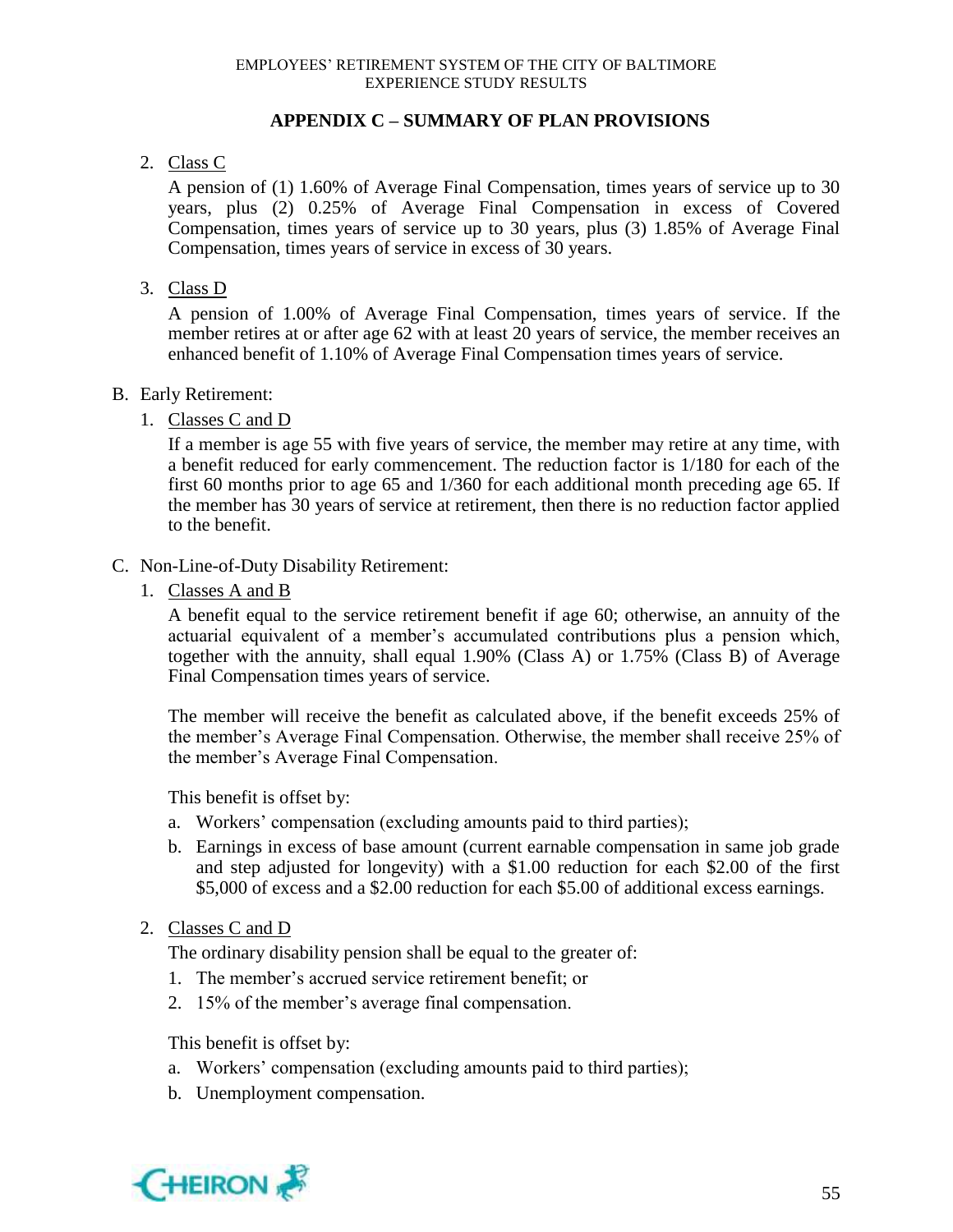#### **APPENDIX C – SUMMARY OF PLAN PROVISIONS**

D. Line-of-Duty Disability Retirement:

An annuity of the actuarial equivalent of a member's accumulated contributions, plus a pension equal to 66-2/3% of Average Final Compensation.

This benefit is offset by: Same offsets are applied as for non-line of duty disability.

- E. Dismemberment Disability Retirement:
	- 1. Classes C and D

A pension, equal to 100% of Average Final Compensation. Same offsets as for Class C Line-of-Duty Disability benefits.

- F. Termination Retirement Allowance (Deferred Payment): Determined the same as for Service Retirement, but based on membership service and Average Final Compensation at the time of termination.
- G. Termination Retirement Allowance (Immediate Payment): Determined the same as if the member had retired with a non-line-of-duty retirement allowance.
- H. Job Removal Retirement Benefit (Immediate Payment): Unreduced retirement benefit based on actual years of service credit is provided to any member who is removed from a permanent position without fault, provided they had 20 years of service.

### **Option Methods of Receiving Benefit Payments**

- A. Maximum Service Retirement: Joint & Survivor form of payment to unmarried spouse or dependent children until the last marries, dies or attains age 18 (age 22 if a full-time student). The percent continued to the spouse is 40%.
- B. Cash refund to retiree's beneficiary based on present value of allowance at retirement less payments made.
- C. Joint and 100% to Contingent Beneficiary
- D. Joint and 50% to Contingent Beneficiary
- E. Some other periodic benefit subject to the approval of the Board of Trustees

These options are available for service, termination, non-line-of-duty disability and line-ofduty disability retirement. Any option and/or beneficiary may be changed by the retired member within 30 days after retirement.

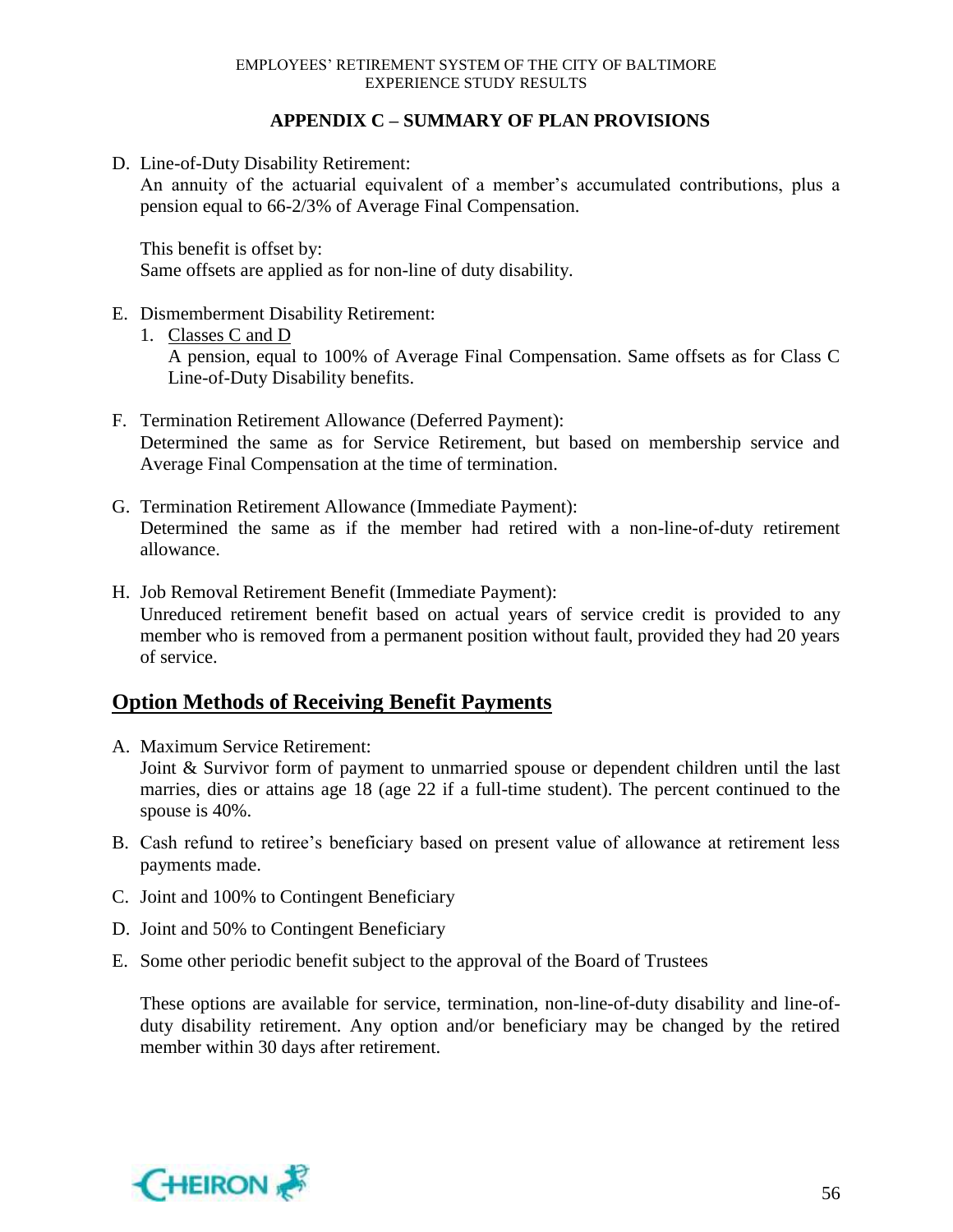### **APPENDIX C – SUMMARY OF PLAN PROVISIONS**

### **Non-Line-of-Duty-Death Benefits**

- 1. Classes A and B
	- The member's accumulated contributions will be returned; plus, if one or more years of membership service, 50% of the greater of Average Final Compensation or current annual earnable compensation, or
	- If (1) eligible for service retirement, or (2) would have become eligible for service retirement within 90 days, or (3) if retired on account of service, non-line-of-duty disability, or line-of-duty disability and dies within 30 days of retirement, or (4) entitled to a deferred allowance at age 60; and the member's designated beneficiary or his partner(s) is his spouse with whom he has been living for at least five years, such beneficiary may elect an allowance equal to the greater of 40% of the participant's accrued benefit or the amount that would have been paid under the Joint and 100% Contingent Option.

This benefit is offset by workers' compensation (excluding amounts paid to third parties). If no beneficiary and if intestate without heirs, then contributions shall remain part of the System.

- 2. Classes C and D
	- If (1) eligible for service retirement, or (2) would have become eligible for service retirement within 90 days, or (3) if retired on account of service, ordinary disability, or accidental disability and dies within 30 days of retirement, or (4) entitled to a deferred allowance at age 65, or (5) has 20 years of service and dies anytime between effective retirement date at age 65 and no later than 30 days following the attainment of age 65; the member's designated beneficiary shall receive an allowance equal to the greater of 40% of the participant's accrued benefit or the amount that would have been paid under the Joint and 100% Contingent Option, or
	- If (1) not eligible under paragraph (1) above, and (2) if one or more years of service,  $50\%$ of the greater of Average Final Compensation or current annual earnable compensation, shall be paid as a lump sum.

## **Line-of-Duty Death Benefits**

If a member's death was the result of injuries in the line of duty, a refund of contributions shall be payable, if applicable. In addition, an annual pension of 100% of current earnable compensation (not less than \$10,000 on June 30, 1994) shall be payable to:

- A. The spouse, provided there is no voluntary separation agreement renouncing rights of inheritance during her widowhood;
- B. If no eligible spouse, or if the spouse dies or remarries, the child or children equally until age 18 (age 22 if full-time student(s));
- C. If no eligible spouse or child surviving, then to the deceased's father and / or mother equally, or to the survivor;